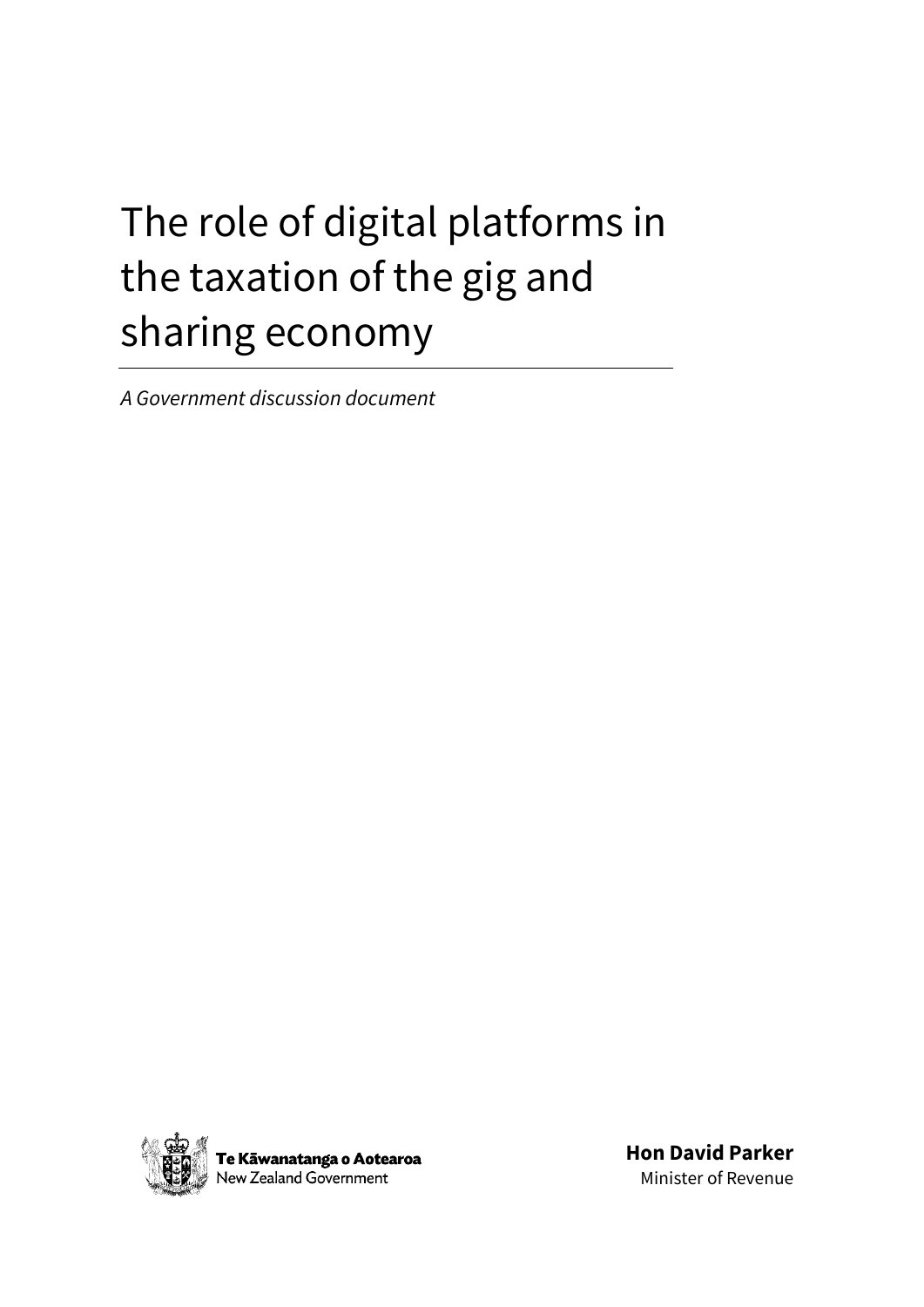First published in March 2022 by Policy and Regulatory Stewardship, Inland Revenue, PO Box 2198, Wellington 6140.

The role of digital platforms in the taxation of the gig and sharing economy  $-$  a Government discussion document

ISBN 978-1-98-857339-7 (Online)



© Crown Copyright

This work is licensed under the Creative Commons Attribution 4.0 International Licence. In essence, you are free to copy, distribute and adapt the work, as long as you attribute the work to the Crown and abide by the other licence terms.

The document is available at

[https://taxpolicy.ird.govt.nz/publications/2022/2022-dd-digital-platforms-gig-sharing](https://taxpolicy.ird.govt.nz/publications/2022/2022-dd-digital-platforms-gig-sharing-economy)[economy](https://taxpolicy.ird.govt.nz/publications/2022/2022-dd-digital-platforms-gig-sharing-economy)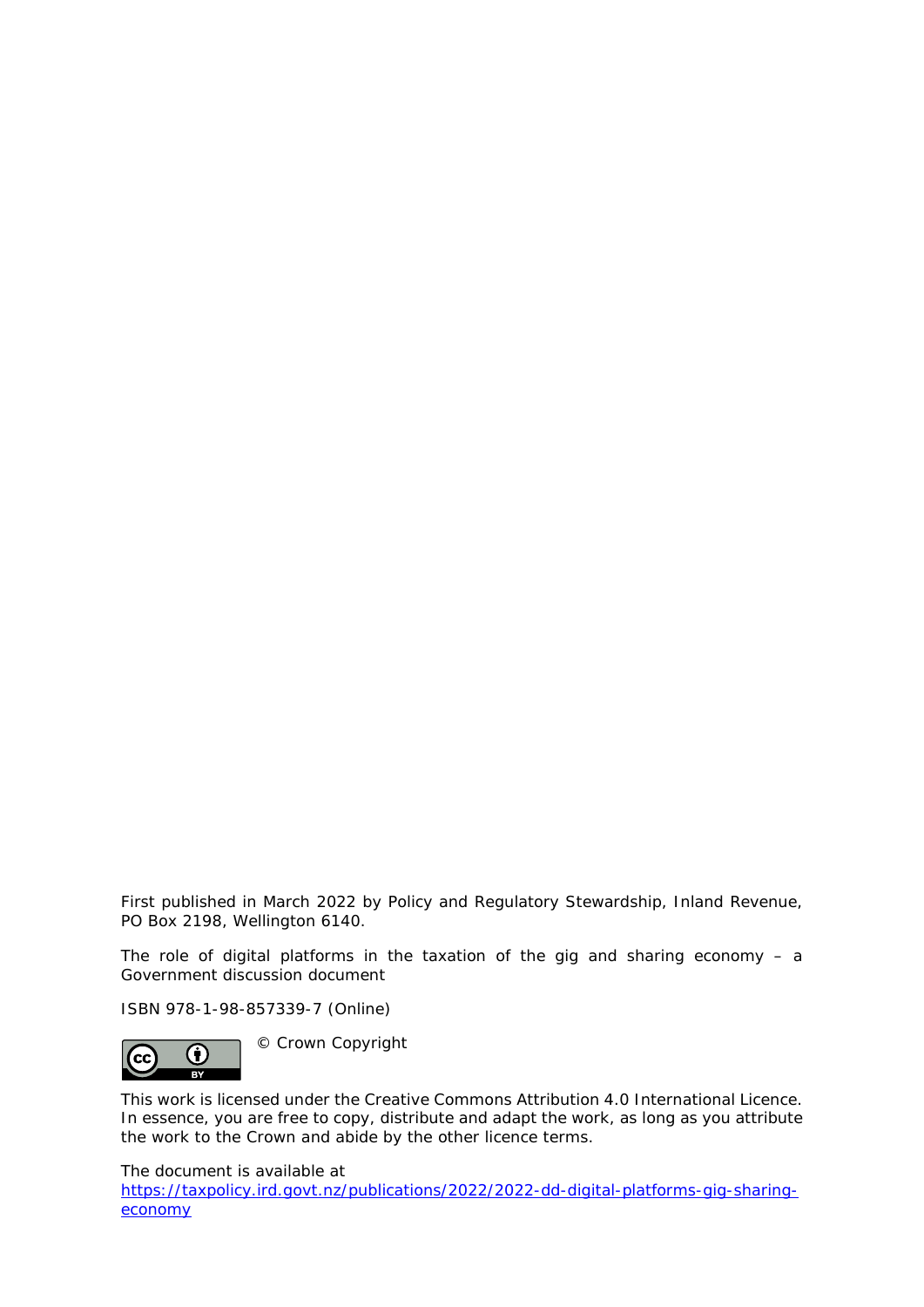# **CONTENTS**

| <b>CHAPTER 1</b> |                                                                 |  |  |
|------------------|-----------------------------------------------------------------|--|--|
|                  |                                                                 |  |  |
| <b>CHAPTER 2</b> |                                                                 |  |  |
|                  |                                                                 |  |  |
|                  | Improving fairness between similar service providers  8         |  |  |
|                  |                                                                 |  |  |
|                  | Other jurisdictions are also addressing these challenges 10     |  |  |
|                  |                                                                 |  |  |
|                  | Options for improving compliance and fairness 12                |  |  |
|                  |                                                                 |  |  |
| <b>CHAPTER 3</b> |                                                                 |  |  |
|                  | Why does Inland Revenue need more regular income                |  |  |
|                  |                                                                 |  |  |
|                  | The OECD's model reporting rules for digital platforms  16      |  |  |
|                  |                                                                 |  |  |
|                  | Implementing the extended model rules in New Zealand 20         |  |  |
|                  |                                                                 |  |  |
|                  |                                                                 |  |  |
|                  | Attributing calendar-year income to the New Zealand tax year 21 |  |  |
|                  |                                                                 |  |  |
|                  | Implications for digital platforms that are tax resident in New |  |  |
|                  | Optional de minimis exclusion for small New Zealand resident    |  |  |
|                  |                                                                 |  |  |
|                  |                                                                 |  |  |
|                  |                                                                 |  |  |
| <b>CHAPTER 4</b> |                                                                 |  |  |
|                  |                                                                 |  |  |
|                  |                                                                 |  |  |
|                  |                                                                 |  |  |
|                  |                                                                 |  |  |
|                  |                                                                 |  |  |
|                  | Platform supplies - what activities GST would apply to 31       |  |  |
|                  |                                                                 |  |  |
|                  | An example of the extended marketplace rules32                  |  |  |
|                  | Impact of extended marketplace rules on existing GST registered |  |  |
|                  |                                                                 |  |  |
|                  | Digital platforms would need to determine whether GST applied   |  |  |
|                  |                                                                 |  |  |
|                  |                                                                 |  |  |
|                  |                                                                 |  |  |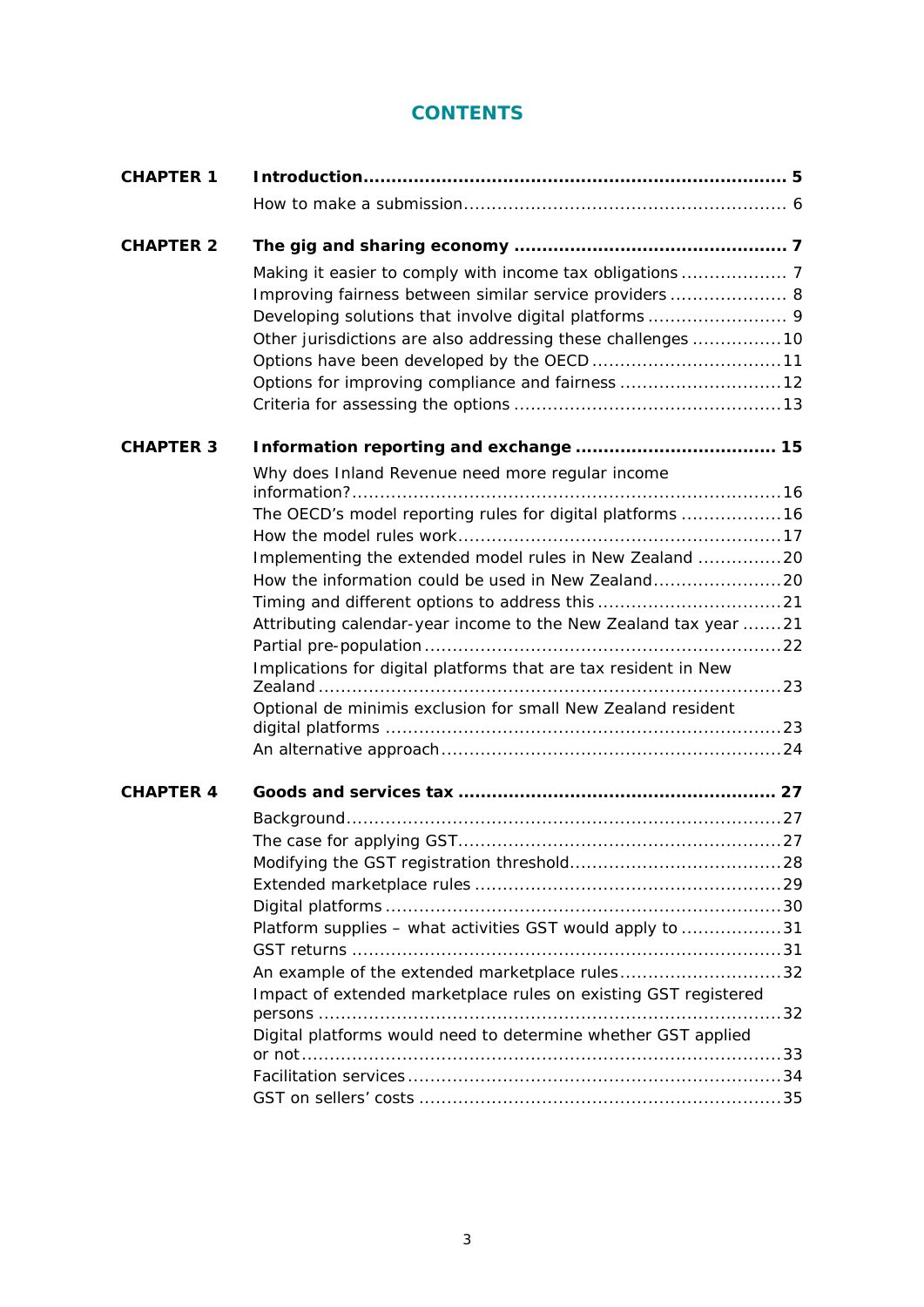| CHAPTER 5 Other measures to reduce compliance costs 42           |  |
|------------------------------------------------------------------|--|
| Standard costs for those who earn income through the gig and     |  |
| Accounting for private use of assets used in the gig and sharing |  |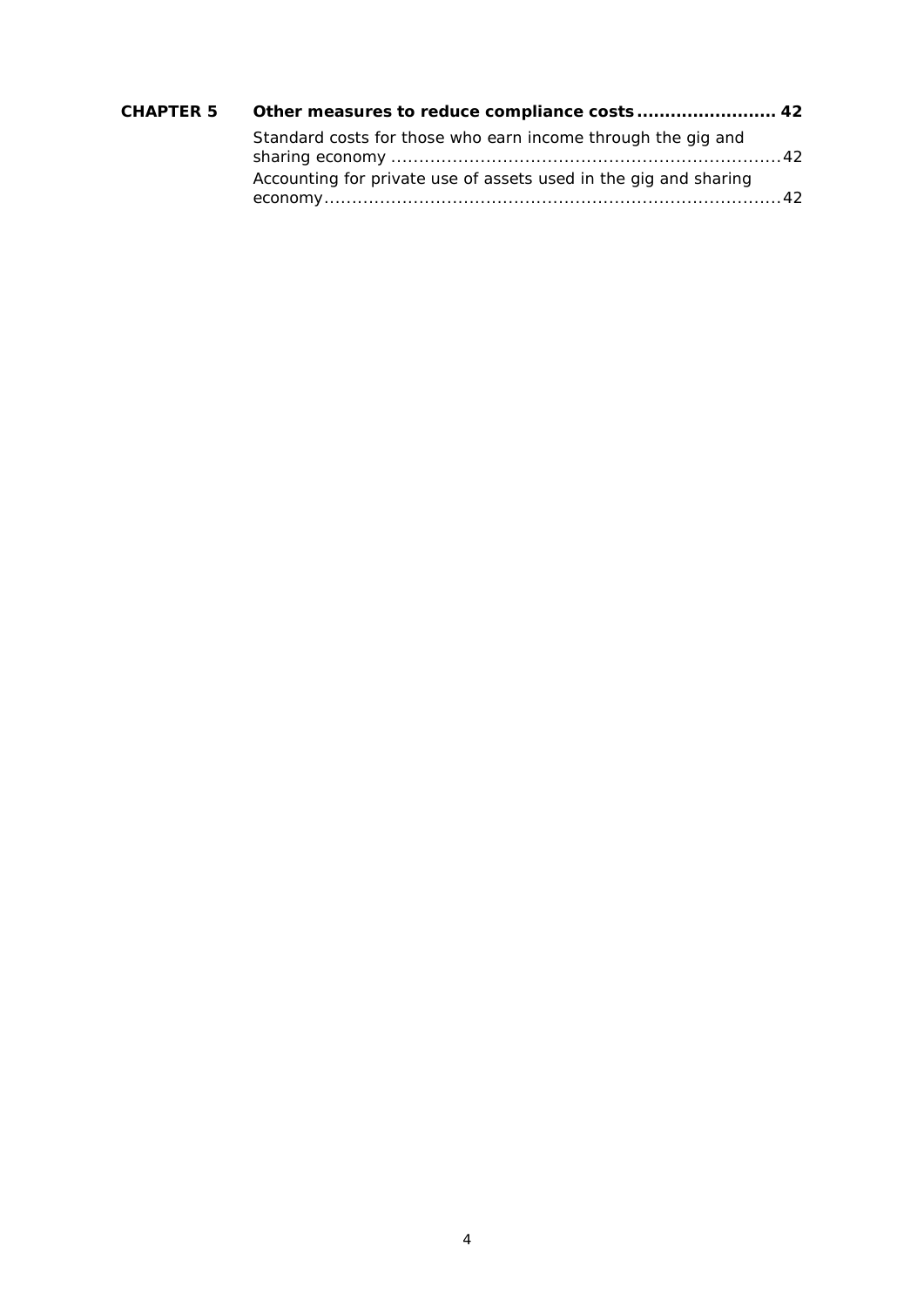# **CHAPTER 1**

## **Introduction**

- <span id="page-4-0"></span>1.1 Recent years have seen the rapid development of digital platforms which quickly and easily connect a product or service provider with potential buyers. This emerging model of business, referred to as the gig and sharing economy, is driven by modern technologies that enable digital platforms to facilitate transactions between sellers and buyers, often through a mobile application. A study of the major global markets placed the size of the gig and sharing economy at US\$204 billion in 2018, with that size projected to reach US\$455 billion by 2023. As a result of growth in the gig and sharing economy, many people now have an opportunity to offer their goods and services to a wide audience of potential buyers in a format that is flexible and accessible.
- 1.2 The emergence of the gig and sharing economy has created a need for governments across the world to re-evaluate whether their tax systems remain fit-for-purpose. The Government wants to explore opportunities to ensure that the tax system functions fairly and supports those who earn income through the gig and sharing economy.
- 1.3 The purpose of this discussion document therefore is to consult generally on matters relating to New Zealand's tax settings applicable to the gig and sharing economy. It considers options that the Government is considering that have the objectives of minimising compliance costs for digital platforms, improving fairness for traditional sellers, enhancing tax compliance generally, and making life easier for sellers entering the sector who may not be familiar with business tax obligations.
- 1.4 Chapter two provides background and context on these issues and discusses the opportunities and options available to address these issues.
- 1.5 Chapter three consults on whether New Zealand should implement rules developed at the OECD which require digital platforms to provide information to tax authorities that would then be shared globally. The purpose of these rules is to create a global standardised approach to information collection and exchange to ensure that income from sales is taxed appropriately.
- 1.6 Chapter four considers whether GST should apply to all sales made through digital platforms and whether digital platforms should have a role of collecting GST on behalf of sellers that operate on their platforms. This is to improve fairness and support the long-term sustainability of the GST system. This chapter also draws upon OECD work on the impacts of the gig and sharing economy on GST policy and administration.
- 1.7 Chapter five summarises other potential opportunities to improve the tax system in the context of the gig and sharing economy. It consults on whether there are improvements that could be made to some of the existing tax rules, and whether the Government should consider further measures to help reduce compliance costs for sellers in the gig and sharing economy.
- 1.8 Several key terms are used in this discussion document. Unless otherwise stated, those terms have the corresponding meanings:

**Digital platform** These are software platforms that connect buyers and sellers of goods and services through an online marketplace. This is not intended to include Application Programming Interfaces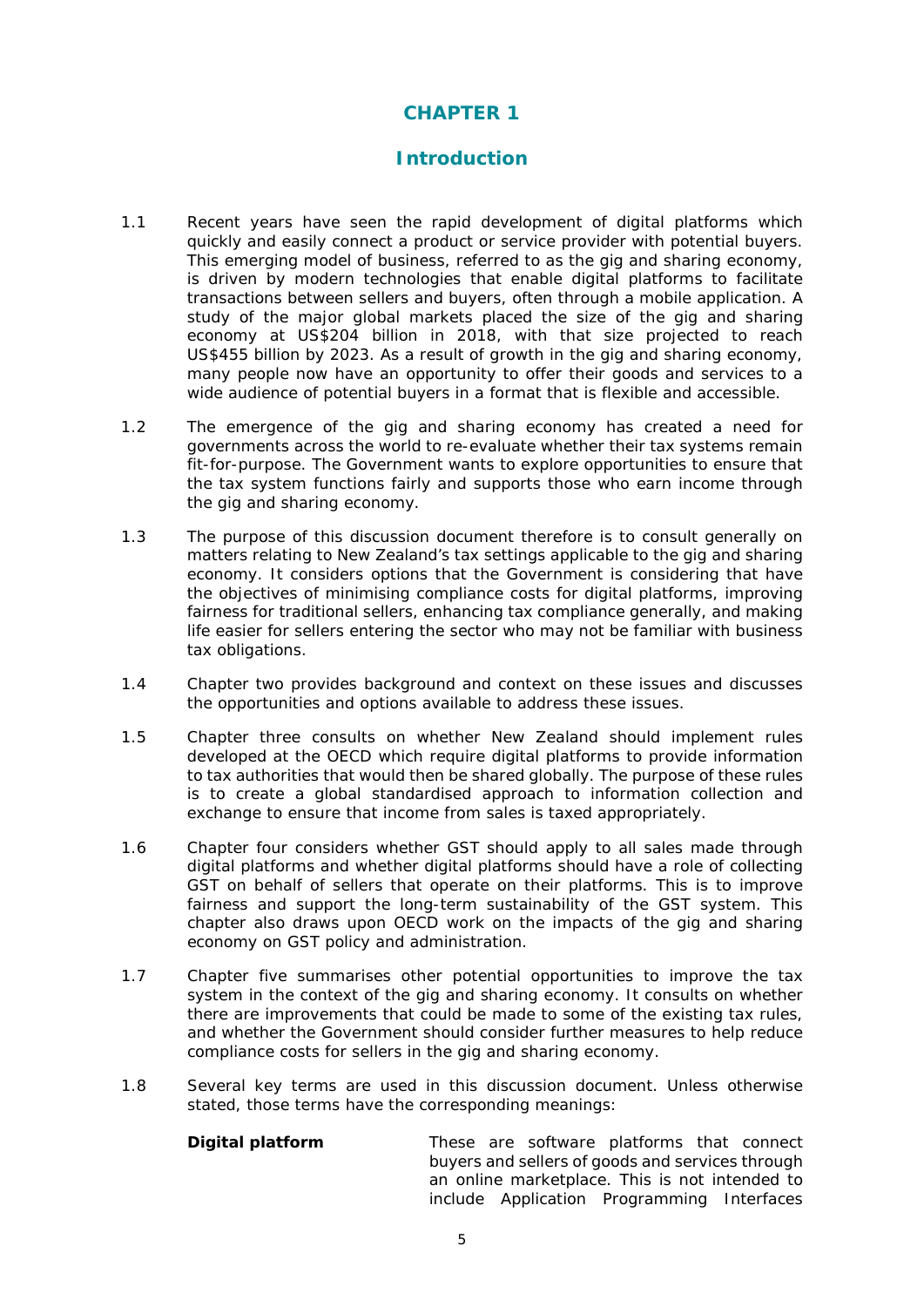(APIs). This term is further defined in chapters 3 and 4 for the purposes of the proposals discussed in those chapters.

- **DAC7** The Council Directive (EU) 2021/514 adopted by the Council of the European Union on 22 March 2021. DAC7 is discussed further in chapter 3.
- **Gig and sharing economy** Refers to economic activity facilitated by digital applications (often referred to as "apps") that connect buyers with sellers who provide their skills, labour and/or assets for a consideration.
- **Model rules Rules** developed by the OECD to allow tax jurisdictions around the world to share information relating to transactions on digital platforms. The model rules are discussed further in chapter 3.
- **Registered person** A person who is registered for goods and services tax under the Goods and Services Tax Act 1985. This also includes a person who is liable to be registered for GST under the Act.
- **Seller People who earn income through their activity** on digital platforms.

#### <span id="page-5-0"></span>**How to make a submission**

- 1.9 Submissions are invited on the options and proposals in this discussion document.
- 1.10 Your submission should include a brief summary of your main points and recommendations. Please also indicate whether officials from Inland Revenue may contact you to discuss the points raised, if required.
- 1.11 The closing date for submissions is **21 April 2022**.
- 1.12 Submissions can be made:
	- by email to policy.webmaster@ird.govt.nz with "The role of digital platforms in the taxation of the gig and sharing economy" in the subject line, or
	- by post to:

The role of digital platforms in the taxation of the gig and sharing economy C/- Deputy Commissioner, Policy and Regulatory Stewardship Inland Revenue Department PO Box 2198 Wellington 6140

1.13 Submissions may be the subject of a request under the Official Information Act 1982, which may result in their publication. The withholding of responses on the grounds of privacy, or for any other reason, will be determined in accordance with that Act. If you consider that any part of your submission should properly be withheld under the Act, please clearly indicate this.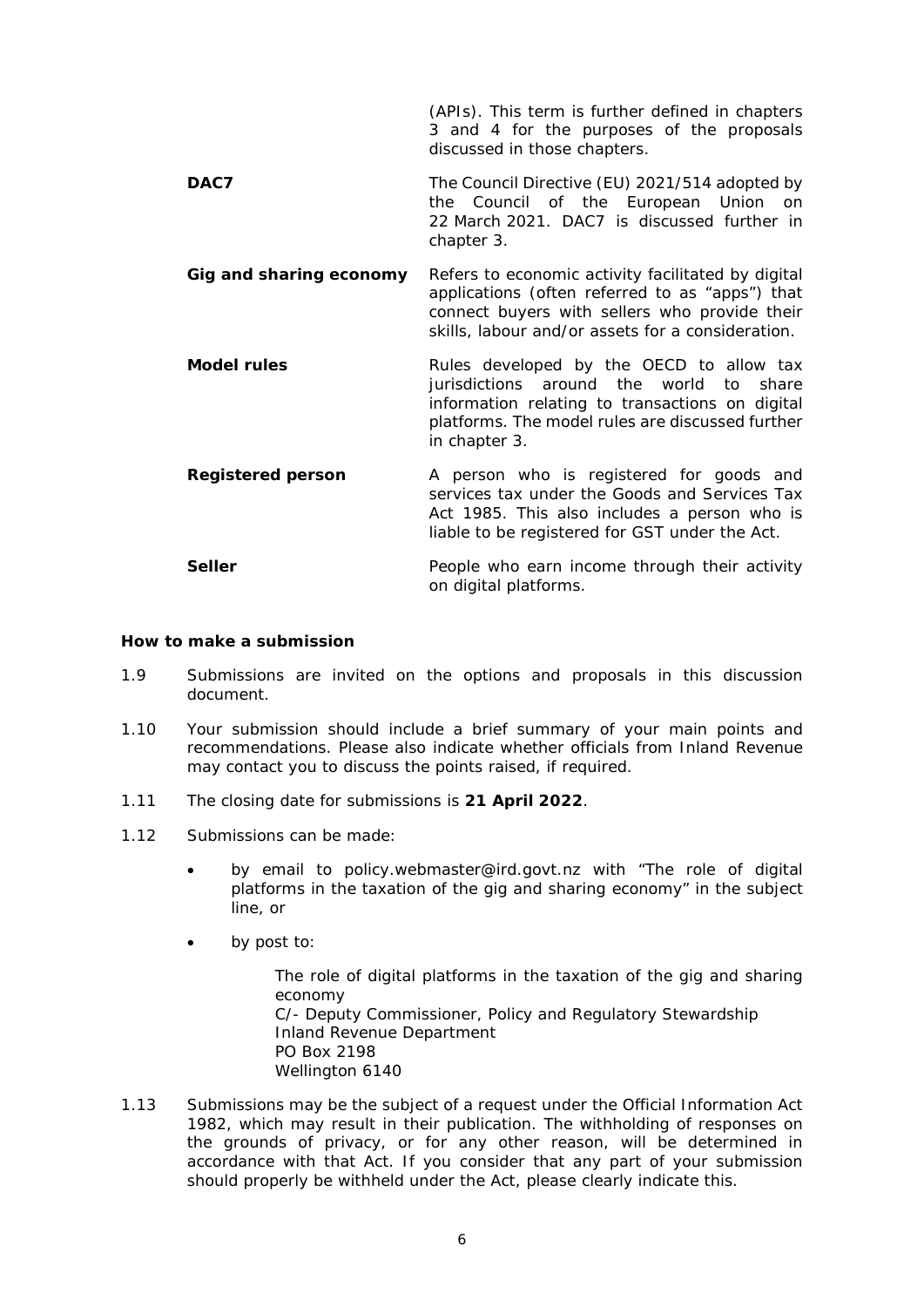# **CHAPTER 2**

# **The gig and sharing economy**

- <span id="page-6-0"></span>2.1 The gig and sharing economy generates economic benefits, providing consumers with a wider range of services and sellers with opportunities for work that is flexible and accessible.
- 2.2 However, the gig and sharing economy business model does not fit neatly within existing tax rules and administration which can be to the detriment of the seller, to the tax base and to the economy. This chapter considers these issues.
- 2.3 This discussion document seeks to address these issues and ensure that existing tax settings appropriately cater to the gig and sharing economy in New Zealand. This chapter outlines options to address the identified issues. The options draw heavily on work by the OECD on taxation and information collection and exchange in the gig and sharing economy.
- 2.4 Addressing the issues identified is a crucial step in maintaining the social licence of the gig and sharing economy so that it can continue to develop and support New Zealand's economy into the future.

#### <span id="page-6-1"></span>**Making it easier to comply with income tax obligations**

- 2.5 A key issue with the current tax settings is that they do not support sellers to comply with their income tax obligations. Many academic authors have commented on the tax compliance challenges facing sellers in the gig and sharing economy.<sup>[1](#page-6-2)</sup> These authors have also expressed concern about the lack of data available in this area. To better understand the challenges they face, tax authorities throughout the OECD are taking steps to improve data collection. For example, a 2017 study prepared for Her Majesty's Revenue and Customs revealed a lack of understanding on the part of sellers earning income through the United Kingdom gig and sharing economy about their tax obligations.
- 2.6 People participating in the gig economy can often be sole operators with little experience in business practices. The gig and sharing economy enables people to access paid work with relative ease. In most cases, simply signing up to a digital platform connects the seller with customers and potential revenue flows. However, once the seller is established on a digital platform, this initial simplicity can give way to complexity. This is because tax obligations remain the responsibility of individual sellers who will, to remain compliant with their tax obligations, need to keep records and set aside some of their earnings in anticipation of a future tax bill.
- 2.7 Those who earn income through digital platforms in the gig and sharing economy have different obligations to those who earn income from investments

<span id="page-6-2"></span><sup>1</sup> Bornman, M., & Wessels, J. (2018). *The tax compliance decision of the individual in business in the sharing economy*. eJTR, 16, 425; Migai, C. O., de Jong, J., & Owens, J. P. (2018); Oei, S. Y., & Ring, D. M. (2015). *Can sharing be taxed*. Wash. UL Rev., 93, 989. *The sharing economy: turning challenges into compliance opportunities for tax administrations*. eJTR, 16, 395. One study looked at conversations between ride-sharing sellers on various internet discussion forums. The authors found that the tax advice shared in these forums ranged in sophistication and accuracy. They concluded that non-compliance was likely to be at its lowest for expenses claimed by ride-sharing sellers: Oei, S. Y., & Ring, D. M. (2017). *The tax lives of Uber drivers: Evidence from internet discussion forums*. Colum. J. Tax L., 8, 56.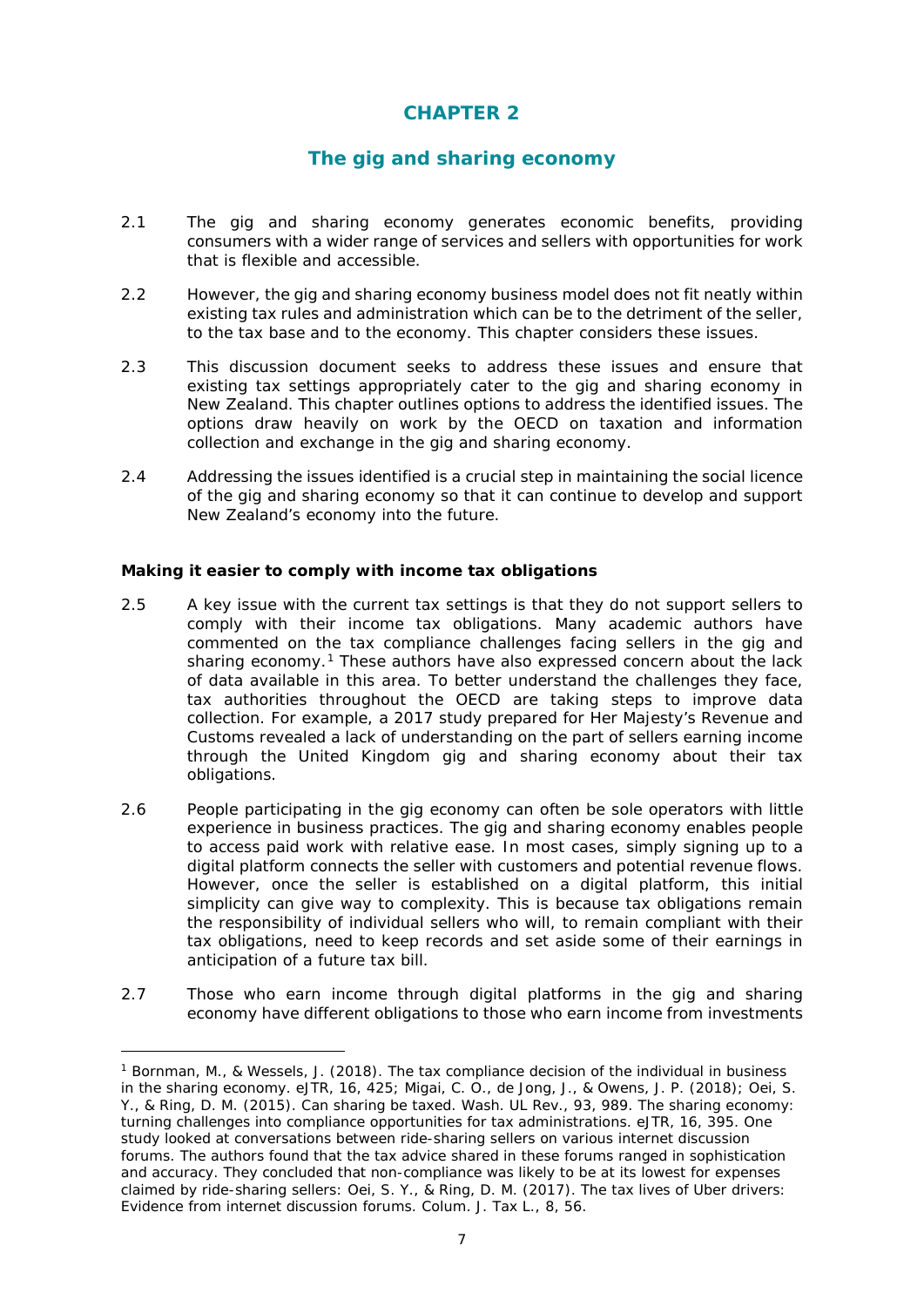and through employment, as investment income payers and employers have obligations to provide Inland Revenue with income information (and withhold tax) which reduces compliance costs for these taxpayers, as they do not have to keep records and save for anticipated tax liabilities.

- 2.8 New Zealand's administration of income tax means that a substantial proportion of individuals – wage and salary earners – do not need to prepare or file income tax returns. Instead, their income tax obligations are largely dealt with by withholding taxes through their employer (PAYE), bank (RWT), or KiwiSaver fund (PIE rules). These third parties also provide a significant amount of information to Inland Revenue which is then used to pre-populate income tax returns. These rules are designed so that individuals do not have to be experts on tax law and preparing tax returns.
- 2.9 As a result, most individuals do not typically need to access software products, accountants or other tax advisors who assist individuals in managing their tax affairs. Many of those who enter the gig and sharing economy may therefore have no, or limited, prior experience of managing their tax obligations outside of being an employee; their participation in the gig and sharing economy will be the first time the obligation to apply more complex rules falls on them.
- 2.10 Internationally, there are hundreds of thousands of sellers engaged in the gig and sharing economy. These sellers are linked directly to digital platforms that collate detailed information on their activities. There is a clear opportunity therefore to improve Inland Revenue's visibility of income information held by digital platforms, which could be used to encourage sellers to comply with their tax obligations. Doing so would support the social licence of the gig and sharing economy in New Zealand.

#### <span id="page-7-0"></span>**Improving fairness between similar service providers**

- 2.11 Another issue with the current tax settings is that they do not always promote fairness between sellers in the gig and sharing economy and traditional suppliers. This is because the current rules do not create a level playing field between traditional suppliers and sellers operating in the gig and sharing economy. In this discussion document therefore, fairness refers to traditional suppliers and sellers in the gig and sharing economy facing similar GST rules.
- 2.12 New Zealand's goods and services tax (GST) is a broad-based tax on the supply of goods and services in New Zealand. A comprehensive GST ensures that businesses face the same cost and pricing considerations as each other. This is important for maintaining fairness. However, the GST system recognises that imposing GST obligations on businesses increases their compliance costs. Hence suppliers are not required to register for GST if the value of their supplies made in a 12-month period is expected to be less than \$60,000. This registration threshold generally strikes the correct balance between the compliance costs of smaller operators and maintaining fairness between suppliers by reducing competitive distortions.
- 2.13 Many sellers in the gig and sharing economy will not exceed the \$60,000 registration threshold for GST. However, their sales will be charged and collected by a smaller number of digital platforms which collectively facilitate millions of sales of services in New Zealand. While GST is effectively collected on a portion of these sales by non-resident platforms under the remote services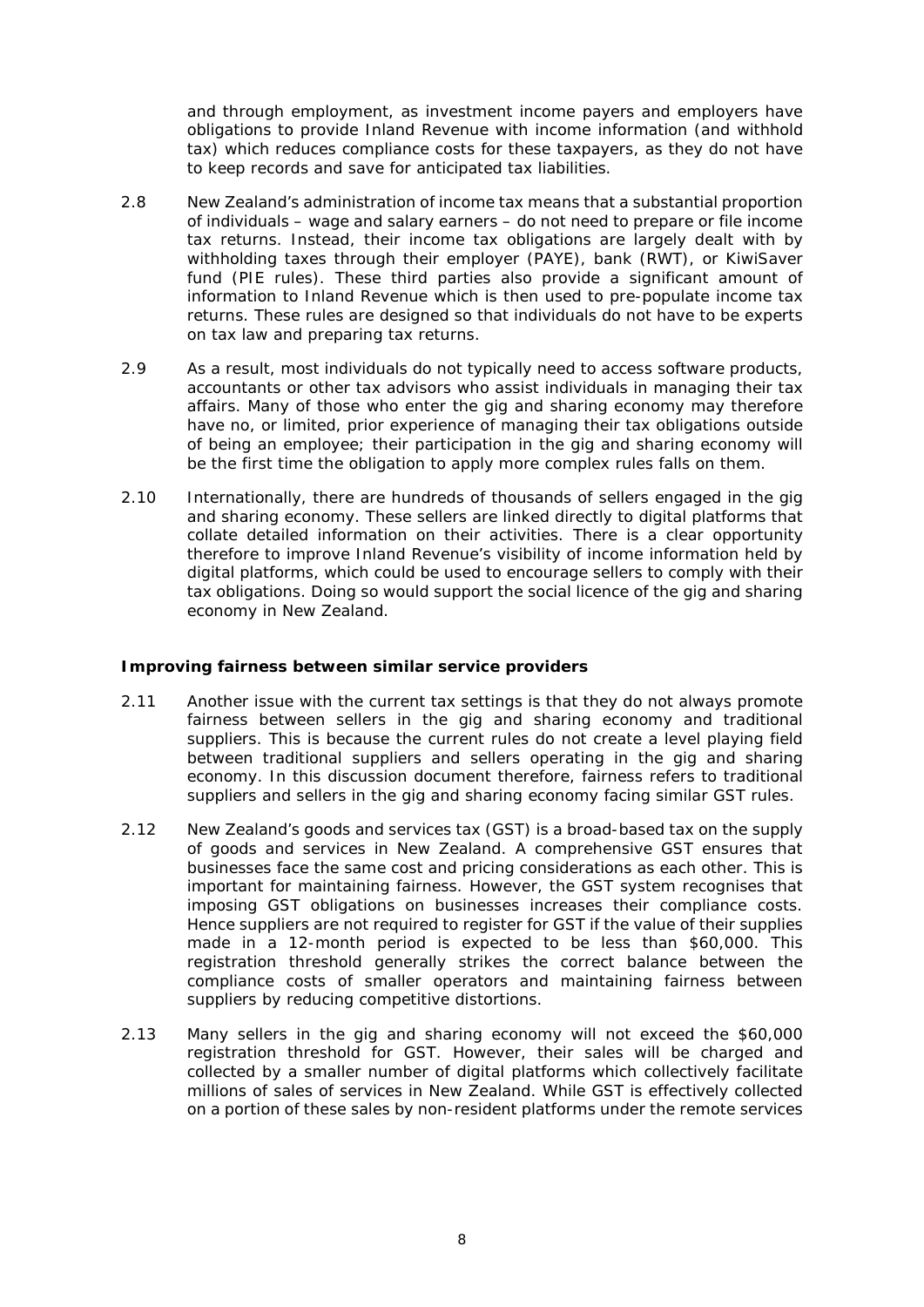rules, $<sup>2</sup>$  $<sup>2</sup>$  $<sup>2</sup>$  those who receive services facilitated by digital platforms in the gig and</sup> sharing economy are not generally subject to GST themselves.

- 2.14 The current tax rules do not create a level playing field between gig and sharing economy sellers and their more traditional counterparts. While most sellers on digital platforms are not required to charge GST, competing suppliers such as taxi drivers, hotels and motels are generally charging GST. For example, taxi companies often require their drivers to register for GST regardless of whether they meet the registration threshold, as many of their clientele will be registered for GST and will expect to claim a GST refund for their taxi rides.
- 2.15 When considering the gig and sharing economy collectively then, the competitive distortions resulting from the \$60,000 threshold applying become more concerning. As the gig and sharing economy continues to grow and more people start to earn income through digital platforms, there is a risk that this type of business model could erode the GST base. There is a question therefore of whether the GST registration threshold strikes the right balance in the context of the gig and sharing economy.

#### <span id="page-8-0"></span>**Developing solutions that involve digital platforms**

- 2.16 Many digital platforms are aware of the need to address issues related to tax compliance and fairness in the gig and sharing economy. At the international level they have shown a willingness to engage with jurisdictions to achieve practical outcomes, including those that will improve sellers' compliance with their income tax obligations and improve fairness in the GST system.
- 2.17 Digital platforms have a significant amount of information about sellers that is useful in a tax context. This is because a large part of their business is facilitating transactions between buyers and sellers on their marketplace. There is scope therefore to involve them in measures to increase tax compliance and fairness in the gig and sharing economy.
- 2.18 Unlike traditional suppliers however, digital platforms often operate in many countries with differing tax rules and regulatory requirements. Some digital platforms are start-ups which are initially focused on improving their technology and growing their user-base, and they do not necessarily consider the tax implications of their business model until it has proven to be successful.
- 2.19 These issues may make it difficult for regulators to successfully impose new obligations on digital platforms, particularly if they are jurisdiction specific. If the compliance costs of meeting new regulations are too onerous for digital platforms, some may withdraw from the jurisdiction in question, or simply not comply with the new regulation.
- 2.20 An internationally agreed set of rules will help promote standardisation across the sector, which should result in lower compliance costs for digital platforms. This is what the OECD have sought to develop with their model rules (discussed in detail in chapter 3).

<span id="page-8-1"></span><sup>&</sup>lt;sup>2</sup> Digital platforms often charge sellers a fee for facilitating the transaction between the seller and the buyer. Unless these facilitation services are provided to GST registered recipients, they are subject to GST under New Zealand's remote services rules which require non-residents (including offshore platforms) to charge GST on services provided to New Zealand residents. If the platform is New Zealand resident, they will be registered for New Zealand GST and responsible for returning GST on the facilitation fee under our domestic rules.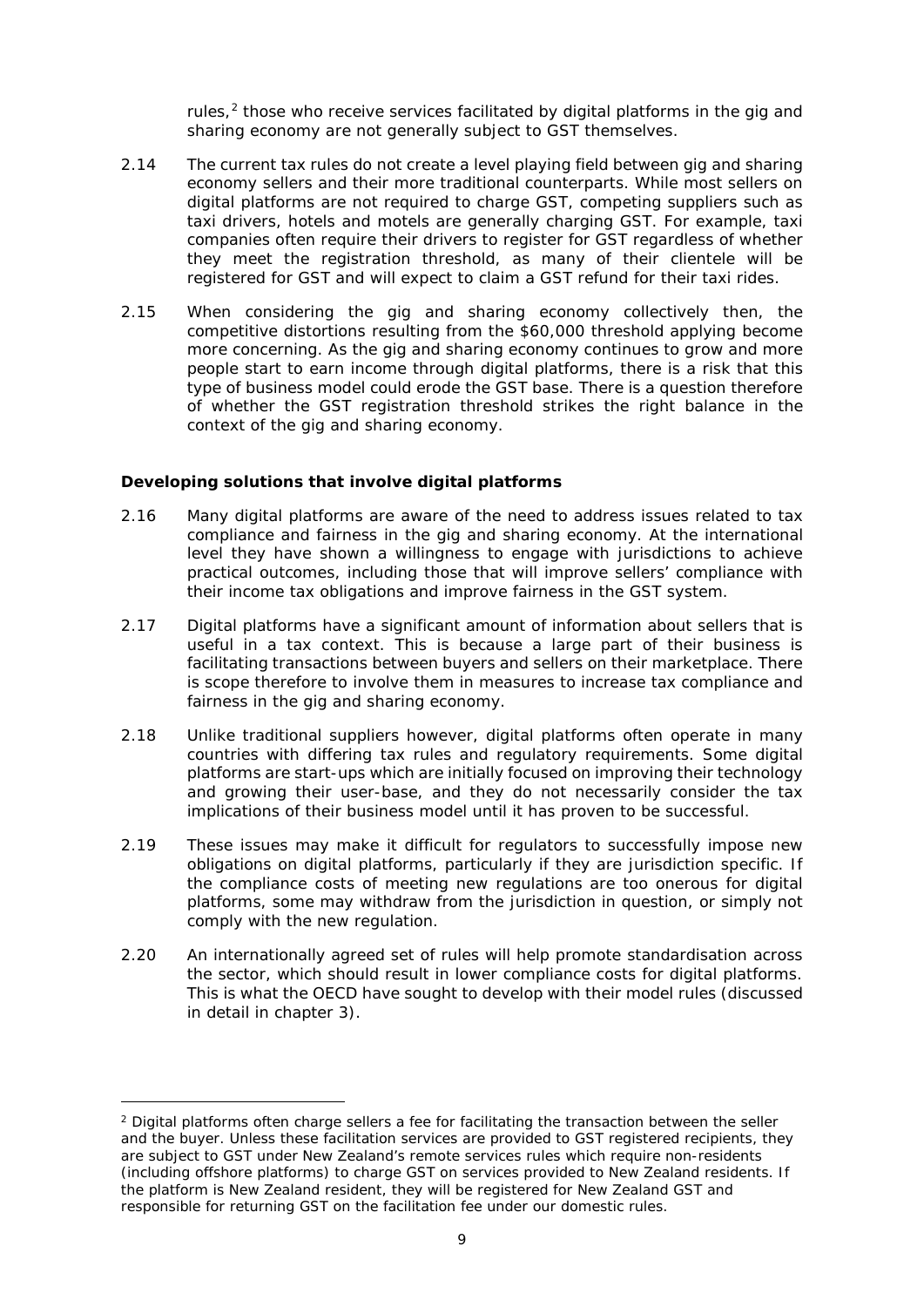#### <span id="page-9-0"></span>**Other jurisdictions are also addressing these challenges**

- 2.21 The Canadian Government introduced rules to deal with the expanding gig and sharing economy. The value-added tax (VAT) registration threshold no longer applies to sellers providing ridesharing services, so sellers must register for, and charge, VAT on their services. Digital platforms that facilitate taxable supplies of short-term accommodation in Canada are now required to collect GST on supplies made by sellers who are not registered for VAT themselves.
- 2.22 In 2020, reforms were implemented in Mexico to support gig and sharing economy sellers to comply with their tax obligations. The main change was to place withholding and reporting obligations on gig and sharing economy platforms for income tax and VAT owed by the seller.
- 2.23 Under these rules, the platform is required to withhold VAT at a rate of 8%. The rate is reduced to half the standard rate because VAT deductions are not available to sellers for the costs they incur in producing taxable supplies. This means that sellers do not have to register and account for VAT themselves. To ensure that supplies made by sellers are not over-taxed, the platforms charge VAT at the standard rate of 16% and return the 8% not withheld to individual sellers as a proxy for their VAT deductions.
- 2.24 This approach decreases the accuracy of the tax assessment; however, it significantly reduces the compliance costs on sellers. In cases where the seller fails to provide their tax identification number (TIN) to the platform, VAT is withheld at the standard rate of 16% so that the seller is effectively denied any VAT deductions.
- 2.25 The withholding rate for income tax varies depending on the earnings of the individual supplier. A higher rate is also imposed on sellers who fail to provide their TIN.
- 2.26 In July 2021, the United Kingdom Government released a summary of responses to a call for evidence on the VAT challenges created by the growth of the gig and sharing economy. The evidence obtained will be used by them to further develop their understanding of the gig and sharing economy and the potential case for reform to VAT.
- 2.27 The United Kingdom Government will implement the OECD model rules from January 2023. They have released a consultation document seeking views on the optional elements of the rules. The consultation closed on 22 October 2021.
- 2.28 The Australian Government currently collects data from ridesharing and accommodation sharing platforms that operate in Australia. A ridesharing data matching programme has been in place since 2015. Data is provided by platforms to the Australian Taxation Office (ATO) and used to identify individual sellers. Once identified, the ATO can support these sellers to meet their income tax and GST obligations. Where necessary, compliance action may be initiated based on the data collected. The GST registration threshold does not apply to ridesharing (or taxi) drivers, who are required to register for GST.
- 2.29 The Australian Government has also invited submissions on a proposed reporting regime for sharing economy platform providers. The reporting regime is separate to that proposed by the OECD. It would require platforms that allow buyers and sellers to transact electronically to report information on all transactions for services or the sharing and loaning of assets (unless an exemption applies). It would be mandatory to report information identifying the seller such as their Australian Business Number, and information about transactions in the reporting period such as total gross payments to the seller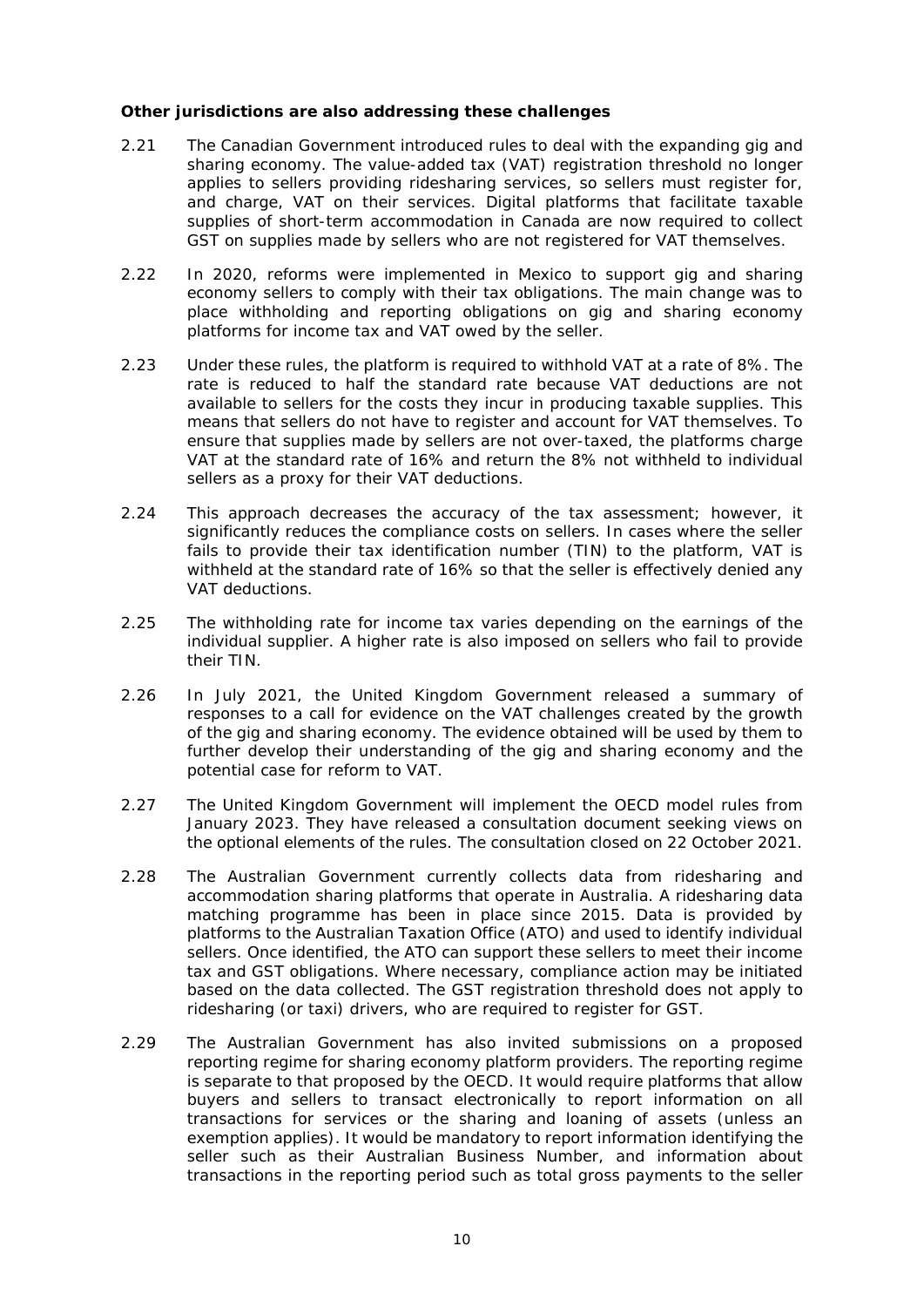and GST attributable to them. Reporting would initially be required on a biannual basis.

- 2.30 France has also imposed information sharing requirements on digital platforms whose sellers provide services or carry out sales in France. The digital platform is required to provide sellers with a summary of the transactions carried out by them for the given year. This information must also be passed to the tax authorities on an annual basis. The required information includes identification details of the seller, the number and value of transactions carried out by them that year, and the bank account into which the income is paid. The digital platform may incur a fine if they do not provide the necessary information in a timely manner.
- 2.31 In India, digital platforms facilitating ridesharing and food delivery services are liable to collect and remit GST on the supplies made by sellers operating on their platforms from 1 January 2022.

#### <span id="page-10-0"></span>**Options have been developed by the OECD**

- 2.32 The OECD has led work that considered the tax implications of the gig and sharing economy. They have produced a range of reports and guidance in this space, including model rules for reporting by platforms with respect to sellers in the gig and sharing economy (OECD model rules),  $3$  a report on the impact of the gig and sharing economy on GST policy and administration, $4$  and a code of conduct for co-operation between tax authorities and gig and sharing economy platforms (Code of Conduct).[5](#page-10-3)
- 2.33 The OECD model rules were developed in response to calls for a global, standardised framework for reporting information relating to activities facilitated by digital platforms. The rules apply to digital platforms offering accommodation, transport, and personal services. They require digital platforms to collect information concerning income earned by sellers transacting on their platform and report it to the tax authority in the jurisdiction in which the platform is resident. The rules also have an optional module which extend the coverage of the reporting rules to cover the sale of goods and vehicle rental.
- 2.34 If all jurisdictions adopt the model rules, a digital platform will only need to report information once, to its own tax authority. The tax authority would then exchange that information with tax authorities in other jurisdictions to ensure that each jurisdiction receives information relevant to its residents. Implementation of the rules will thus limit the compliance costs imposed on digital platforms by ensuring consistency in reporting across jurisdictions.
- 2.35 There will be various benefits to tax authorities that choose to implement the model rules. The rules will reduce sellers' ability to hide their income from the tax authorities. Tax authorities will be able to assist sellers with their tax

<span id="page-10-1"></span><sup>3</sup> OECD. (2020). *Model Rules for Reporting by Platform Operators with respect to Sellers in the Sharing and Gig Economy.* OECD, Paris. [https://www.oecd.org/tax/exchange-of-tax](https://www.oecd.org/tax/exchange-of-tax-information/model-rules-for-reporting-by-platform-operators-with-respect-to-sellers-in-the-sharing-and-gig-economy.htm)[information/model-rules-for-reporting-by-platform-operators-with-respect-to-sellers-in-the](https://www.oecd.org/tax/exchange-of-tax-information/model-rules-for-reporting-by-platform-operators-with-respect-to-sellers-in-the-sharing-and-gig-economy.htm)[sharing-and-gig-economy.htm](https://www.oecd.org/tax/exchange-of-tax-information/model-rules-for-reporting-by-platform-operators-with-respect-to-sellers-in-the-sharing-and-gig-economy.htm)

<span id="page-10-2"></span><sup>4</sup> OECD. (2021). *The Impact of the Growth of the Sharing and Gig Economy on VAT/GST Policy and Administration.* OECD Publishing, Paris.<https://doi.org/10.1787/51825505-en>

<span id="page-10-3"></span><sup>5</sup> OECD. (2020). *Code of Conduct: Co-operation between tax administrations and sharing and gig economy platforms*. OECD, Paris. [https://www.oecd.org/tax/forum-on-tax](https://www.oecd.org/tax/forum-on-tax-administration/publications-and-products/code-of-conduct-co-operation-between-tax-administrations-and-sharing-and-gig-economy-platforms.pdf)[administration/publications-and-products/code-of-conduct-co-operation-between-tax](https://www.oecd.org/tax/forum-on-tax-administration/publications-and-products/code-of-conduct-co-operation-between-tax-administrations-and-sharing-and-gig-economy-platforms.pdf)[administrations-and-sharing-and-gig-economy-platforms.pdf](https://www.oecd.org/tax/forum-on-tax-administration/publications-and-products/code-of-conduct-co-operation-between-tax-administrations-and-sharing-and-gig-economy-platforms.pdf)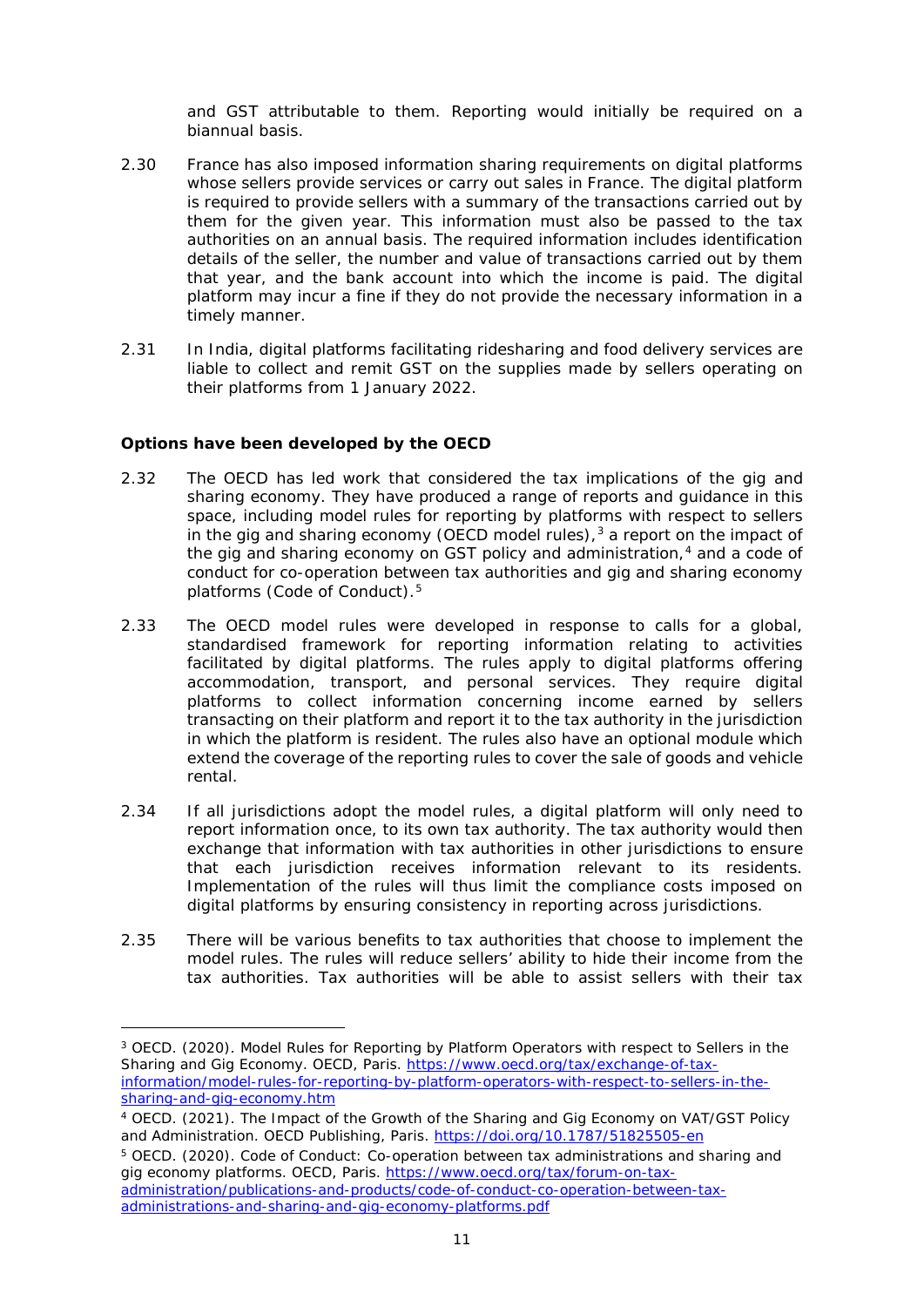obligations, be it through prompting or pre-population of sellers' tax returns. Having a standardised set of reporting obligations will also benefit platforms as they will not have to comply to regimes with different rules and in different countries. The OECD model rules were developed with direct taxes such as income tax in mind, however they can also be used for GST purposes. The OECD has also developed an optional extension to the rules to align with developments in Europe.<sup>[6](#page-11-1)</sup> If implemented, the extension would broaden the scope of the rules to cover the sale of goods and vehicle rental.

- 2.36 The OECD has also published a report that outlines the challenges facing GST/VAT policy and administration in the gig and sharing economy space, and policy options to respond to these challenges. It presents a useful framework from which tax authorities can develop a strategy for responding to the growth of the sharing economy. The report does not prescribe any one policy response to address issues with GST compliance and fairness in the sharing economy but recognises that the right policy response will be jurisdiction-specific and may entail a range of options working together. These options are discussed in the following section.
- 2.37 The OECD have also produced a Code of Conduct which is intended to facilitate co-operation between tax authorities and digital platforms in the gig and sharing economy. It sets out core elements of co-operation between tax authorities and platform operators (those who run the digital platforms). The purpose is to promote standardisation of 'soft law' approaches to the provision of information and to help sellers understand their obligations.

#### <span id="page-11-0"></span>**Options for improving compliance and fairness**

- 2.38 Education is one method by which to increase compliance of sellers with both their income tax and potential GST obligations. Many sellers are likely unaware of their obligations and may not have completed a tax return before. Some sellers may be deliberately non-compliant and not reporting their income to Inland Revenue to avoid having to pay tax on amounts earned from these activities.
- 2.39 Inland Revenue has information on its website directing sellers on their potential tax obligations, however there is scope to be more targeted in the delivery of this information. Another option is to work with digital platforms as distributors of educative material. Digital platforms are well-placed to deliver timely and accurate information to sellers concerning their tax obligations given the data they hold and their digital proximity to sellers.
- 2.40 Assisting sellers with their tax obligations and improving compliance could also be achieved through the provision of data to the tax authorities. Data collected by digital platforms and passed on to the tax authorities (under the OECD model rules, for example) could be utilised by tax authorities to improve compliance in two ways. Firstly, the data could be used to pre-populate income tax returns of sellers. Whether pre-population is a feasible option will depend on the accuracy of the data passed on by the digital platform, and the timing of data provision. Alternatively, tax authorities could inform identified sellers that they have data on them and that they expect to see incomes reported by them at the right time as part of the income tax return process.

<span id="page-11-1"></span><sup>6</sup> The Council Directive (EU) 2021/514 (known as DAC7) sets out a reporting regime for platforms and will be implemented by EU members by 1 January 2023. DAC7 will be discussed more in chapter 3 but is very similar in function to the model rules (including optional extension).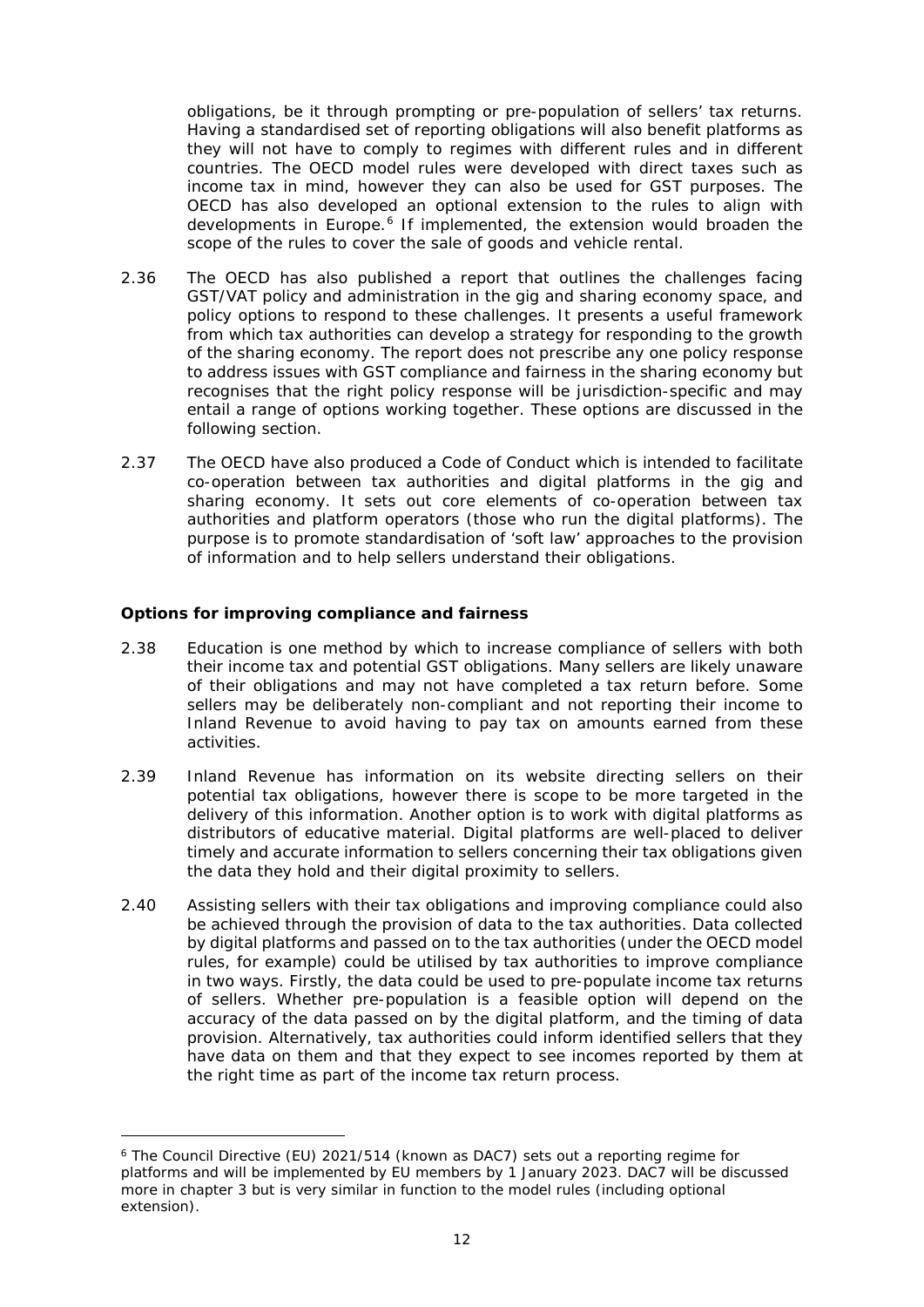- 2.41 A third compliance enhancing approach would be to involve digital platforms in collection of the tax. This could be achieved in several ways. For GST purposes, the digital platform could have a role of collecting GST on behalf of sellers in the gig and sharing economy and paying that to Inland Revenue. For income tax purposes, a withholding tax could be introduced. There are difficulties with implementing withholding taxes however, as they impose additional compliance costs on the person responsible for withholding and the rate is often difficult to determine.
- 2.42 Alternatively, the digital platform could be made jointly and severally liable for any GST undeclared by sellers on the platform, so that the platform must return tax in some cases where the seller has failed to. This liability could be triggered where Inland Revenue notifies the digital platform of an instance of noncompliance that it fails to follow up on, or where the digital platform has a reasonable expectation that a seller should be registered for GST but is not.
- 2.43 A problem with these options is that, for GST, the issue in many cases is not about compliance, but is about fairness, as many sellers do not meet the registration threshold while their more traditional counterparts do (for example, a hotel would charge GST on their rooms while an accommodation sharing host might not meet the threshold required to charge GST).
- 2.44 To address this problem of fairness, the registration threshold could be lowered to capture supplies made through the gig and sharing economy. However, the registration threshold is in place for a reason; the compliance and administration costs of imposing GST on low-value supplies are outweighed by the amount of GST that would be collected. One option that could be considered is to reduce the GST registration threshold specifically for sellers operating in the gig and sharing economy. However, this option would ignore the fact that there is a third party capable of collecting and returning GST on behalf of its users, which has the advantage of reducing compliance costs and greater accuracy. A solution that responds to this concern is to deem the digital platform to be the supplier of the goods or services provided by the seller. The platform would then be obliged to return GST on all supplies made through the platform. The registration threshold would apply to the digital platform, rather than the individual seller.
- 2.45 This has the benefit of addressing some of the fairness concerns, however it does not address issues with sellers' compliance costs as; while GST on sales would be managed by the platform (likely increasing platform compliance costs), there is still an issue of how to ensure sellers are able to claim GST deductions in a manner that is easy to comply with. These problems will be discussed further in chapter four.
- 2.46 The options outlined are not mutually exclusive; they may be applied alongside one another. It is noted that any proposals need to be balanced against the impact of those changes on taxpayers' compliance costs (including sellers and digital platforms), Inland Revenue's administration costs, and the fairness, coherence, and efficiency of the tax system more broadly. Submissions are welcomed on whether the proposals discussed below strike the right balance between improving tax revenue and fairness but also not levying undue compliance and administration costs on the parties involved. Specific proposals are discussed in greater detail in the following chapters.

#### <span id="page-12-0"></span>**Criteria for assessing the options**

2.47 The remainder of this discussion document considers options to address some of these issues in greater detail. To determine the most appropriate response,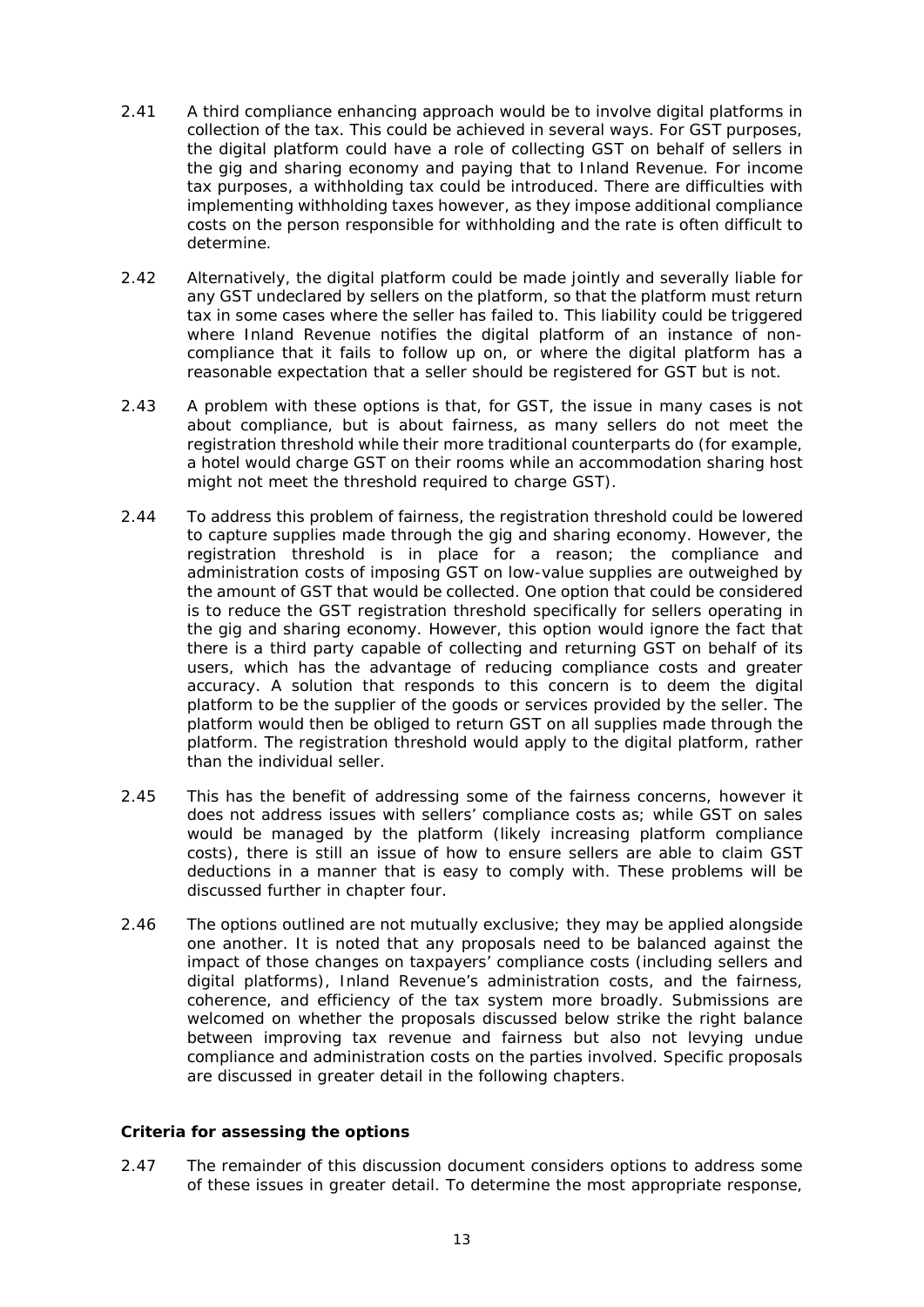the options will be assessed against the following standard principles for assessing tax policy changes:

- **Fairness**: Do the preferred options level the playing field between traditional suppliers and sellers in the gig and sharing economy? This is often described as horizontal equity: the idea that people in the same position should pay the same amount of tax.
- **Compliance**: Do the preferred options encourage sellers in the gig and sharing economy to comply with their tax obligations with low compliance costs?
- **Administration**: Are the preferred options possible for Inland Revenue to implement and administer without substantial ongoing administration costs?
- **Efficiency**: Do the preferred options minimise impediments to economic growth? Do the options avoid distortions to taxpayer decisions?
- **Coherence**: Do the preferred options make sense in the context of the entire tax system and New Zealand's international tax relations? Are the preferred options consistent with New Zealand's broad-base low-rate framework?
- **Sustainability**: Are the preferred options future-proofed? Will the options be able to apply and extend to future developments in the gig and sharing economy space without the need for further regulatory change?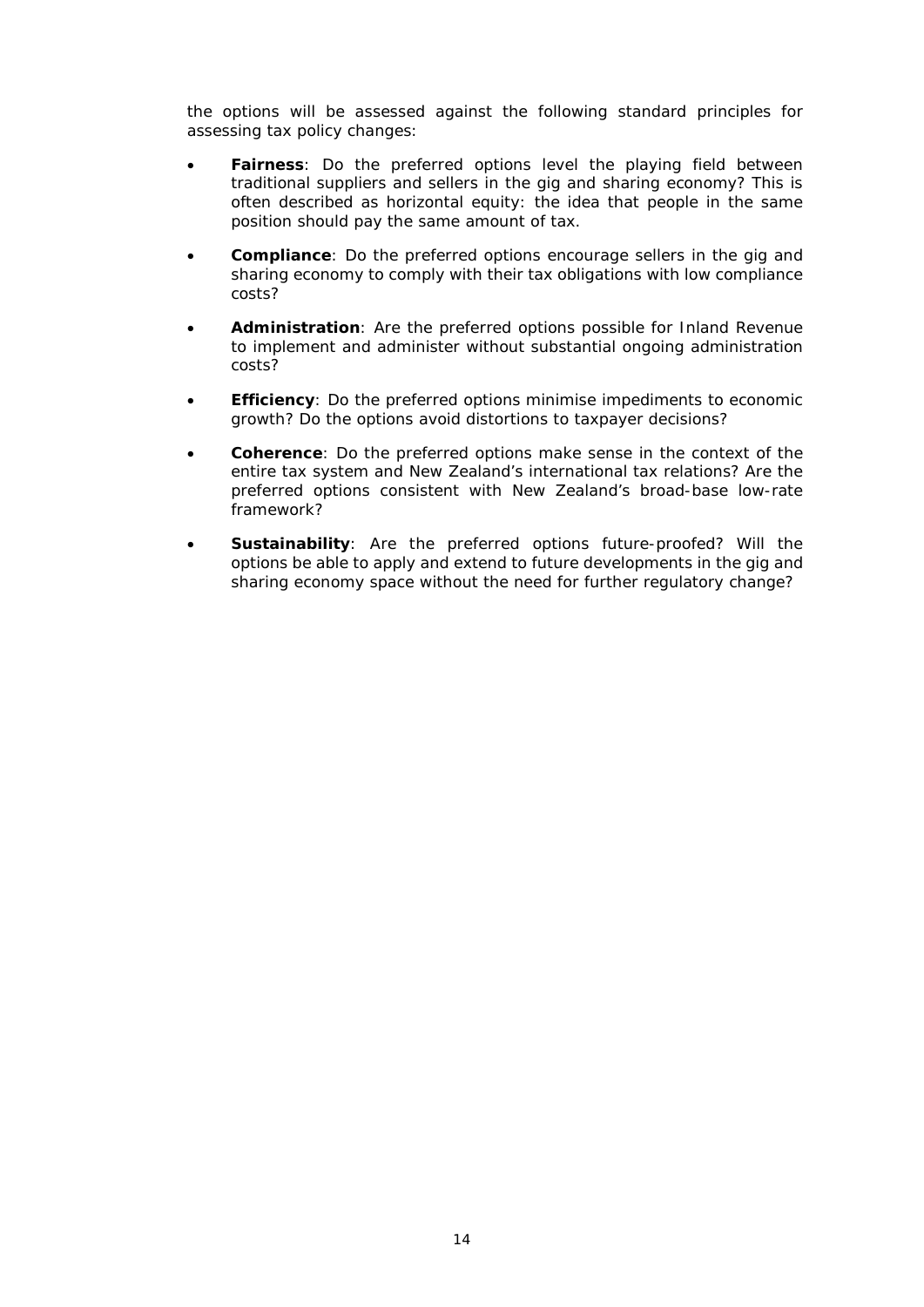# **CHAPTER 3**

# **Information reporting and exchange**

- <span id="page-14-0"></span>3.1 Access to accurate and timely income information is crucial for the smooth and efficient running of the tax system. It allows Inland Revenue to check that people are paying the appropriate amount of tax and reduce opportunities for avoidance.
- 3.2 This chapter outlines proposals to increase Inland Revenue's visibility over the activities of sellers on digital platforms in the gig and sharing economy. Inland Revenue does not currently receive regular information from digital platforms about sellers' activities on digital platforms. However, Inland Revenue can, and has, obtained information from digital platforms using its information collection powers. This approach lacks transparency and is inefficient for Inland Revenue and digital platforms, who may need to spend considerable time and energy to comply with an information request.
- 3.3 There is therefore an opportunity to improve the framework under which Inland Revenue accesses information held by digital platforms, improving transparency and making the model more efficient for digital platforms and for Inland Revenue. The benefits of a more transparent information reporting framework include providing Inland Revenue with more consistent access to information about sellers' activities on digital platforms (and this information could be used by Inland Revenue to support tax compliance, such as by prepopulating sellers' income tax returns), and improved certainty and lower compliance costs for digital platforms that are providing the information.
- 3.4 As noted in chapter 2, the OECD have developed rules that would help achieve these objectives. This chapter seeks public feedback on whether New Zealand should implement the rules developed at the OECD which would enable Inland Revenue to receive regular income information from digital platforms about their sellers' activities and incomes. This chapter also consults on how the information could be used.
- 3.5 If implemented, the proposals discussed in this chapter would affect:
	- **New Zealand resident digital platforms:** They would be required to provide Inland Revenue with information about sellers' incomes earned on those platforms by both New Zealand tax residents and non-residents.
	- **Sellers on digital platforms:** This includes both resident and nonresident sellers, as information provided by digital platforms could be included in sellers' income tax returns, which would reduce their compliance costs and reduce possibilities for motivated sellers to conceal income information from Inland Revenue. Information reported by New Zealand digital platforms to Inland Revenue that related to non-resident sellers' activities could also be shared with that sellers' tax authority.
	- **Inland Revenue:** Under the OECD rules, Inland Revenue would be required to obtain information from New Zealand resident digital platforms, and then share relevant information about non-resident sellers with their tax authority. Inland Revenue would also use the information collected (and received) in its tax administration functions.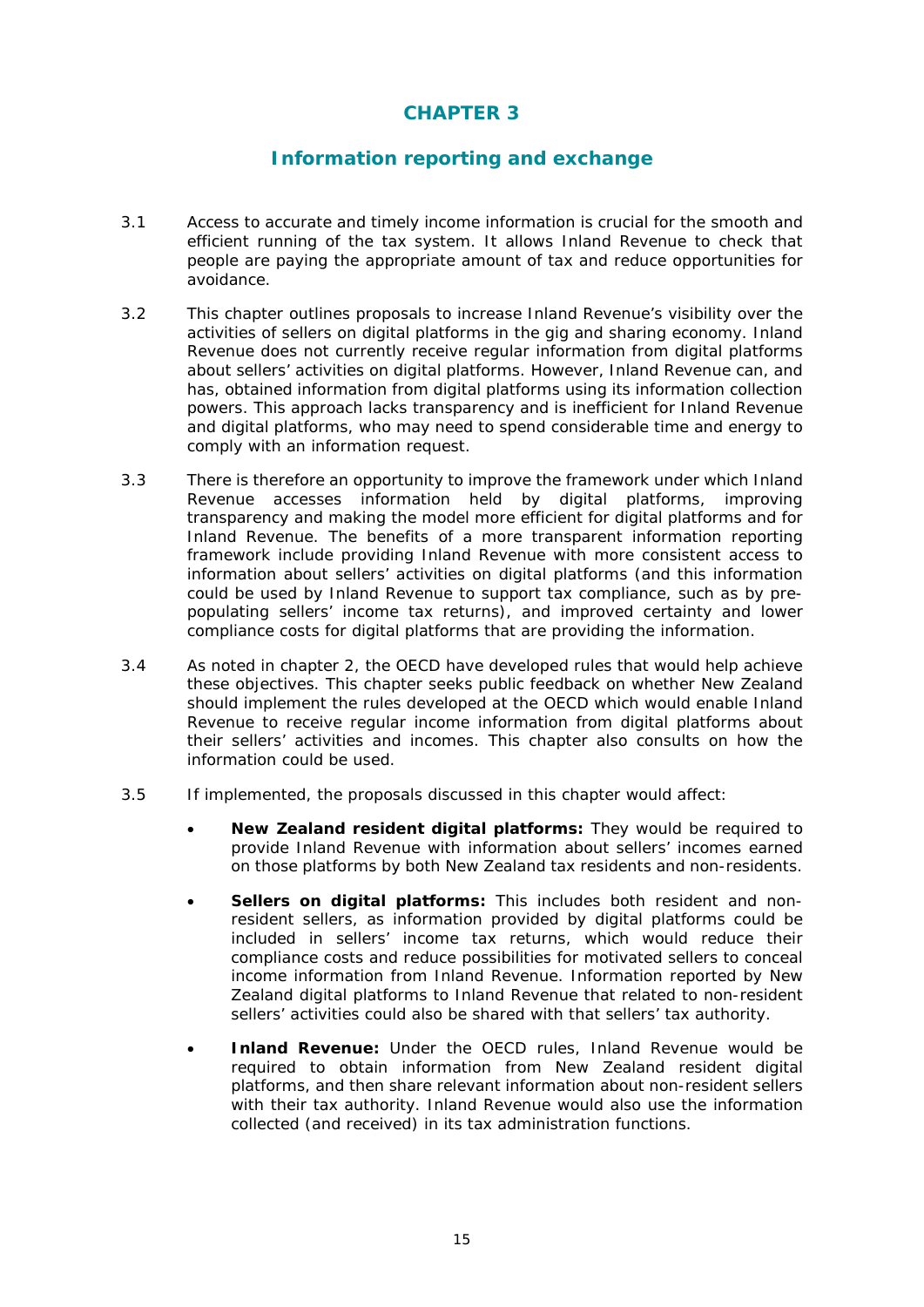#### <span id="page-15-0"></span>**Why does Inland Revenue need more regular income information?**

- 3.6 Inland Revenue does not receive regular information on income earned by sellers in the sharing economy like it does for those who earn salary and wages or investment income. As the introduction to this chapter mentions, Inland Revenue can obtain information from digital platforms using its information collection powers but this is cumbersome and inefficient.
- 3.7 The Government considers that there is currently a lack of transparency because tax reporting systems do not regularly or systematically capture information about transactions in this part of the economy. This transparency gap means that Inland Revenue often lacks information on the incomes earned by sellers on digital platforms, which increases the risk that sellers may not be paying the correct amount of tax.
- 3.8 The gig and sharing economy is expected to continue growing, taking a larger share of the economy. As such, failing to have adequate information on this sector could jeopardise the tax base. It is therefore important to increase Inland Revenue's visibility over sellers' activities on digital platforms in the gig and sharing economy. This increased visibility could enable Inland Revenue to prepopulate sellers' income tax returns, which would reduce compliance costs for sellers, and improve general compliance with income tax obligations more broadly.

#### <span id="page-15-1"></span>**The OECD's model reporting rules for digital platforms**

- 3.9 The OECD worked with digital platforms and member jurisdictions to develop a standardised approach to information reporting and information exchange involving digital platforms. There are two main objectives of the OECD developed rules.
	- **Ensure that sellers on digital platforms and tax authorities have access to relevant income information to support tax compliance**. The model rules require digital platforms to provide tax authorities and sellers with information on sellers' income earned through digital platforms. Access to this information helps sellers to comply with their own tax obligations and can also be used by tax authorities to enforce tax compliance and ensure that seller activities do not go undetected.
	- **Create a standardised approach to information collection for digital platforms**. A multilateral, standardised information exchange would result in reduced compliance costs for digital platforms compared with unilateral rules designed individually by jurisdictions. If jurisdictions designed their own rules, the variations between jurisdictions would result in increased compliance costs for digital platforms that had to design their information systems to satisfy the requirements designed by each individual jurisdiction.
- 3.10 The rules were published by the OECD in July 2020. Broadly, the rules require digital platforms to collect and report information on the income earned by sellers on digital platforms in the gig and sharing economy. The areas covered include income earned through personal services and accommodation.
- 3.11 The exchange of information with other jurisdictions will primarily be conducted under the *Multilateral Convention for Mutual Administrative Assistance in Tax Matters* (the Multilateral Convention). New Zealand signed the Multilateral Convention in 2012, and it currently extends to 144 jurisdictions. Article 6 of the Multilateral Convention authorises automatic programmes of exchange of information at a high level, leaving the specific details of such exchanges to be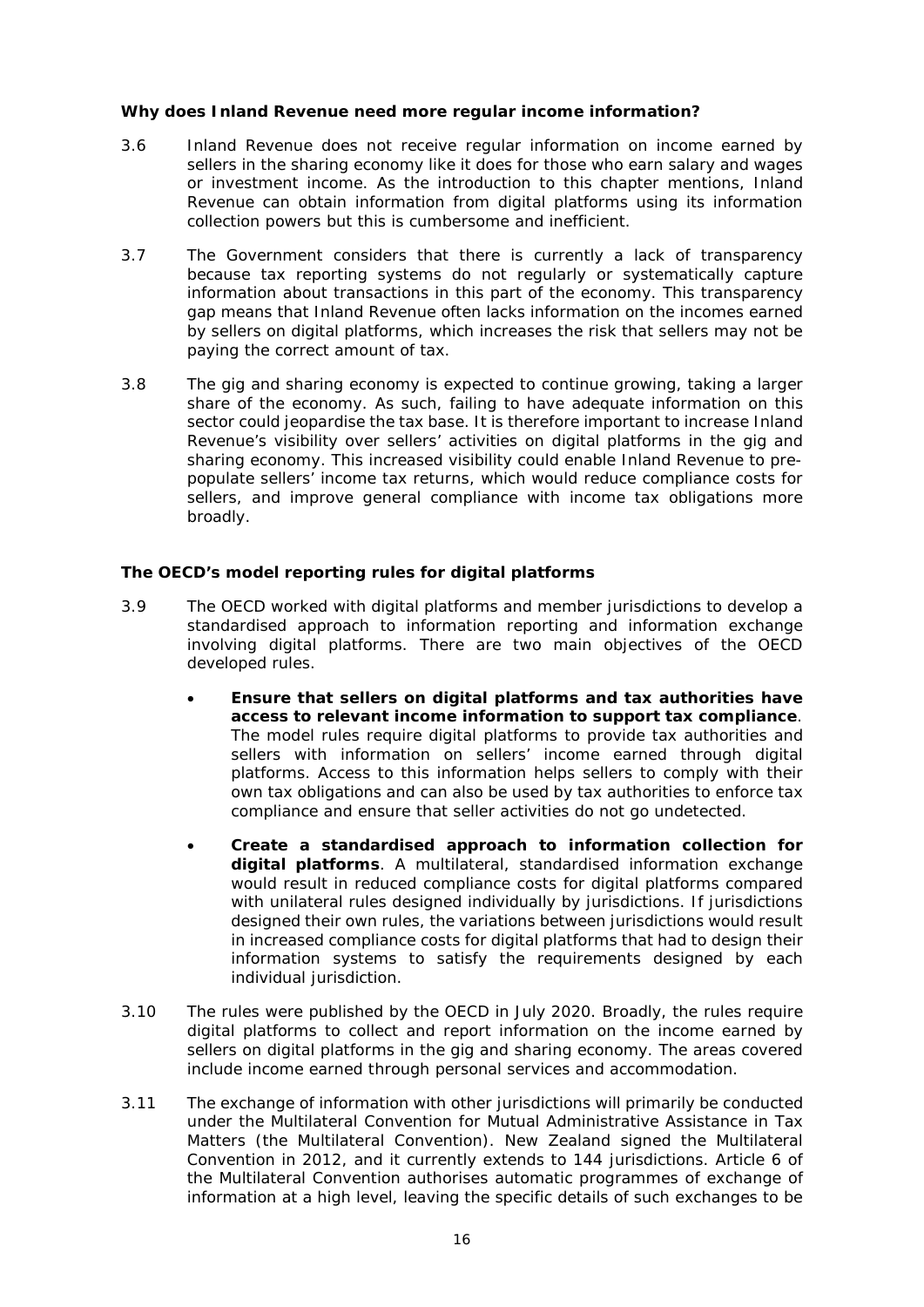set out in a subsidiary instrument. The subsidiary instrument developed by the OECD for the gig and sharing economy is the *Multilateral Competent Authority Agreement on Automatic Exchange of Information on Income Derived through Digital Platforms* (the DPI MCAA).

- 3.12 Shortly after the OECD published their model rules, the European Commission published a directive on reporting obligations for digital platform operators that led to the Council of the European Union formalising a directive known as DAC7. This directive builds on the OECD rules and requires all digital platforms that are active in the EU to report information about sellers to the relevant tax authority. The information that is required to be reported under DAC7 is broader than the model rules and covers the sale of goods and vehicle rental (in addition to personal services and accommodation as required by the model rules). EU member states have until 31 December 2022 to implement the DAC7 amendments into their national tax laws and the directive will apply from 1 January 2023 throughout the EU.
- 3.13 In June 2021, the OECD moved to complement the broader scope of DAC7 by including an optional module in the Multilateral Competent Authority Agreement on Automatic Exchange of Information on Income Derived through Digital Platforms (the DPI MCAA) to cover jurisdictions with an interest in information relating to the sale of goods and vehicle rental (known as the extended model rules).

#### <span id="page-16-0"></span>**How the model rules work**

3.14 Jurisdictions which implement the rules are required to collect certain information about the activities of sellers on digital platforms that are tax resident in their country. This information must then be shared with tax authorities of other countries that have also implemented the rules to the extent that the information relates to persons resident in that jurisdiction. Tax authorities will also receive information from other jurisdictions' tax authorities where the rules have been implemented. The model rules provide a standardised reporting framework and information exchange.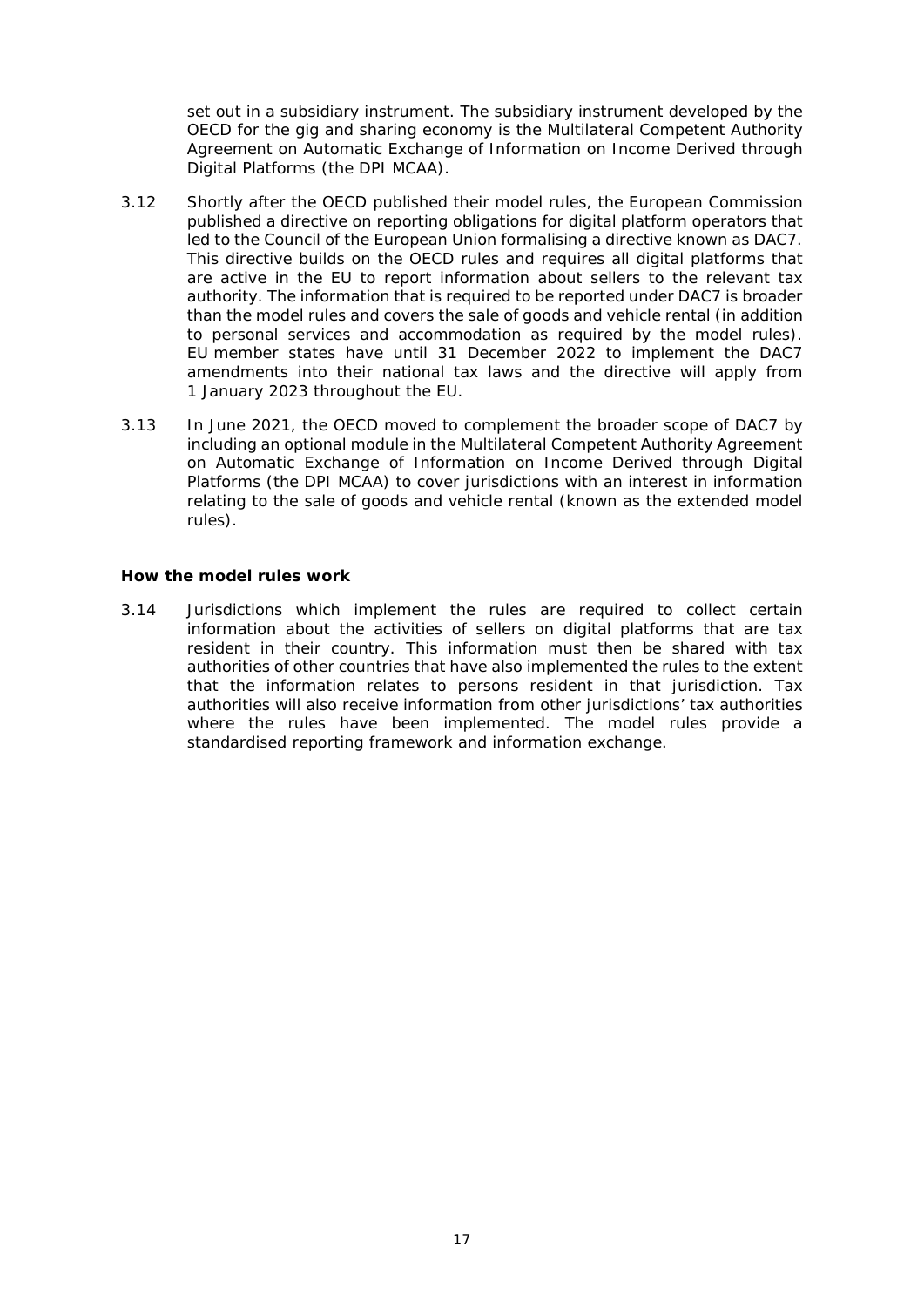## **Figure 1: An example of the information flows under the model rules**



| <b>Step</b> | <b>Description</b>                                                                                                                                                      |
|-------------|-------------------------------------------------------------------------------------------------------------------------------------------------------------------------|
| 1           | A New Zealand resident seller uses an offshore digital platform.                                                                                                        |
| 2           | The offshore digital platform provides the offshore tax authority with<br>information about the New Zealand resident seller.                                            |
| 3           | The offshore tax authority then provides that information to Inland<br>Revenue in New Zealand.                                                                          |
| 4           | Inland Revenue could use that information in its compliance activities,<br>including pre-populating the sellers' income tax return with the information<br>it received. |
| 5           | An offshore seller operates through a New Zealand digital platform.                                                                                                     |
| 6           | The New Zealand digital platform provides information to Inland Revenue<br>about all the sellers on that platform, including the non-resident sellers'<br>activities.   |
| 7           | Inland Revenue shares that information with the offshore tax authority and<br>that information could be used by them in their tax administration<br>functions.          |

3.15 The information could be used in several ways to help sellers on digital platforms comply with their tax obligations. For example, the data provided to tax authorities will provide them with information that could be used to determine what, or whether, income should be included in an income tax return, and this would provide a good indication as to whether sellers should be registered for GST.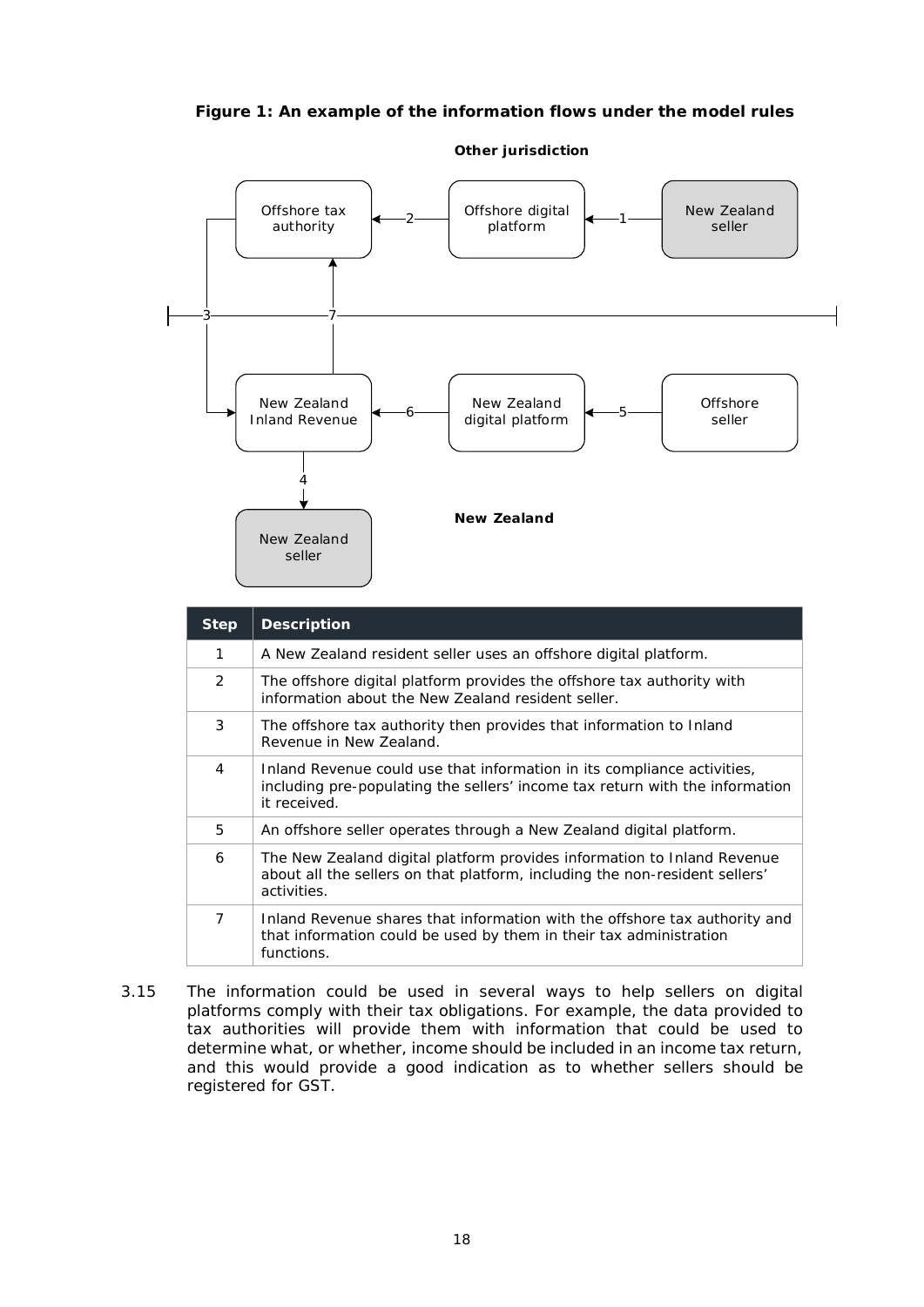#### **Example 1: The basic operation of the OECD's model rules**

Smithy's Rides is a successful ridesharing platform that is tax resident in jurisdiction A and has an international presence.

If jurisdiction A had implemented the model rules, Smithy's Rides would be obliged to provide jurisdiction A's tax authority with information relating to all its sellers, including residents and non-residents.

Jurisdiction A would then exchange this information with other jurisdictions that had implemented the model rules, where the information was about sellers who were resident in those jurisdictions it was providing the information to.

This would mean that, if New Zealand had implemented the rules, Inland Revenue would receive information from jurisdiction A's tax authority about New Zealand residents' activities on Smithy's Rides.

- 3.16 This way of operating supports the standardisation of reporting rules between jurisdictions and makes it easier for digital platforms to comply with their reporting obligations across jurisdictions. This is because information is only required to be disclosed to one tax authority rather than several. This also means that digital platforms will follow largely similar processes for gathering and reporting information on transactions, and means that digital platforms can avoid unnecessary compliance costs which might arise if each jurisdiction implemented its own rules with different data requirements and due dates.
- 3.17 The more jurisdictions that seek to implement the OECD rules, the more effective the rules will operate. This is because digital platforms are tax resident in various jurisdictions, and tax authority will have greater access to information the more jurisdictions seek to implement the rules and exchange information.
- 3.18 At a basic level, the model rules require digital platforms to provide the following information about each reportable seller:
	- The name, address, date of birth, and taxpayer identification number (TIN) – for New Zealand residents, the TIN would be their IRD number.
	- The total consideration paid or credited during each quarter of the reportable period. The rules define the reportable period as being a calendar year.
	- For the rental of immovable property, the address of that property.
- 3.19 In terms of timing, the model rules require digital platforms to provide information about a calendar year to the tax authority in the country that they are tax resident by the end of February following the end of that calendar year. The receiving tax authority would then have until the end of April to exchange that information with other tax authority. This reported information is required to be broken down into quarterly periods.
- 3.20 The rules also manage circumstances where there could be multiple digital platforms that have the same income information on sellers. These rules broadly allow a nominated digital platform to be the responsible platform for reporting this income information, and prevents digital platforms that operate in multiple jurisdictions from having to report the same income information more than once.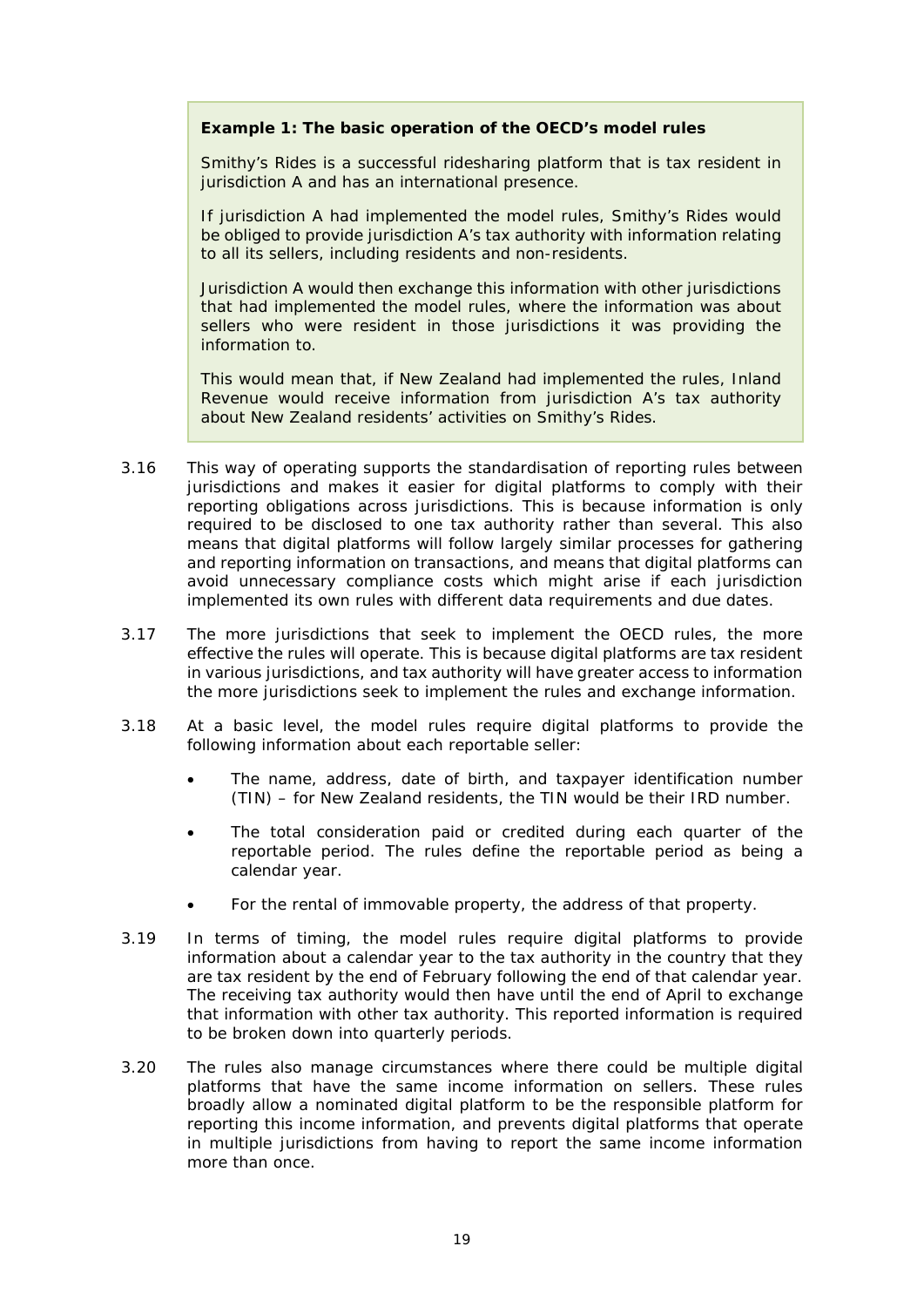#### <span id="page-19-0"></span>**Implementing the extended model rules in New Zealand**

- 3.21 The Government is consulting on whether New Zealand should implement the OECD's extended model rules rather than developing its own rules. The model rules would require changes to New Zealand's tax laws to require New Zealand tax resident digital platforms to provide Inland Revenue with information about sellers' incomes earned through that platform for personal services, accommodation rental, the sale of goods, and vehicle rental. Inland Revenue would also receive information from other tax authorities about New Zealand tax resident sellers' incomes in those categories.
- 3.22 The benefits of implementing the OECD's model rules include consistency with international best practice and greater access to information for Inland Revenue in a compliance context. Digital platforms have also expressed support for the model rules at the OECD, and it is understood that the rules, or rules of equivalence, will be implemented by Europe, where a lot of digital platforms are tax resident. For New Zealand to benefit from the information collected under the model rules by European digital platforms, New Zealand would need to implement the extended model rules or rules of equivalence.
- 3.23 The implementation of DAC7 in European Union (EU) member states may already impose reporting obligations on some electronic marketplaces and digital platforms in New Zealand to the extent that they have any sellers who are tax resident in EU member states or other sellers for which they have facilitated the sale of goods, the rental of modes of transportation, personal services, or the rental of immoveable property in an EU member state. If New Zealand implemented the extended Model Rules, these electronic marketplaces and digital platforms would only have a reporting obligation to Inland Revenue which would then exchange information with EU member states as well as other countries which have adopted the model rules. In this regard, the affected electronic marketplaces and digital platforms may prefer to provide information to Inland Revenue rather than provide the information to potentially multiple European Union member tax authorities.

#### <span id="page-19-1"></span>**How the information could be used in New Zealand**

- 3.24 Implementation of the extended model rules in New Zealand would result in Inland Revenue receiving information about sellers' activities on digital platforms in the gig and sharing economy for **accommodation, professional and personal services, the sale of goods**, and **vehicle rental**. The first two categories correspond to the OECD's model rules, and the second two categories correspond to the extended rules (designed to be rules of equivalence to the European DAC7 requirements).
- 3.25 Although the Government supports the adoption of the extended model rules in New Zealand, it is proposed that the information would be used in different ways depending on the category.
- 3.26 If the rules were implemented, Inland Revenue could seek to use the information about accommodation rental and professional and personal services in sellers' income tax returns. The incomes earned through digital platforms in these circumstances would, generally speaking, be amounts that needed to be declared by sellers themselves for income tax purposes. That is, sellers are required to declare this income in their income tax returns and pay tax on any profits they make for these activities.
- 3.27 The sale of goods and vehicle rental are not traditional gig and sharing economy activity types. For the sale of goods, this is because it does not involve the sharing of assets, skills, or labour. It would also be unclear from a platform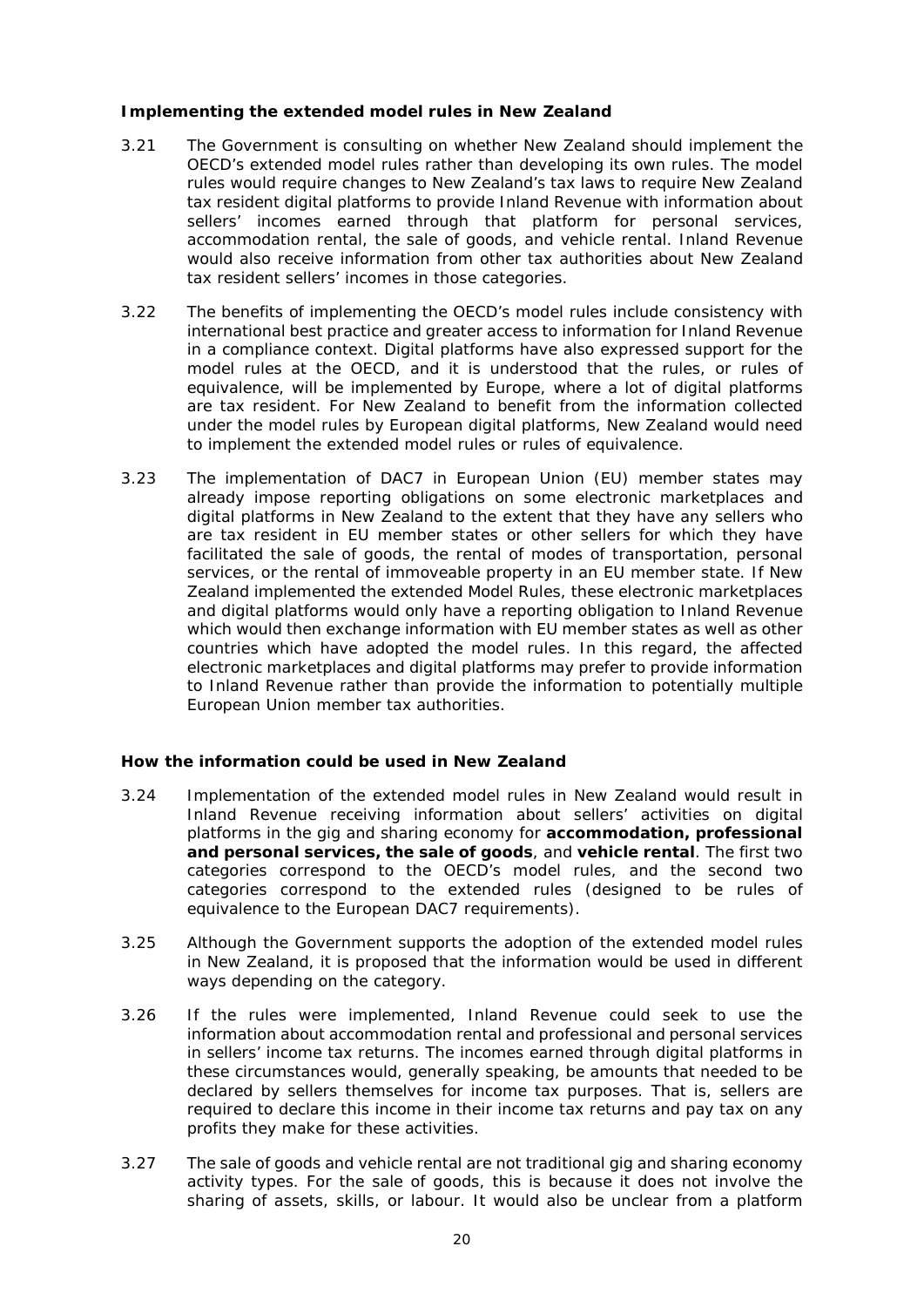perspective whether the sale of goods was part of a taxable activity of the seller or merely an individual selling personal items that would not attract GST. For vehicle rental, it is the digital platform that is the seller. This would be different if a digital platform offered a service of vehicle rental, with the vehicles themselves being provided by a seller. In this situation, the seller would be sharing an asset, and this would be a reportable activity. For these reasons, it is not proposed that income information in these areas would be used for prepopulation of income tax returns.

#### <span id="page-20-0"></span>**Timing and different options to address this**

3.28 One of the obstacles with the OECD's rules is that information is provided for each calendar year (as opposed to a tax year, which ends 31 March). This could make it difficult for tax authorities that have a tax year other than a calendar year to pre-populate sellers' income tax returns.

#### **Example 2: Assumes OECD rules implemented in New Zealand and jurisdiction A**

Smithy's Rides is a ridesharing digital platform that is tax resident in jurisdiction A. Kelvin earns income through the digital platform of \$50,000 between 1 January 2024 and 31 December 2024 (the 2024 calendar year).

The tax authority in jurisdiction A provides Inland Revenue with information about the \$50,000 that Kelvin earned through Smithy's Rides in April 2025. The information can be broken down on a quarterly basis.

Some of the information Inland Revenue receives relates to the:

- 2024 tax year specifically, the information relating to the period between 1 January 2024 and 31 March 2024, and
- 2025 tax year the information between 1 April 2024 and 31 December 2024.

Inland Revenue would not have complete information about Kelvin's 2025 tax year until the following year, when it would receive information from jurisdiction A's tax authority that covered the period between 1 January 2025 and 31 March 2025.

3.29 For Inland Revenue to pre-populate sellers' income tax returns with information it receives from digital platforms in New Zealand (and other tax authorities who exchange information under the OECD's rules) there are two different methods to explore that could achieve this. These methods are attributing calendar-year income to the New Zealand tax year and partial pre-population.

#### <span id="page-20-1"></span>**Attributing calendar-year income to the New Zealand tax year**

3.30 Under this method, income earned through digital platforms for a calendar year could be attributed to the corresponding tax year. This would mean, for example, that income information obtained under the model rules for the calendar year 2024 (1 January to 31 December) would be attributed to the 2024–25 tax year (1 April 2024 to 31 March 2025). This would result in a full years' worth of income being pre-populated and would not rely on sellers doing an exercise apportioning and attributing incomes to different tax years. These rules could be designed based on similar rules that allow taxpayers to attribute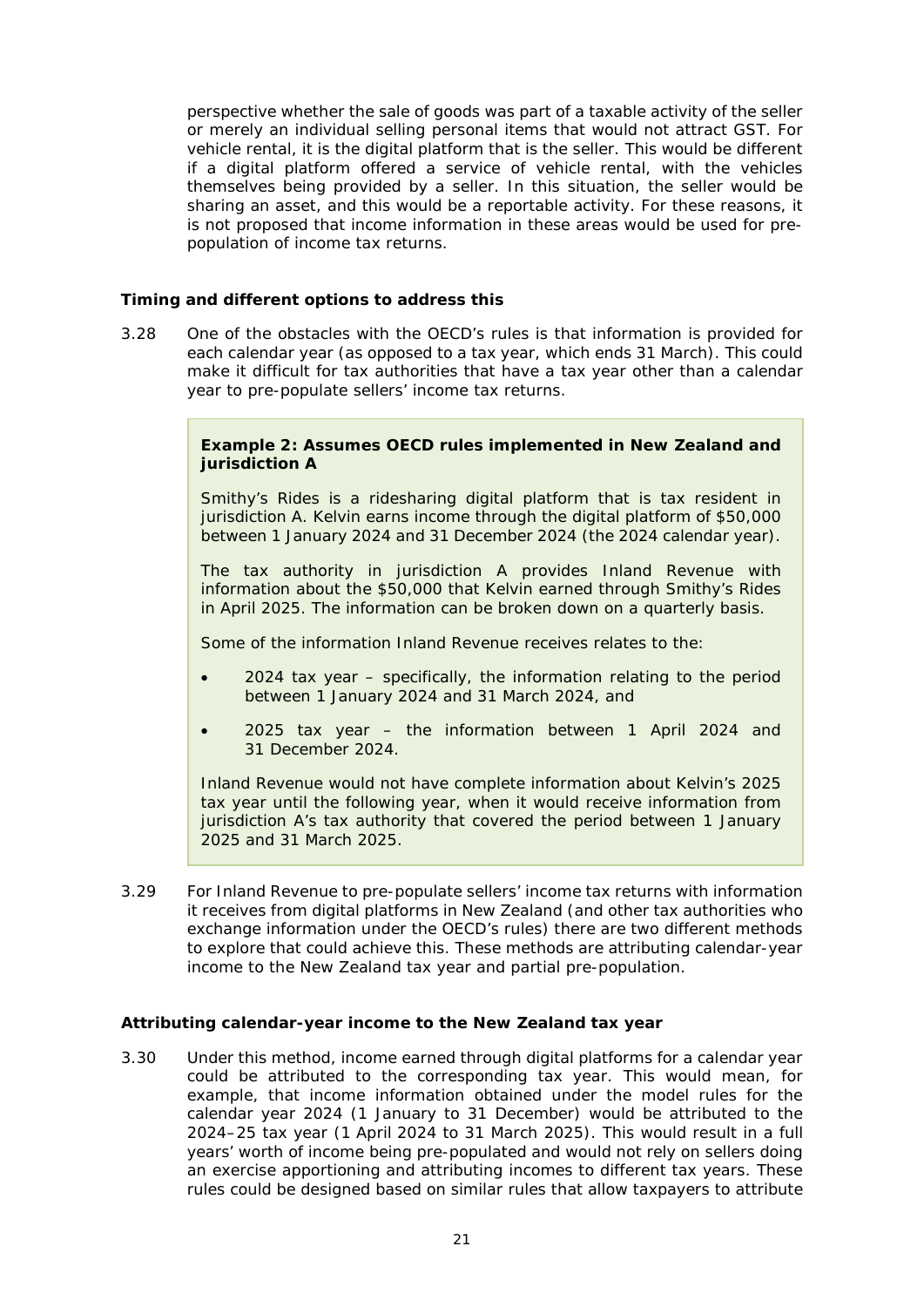overseas income below \$100,000 earned to a different balance date to be attributed to the New Zealand tax year.



3.31 The attribution method would need to be phased in. For example, during the first year that the rules were in force only nine months of income information could be pre-populated. This is because income information relating to the period for 1 January to 31 March would have been accounted for in the prior tax year and prior to these rules being in force. After this period of transition this measure would be largely effective at achieving complete pre-population of income derived through sharing economy platforms.

#### <span id="page-21-0"></span>**Partial pre-population**

3.32 Under this method, Inland Revenue would use the information from April to December to include in sellers' income tax returns, and prompt sellers to include the income information that relates to the period between January and March themselves. This information should be readily accessible to sellers, however, as it is understood that most digital platforms provide regular information to their users. As Inland Revenue would receive information relating to the January to March period in the following years' information exchange, Inland Revenue could use that information to ensure that sellers had declared the right amount of income.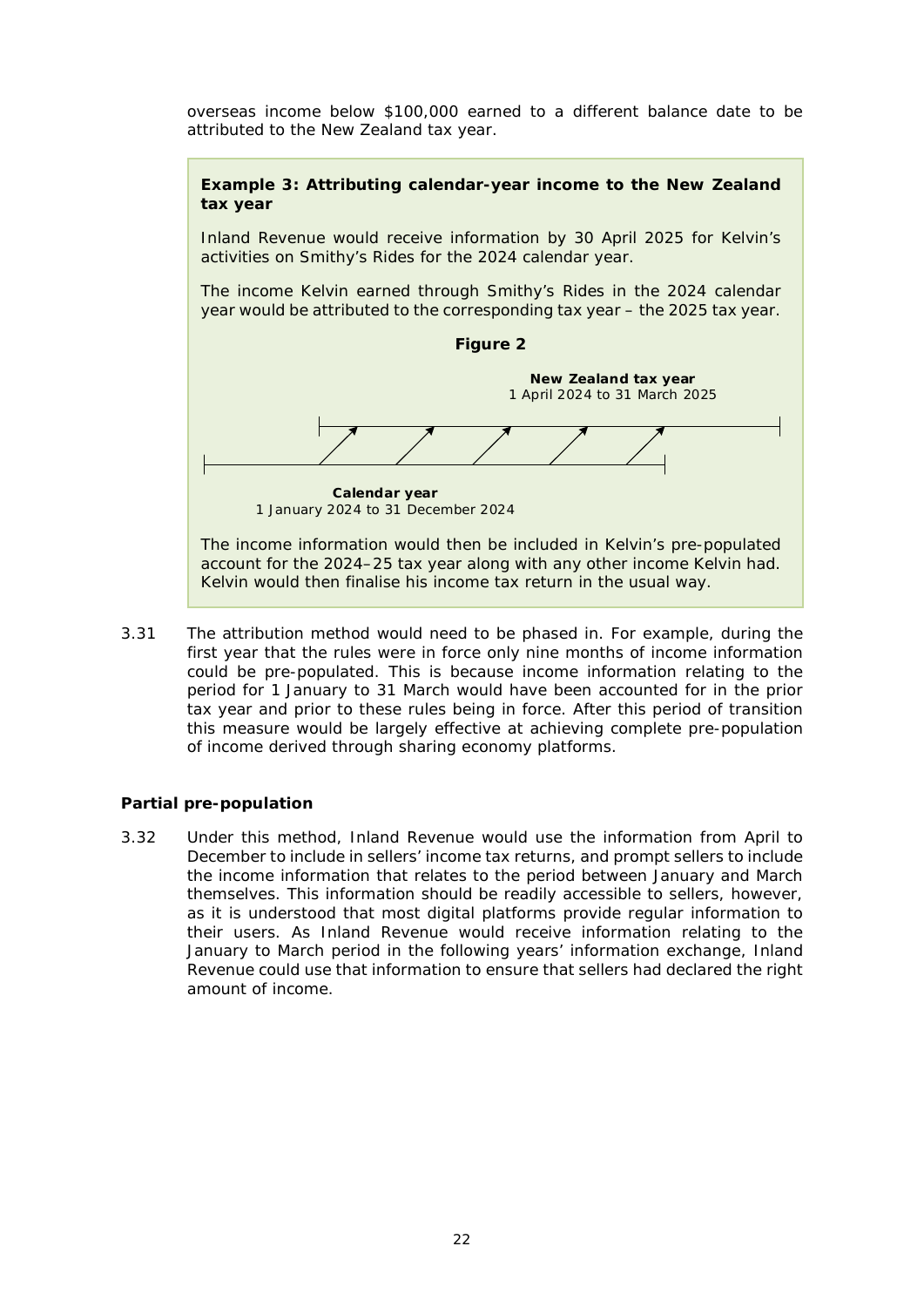**Figure 3**

**New Zealand tax year** 1 April 2024 to 31 March 2025



**Calendar year** 1 January 2024 to 31 December 2024

- 3.33 Pre-populating sellers' income tax returns relies on the information exchanges containing high quality data which requires minimal processing. For example, if Inland Revenue received information where New Zealand resident seller IRD numbers were inaccurate, this would make it difficult for Inland Revenue to attribute income to the correct seller. This could mean more manual intervention from Inland Revenue given the need to then contact sellers to confirm that income information it received from other tax authorities should be attributed to them.
- 3.34 The clear advantage of pre-population is that it would make it easier for sellers to comply with their tax obligations and therefore reduce their compliance costs. It also makes it difficult for sellers to hide incomes earned on digital platforms in the gig and sharing economy from Inland Revenue. Individuals would just need to confirm that the income information was correct and complete, and include any expenses incurred in the return. This would simplify the obligations for these individuals and would treat this income source like salary, wages, and investment income.

## <span id="page-22-0"></span>**Implications for digital platforms that are tax resident in New Zealand**

- 3.35 The model rules would require digital platforms that were tax resident in New Zealand to collect and report to Inland Revenue information about sellers' activities on those platforms to the extent that they related to accommodation rental, personal and professional services, and, if New Zealand implemented the extended rules, the sale of goods, and vehicle rental.
- 3.36 Digital platforms would need to collect information about New Zealand tax residents and non-residents. The information would need to be reported to Inland Revenue for the calendar year, by the end of February of the following year. That will enable Inland Revenue to share that information with other tax authorities where their jurisdictions had also implemented the OECD rules (and, if applicable, the extended rules).
- 3.37 Digital platforms tax resident in New Zealand that collected information about the activities of European sellers would also report information to Inland Revenue so this information could be provided by Inland Revenue to the relevant European countries. This would mean that platforms would not need to provide the information to those individual European countries themselves.

#### <span id="page-22-1"></span>**Optional** *de minimis* **exclusion for small New Zealand resident digital platforms**

3.38 Jurisdictions that implement the OECD's model rules can implement a modification to the definition of "platform operator" which would exclude digital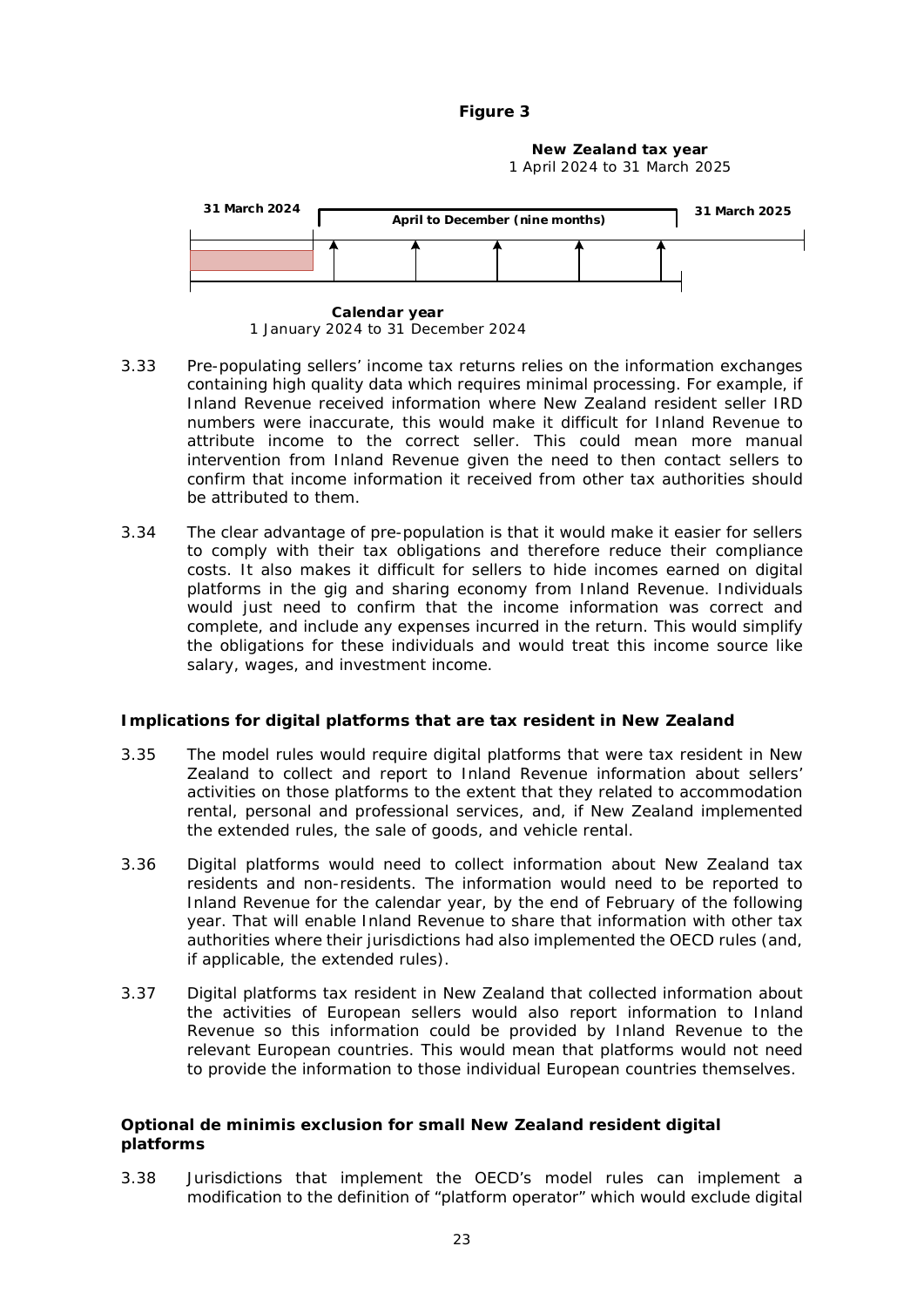platforms that operated below a threshold of €1 million in the preceding calendar year from the reporting requirements.

- 3.39 If New Zealand implemented this modification, the effect of it would be that smaller-scale New Zealand digital platforms that were below the threshold in the preceding calendar year would not need to provide Inland Revenue with information about the activities of sellers on its platform.
- 3.40 Implementing the modification may reduce upfront compliance costs for new digital platforms starting out in New Zealand. These compliance costs, however, would eventually be borne by the digital platform once it stopped meeting the criteria for exclusion. Further, the information held by these digital platforms would still be useful to Inland Revenue, which could use its information gathering powers to require the information be provided in an alternative format. For these reasons, an initial view is that this modification should not be implemented if the Government decided to implement the OECD's model rules. Submissions on this point are encouraged.

#### <span id="page-23-0"></span>**An alternative approach**

- 3.41 Another option would be for New Zealand to design and implement its own rules for information collection and reporting. One clear advantage of developing bespoke rules is that we could prescribe the data we wanted to collect from platforms along with the frequency and timing of this information, which would allow for easier pre-population of income information. This advantage could be outweighed by the increased compliance costs on digital platforms that might end up needing to build their systems to be compliant with the OECD's rules and bespoke New Zealand rules thereby significantly increasing compliance costs.
- 3.42 Table 1 summarises the advantages and disadvantages of both options.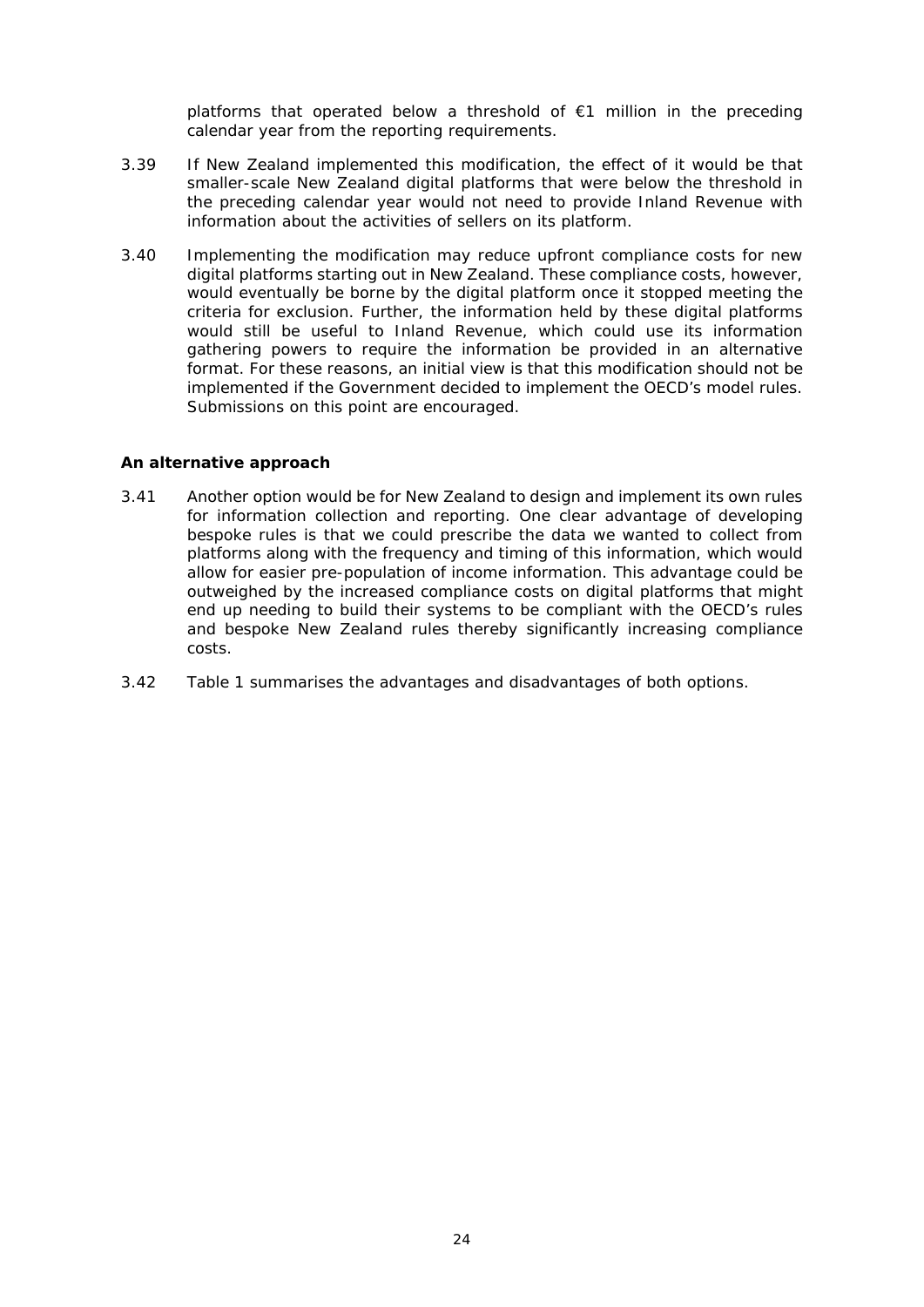#### **Table 1: Summary of options to improve information collection on incomes earned through digital platforms**

| Option                                        | <b>Advantages</b>                                                                                                                                                                                                                                                                                                                                                                                                              | <b>Disadvantages</b>                                                                                                                                                                                                                                                                                                                                                                                                                                                                             |
|-----------------------------------------------|--------------------------------------------------------------------------------------------------------------------------------------------------------------------------------------------------------------------------------------------------------------------------------------------------------------------------------------------------------------------------------------------------------------------------------|--------------------------------------------------------------------------------------------------------------------------------------------------------------------------------------------------------------------------------------------------------------------------------------------------------------------------------------------------------------------------------------------------------------------------------------------------------------------------------------------------|
| Implement the<br>extended OECD<br>model rules | Reduced compliance costs:<br>$\bullet$<br>A standardised reporting<br>regime across jurisdictions<br>reduces compliance costs for<br>digital platforms relative to<br>several different bespoke<br>reporting regimes. Further,<br>many digital platforms have<br>engaged in the design of the<br>rules at the OECD and so are<br>familiar with them.                                                                           | Timing of information: The<br>$\bullet$<br>information will be received<br>based on a calendar year not<br>for the New Zealand tax year<br>(to 31 March). This means<br>modifications are required to<br>enable pre-population of<br>income information in sellers'<br>income tax returns.                                                                                                                                                                                                       |
|                                               | <b>International consistency</b><br>$\bullet$<br>and coherence: By<br>implementing rules of<br>equivalence with Europe to<br>ensure exchange with digital<br>platforms based in Europe.                                                                                                                                                                                                                                        |                                                                                                                                                                                                                                                                                                                                                                                                                                                                                                  |
|                                               | Tax compliance, fairness,<br>$\bullet$<br>and horizontal equity: Tax<br>authorities will have access to<br>good quality and accurate<br>information to support<br>potential pre-population and<br>drive tax compliance.                                                                                                                                                                                                        |                                                                                                                                                                                                                                                                                                                                                                                                                                                                                                  |
|                                               | Sustainability: Internationally<br>$\bullet$<br>driven solution backed by the<br>OECD ensures schema can be<br>updated as and when required<br>and remain fit for purpose.                                                                                                                                                                                                                                                     |                                                                                                                                                                                                                                                                                                                                                                                                                                                                                                  |
| Bespoke reporting<br>regime                   | <b>Flexibility:</b> A bespoke regime<br>$\bullet$<br>allows New Zealand to<br>prescribe the timing, frequency<br>and type of information<br>required from digital platforms<br>without having to follow the<br>OECD schema. The main<br>advantage this option offers<br>relative to the OECD solution is<br>that the reporting obligation<br>could be made for the New<br>Zealand tax year as opposed to<br>the calendar year. | <b>Increased compliance costs</b><br>$\bullet$<br>for digital platforms: This<br>could result in digital platforms<br>having to design systems to<br>comply with New Zealand rules<br>in addition to the OECD rules,<br>which increases compliance<br>costs.<br>A longer lead-in time would<br>be required: Developing a<br>bespoke regime would take<br>longer and would require<br>greater consultation with<br>digital platforms compared to<br>adopting an internationally<br>agreed schema. |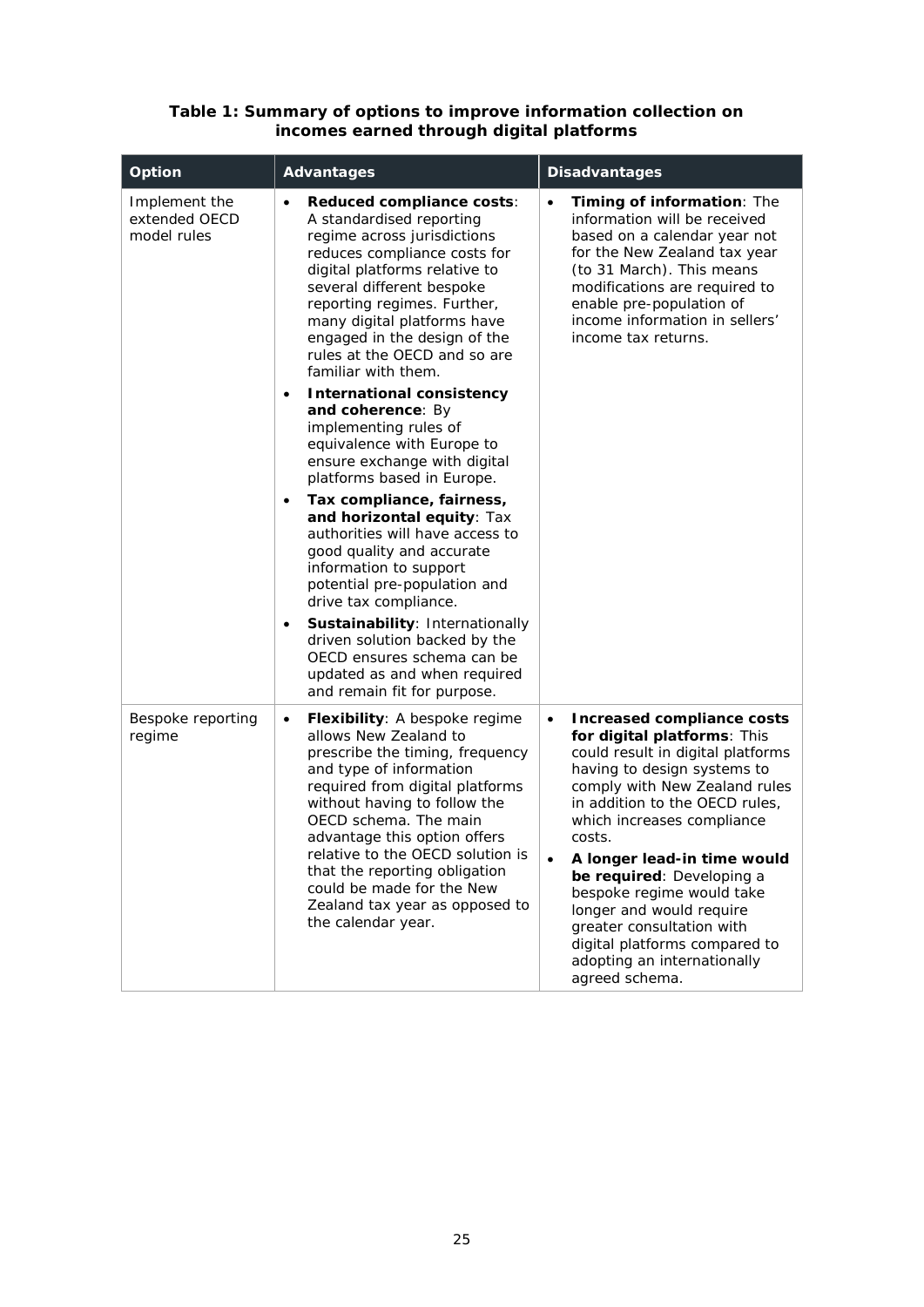#### **Questions for submitters**

- Should digital platforms be required to provide Inland Revenue with regular income information about sellers' activities? Do you agree it is a problem Inland Revenue does not receive regular income information from digital platforms about sellers' activities on those platforms?
- Should the Government implement the OECD solution or design its own rules to ensure Inland Revenue receives regular income information from digital platforms?
- If New Zealand did implement the OECD's model rules, how should Inland Revenue seek to use the information it receives? Should pre-population of income tax returns which would require the seller to confirm the accuracy of information be the ultimate goal?
- If the OECD solution were implemented, should smaller-scale New Zealand resident digital platforms be exempt from income reporting requirements? If so, on what basis?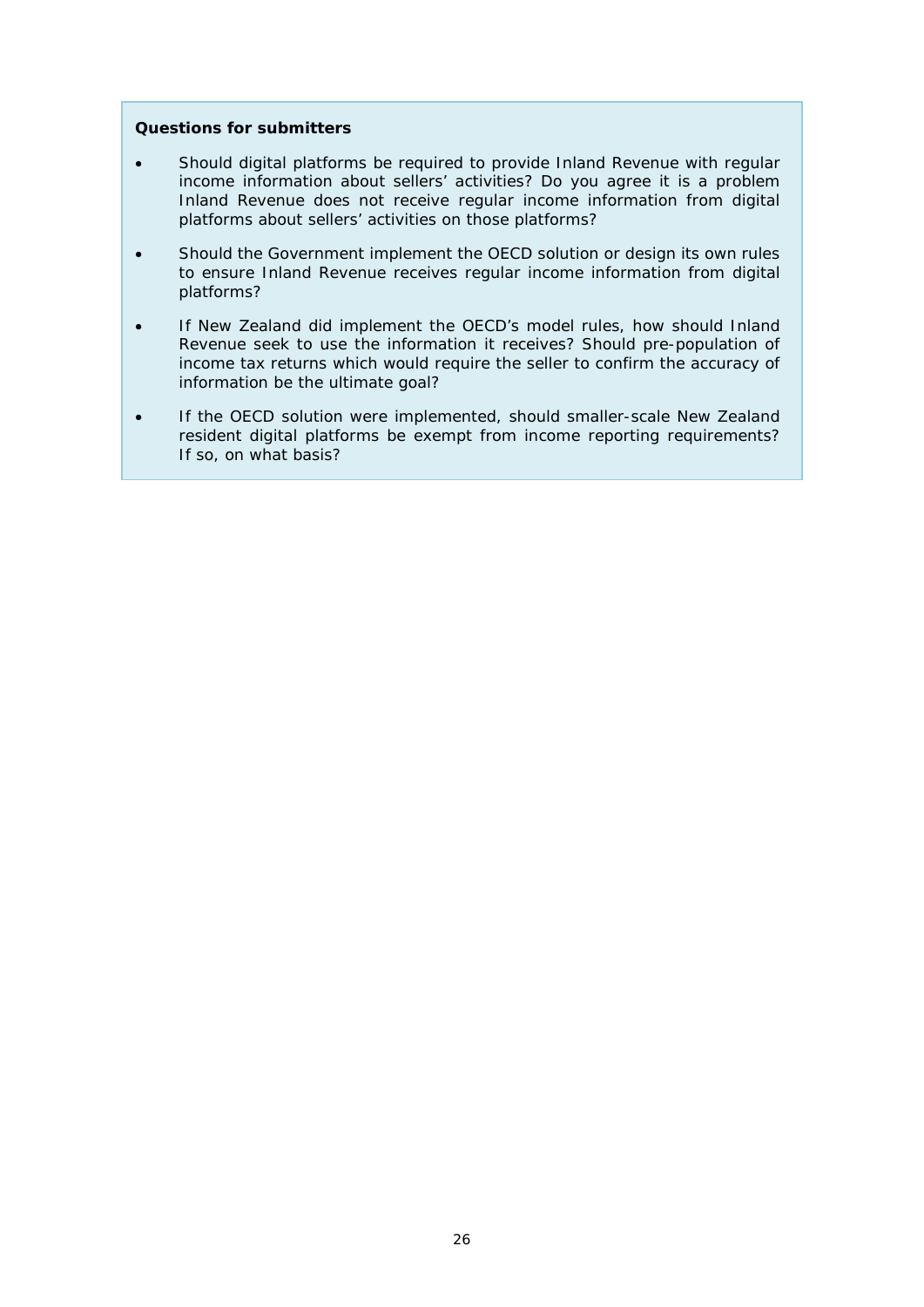# **CHAPTER 4**

## **Goods and services tax**

<span id="page-26-0"></span>4.1 This chapter discusses whether, and how, services provided through digital platforms in the gig and sharing economy should be subject to GST. It seeks submitters' views on two key questions: whether services supplied through digital platforms in the gig and sharing economy should be subject to GST, and if so, how GST should apply.

#### <span id="page-26-1"></span>**Background**

- 4.2 The rapid growth of the gig and sharing economy has resulted in a growing number of small suppliers, many of whom operate under the GST registration threshold of \$60,000 in a 12-month period. Generally speaking, GST is not levied on the services they provide (unless these sellers have chosen to voluntarily register for GST).
- 4.3 The GST threshold recognises that the compliance costs for these small suppliers applying GST would be high, and that because of their size, exempting them from applying GST would not result in competitive distortions. However, viewed collectively, digital platforms facilitate millions of dollars of sales in New Zealand through individual sellers – most of which are not subject to GST. A competitive distortion therefore arises, as traditional suppliers who compete with digital platforms generally do charge GST. As the gig and sharing economy is expected to continue growing, it is timely to review whether supplies of goods and services made through digital platforms in the sharing economy should be subject to GST, putting sellers in the sharing economy on a more level playing field with other businesses.
- 4.4 In April 2021, the OECD published *The Impact of the Growth of the Sharing and Gig Economy on VAT/GST Policy and Administration*. This report outlines the impact that the growth of the gig and sharing economy has had on VAT and GST systems worldwide and sets out a broad range of options that countries could consider implementing to address these impacts.
- 4.5 The options included in the report include promoting education campaigns, developing new information-sharing protocols, and involving digital platforms in the collection of GST. These options all address different problems. For example, if countries wanted to promote compliance with existing GST settings, it might be appropriate to look at implementing education campaigns and new information-sharing protocols. On the other hand, if countries are concerned with the uneven playing field that exists for traditional suppliers and those sellers on digital platforms in the gig and sharing economy, it could be more appropriate to examine whether it is appropriate for digital platforms to return GST on supplies made through them.

#### <span id="page-26-2"></span>**The case for applying GST**

4.6 The gig and sharing economy provides smaller-scale operators with the ability to earn income through a digital platform with relative ease. This is facilitated by platforms on a large scale and many of these supplies occur below our GST registration threshold and so are not subject to GST. Viewed collectively, the gig and sharing economy has had a disruptive effect on traditional business models who are generally charging GST. The gig and sharing economy has the potential to erode the GST base as more small suppliers shift to operate on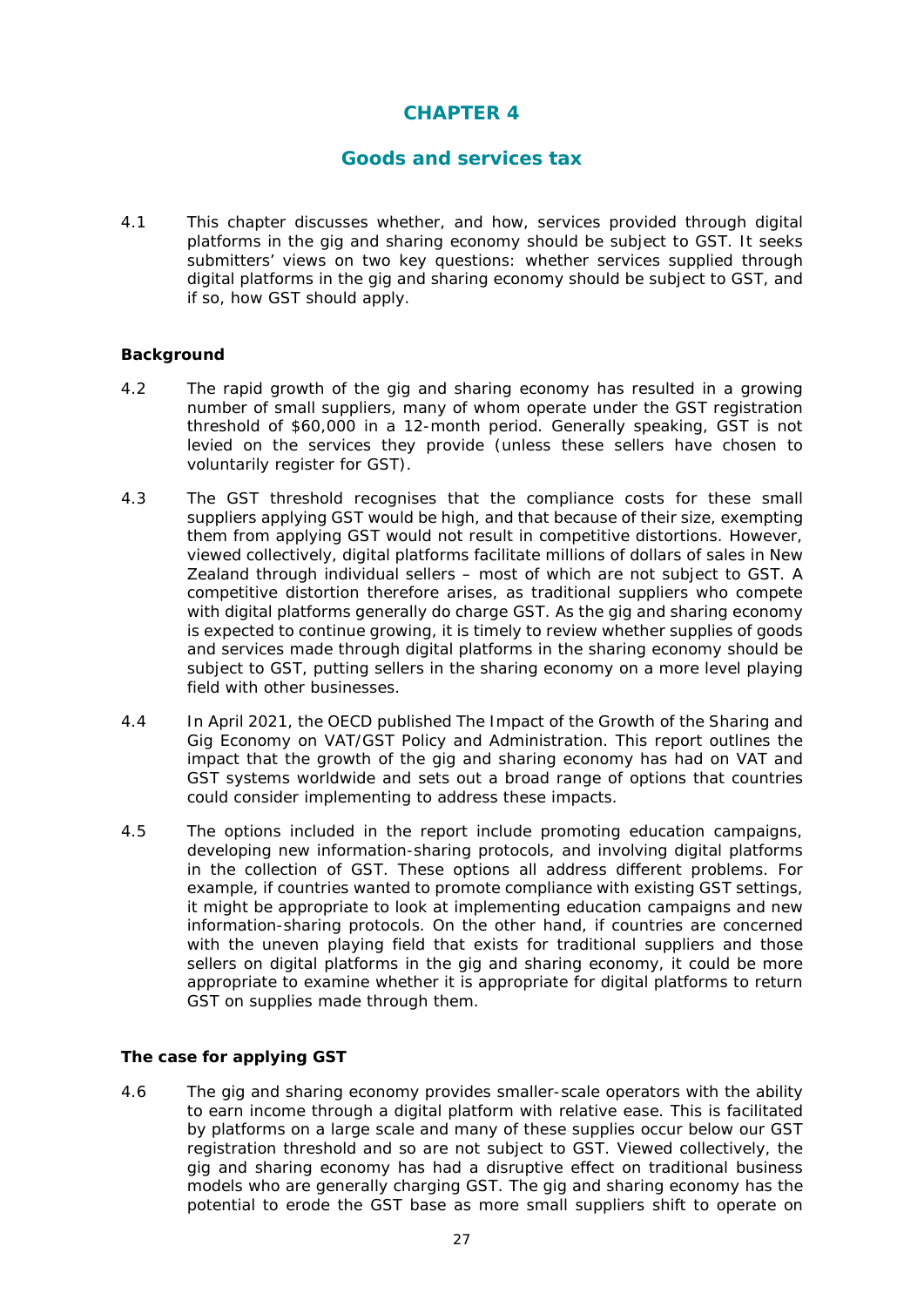digital platforms. It is important we consider applying GST to activities facilitated through digital platforms to ensure that the GST base is protected against this new economic reality and ensure a level playing field with traditional suppliers.

- 4.7 New Zealand's GST system has been expanded in the last decade to apply to offshore suppliers of remote services and low value imported goods. A key feature of these recent changes is the role of electronic marketplaces. Special rules treat electronic marketplaces as the supplier of goods or services provided through their platforms instead of the underlying suppliers who include the likes of software developers and goods sellers. These electronic marketplaces have similar characteristics to the digital platforms that facilitate activity in the gig and sharing economy. One view is that the existence of these digital platforms reduces the compliance and administration costs associated with collecting GST revenues for tax authorities. This is because digital platforms have a business model which necessitates them being able to deal with thousands of transactions on an on-going basis, and most digital platforms will already be registered for GST in New Zealand because of the remote services rules.
- 4.8 If sellers' activities on digital platforms were to be subject to GST at the level of the digital platform, this would increase compliance costs for sellers who are not engaged in the GST system (to the extent that the sellers wanted to recover GST on the costs associated with making their supplies), and for digital platforms who would need to adjust their systems to ensure they were compliant with any new rules. The design of any new rules could mitigate these increased compliance costs, and this is explored in further detail later in the chapter.
- 4.9 Collecting GST on transactions facilitated by digital platforms in the gig and sharing economy would have impacts on the fairness of the GST system. Imposing GST on supplies made through these digital platforms could improve fairness in the GST system when making comparisons between sellers on digital platforms in the gig and sharing economy and traditional suppliers (for example motel operators and taxi drivers) who are generally required to register for GST. However, if GST applied to platform supplies regardless of the supplier's turnover, this could give rise to equity issues as GST would be imposed on sales made by small sellers that operate through digital platforms but not on other small sellers who make sales below the GST registration threshold. One justification for this is that compliance costs are still reduced for sellers, as it is the digital platforms themselves responsible for collecting GST and paying that to Inland Revenue.
- 4.10 The Government is interested in exploring how GST could apply in the context of the gig and sharing economy. This is for reasons noted earlier: it improves the fairness of the GST system and ensures it remains broad-based and sustainable. The two main options for ensuring activities in the gig and sharing economy are included in the GST base are modifying the GST registration threshold, or extending electronic marketplace rules to make digital platforms liable for the collection of GST. These options are discussed below.

#### <span id="page-27-0"></span>**Modifying the GST registration threshold**

4.11 One of the options that would support the objectives of maintaining a broad base GST, and fairness in the GST system, is lowering of the GST registration threshold. This could bring more sellers who operate in the gig and sharing economy within the GST system and level the playing field between them and other suppliers who are registered for GST.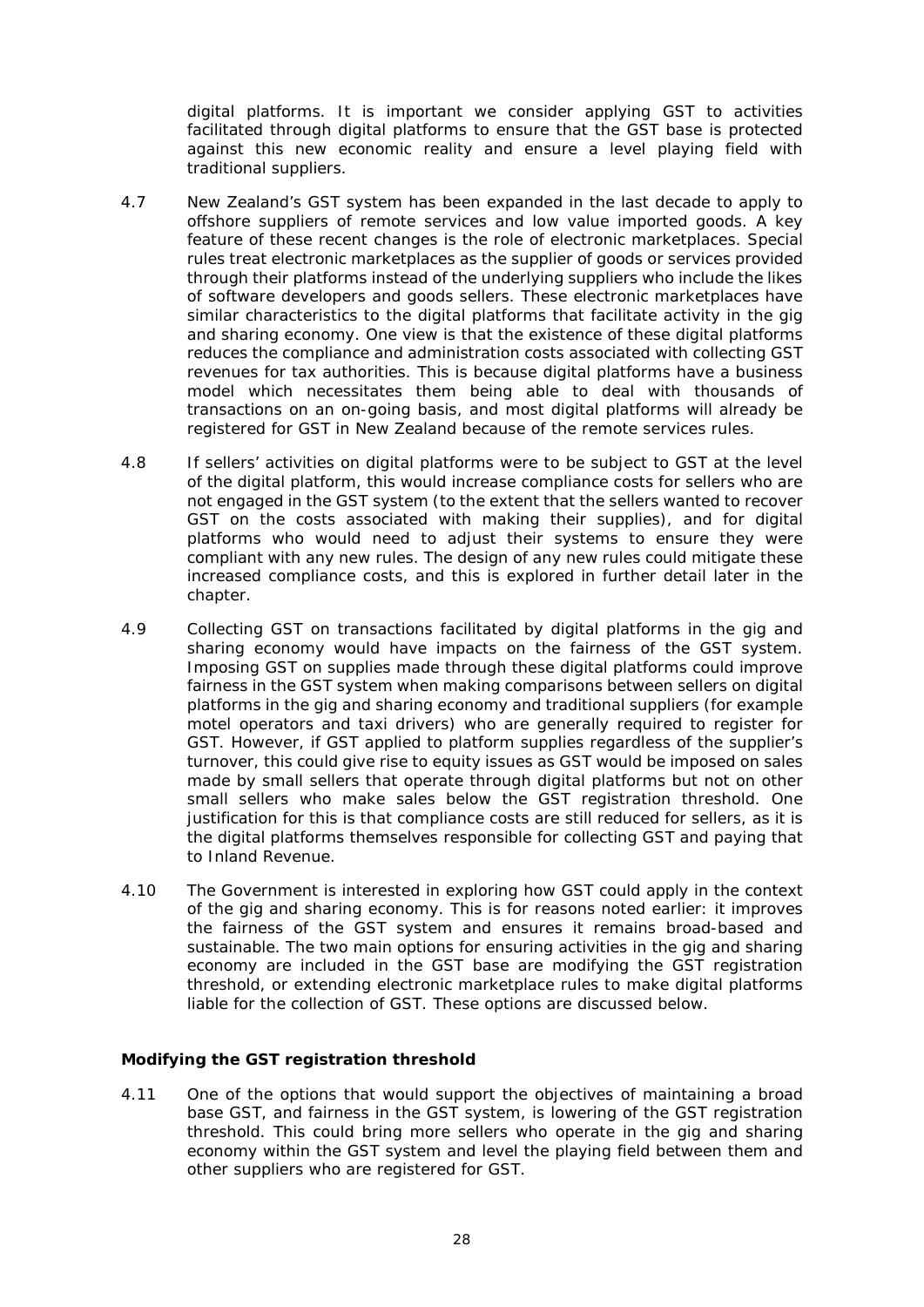- 4.12 This discussion document does not propose lowering the registration threshold for GST generally. This is for two reasons. First, any general changes to the GST registration threshold would have a broad impact across all sectors of the economy. It is noted that New Zealand's GST registration threshold is in the middle of the range when compared with other countries' VAT (value-added tax) systems. The current GST registration threshold seems to strike the right balance between supporting a GST system with a broad base and not biasing competition between suppliers with different business sizes and structures against compliance and administration costs. Second, lowering the GST registration threshold would create a different set of issues in terms of ensuring sellers were compliant with their GST obligations.
- 4.13 It would be conceptually possible to lower the GST registration threshold for sellers in the gig and sharing economy specifically This option has been implemented to some degree in other jurisdictions. For example, Australia and Canada require all ridesharing drivers to register for GST even if they are below the registration threshold. This option would ignore the fact that there is a third party capable of collecting and returning GST on behalf of their users which reduces the potential for sellers to inadvertently miss (or avoid) their GST obligations.
- 4.14 The option considered best at addressing the issues of ensuring a broad and sustainable GST base, increasing fairness between suppliers of the same (or similar) services, and reducing opportunities for sellers to avoid their GST obligations would be to extend the current marketplace rules that apply GST to supplies of remote services and low value imported goods provided to New Zealand residents so that these rules also apply to gig and sharing economy activities.

#### <span id="page-28-0"></span>**Extended marketplace rules**

- 4.15 Under extended marketplace rules, digital platforms in the gig and sharing economy would be responsible for collecting GST as if the digital platform itself had made the supply, even though the services were performed by the seller on the digital platform. For example, a digital platform that facilitated shortstay accommodation would be treated as the supplier of that short-stay accommodation even though the accommodation was provided by the seller on the digital platform. This would mean that the digital platform is solely responsible and fully liable for collecting and returning GST on the activity that occurs through the platform. To prevent over-taxation of sellers, a mechanism would need to be developed to enable sellers to recover the GST component of the costs incurred in making their supplies through the digital platforms.
- 4.16 GST would be collected on all in-scope services facilitated through digital platforms in the gig and sharing economy where those services were supplied to customers in New Zealand at the time the services were performed. GST would also apply to supplies of services involving land in New Zealand. This is so short-stay accommodation provided in New Zealand would be liable for GST even if the underlying owner of the land was not a New Zealand resident.
- 4.17 The benefits of extending the existing marketplace rules to apply to digital platforms in the gig and sharing economy include a more level playing field with traditional sellers. It also reduces opportunities for non-compliance because digital platforms would be responsible for returning GST rather than the sellers themselves. Figure 4 illustrates a basic example of how extended marketplace rules for digital platforms in the gig and sharing economy could work.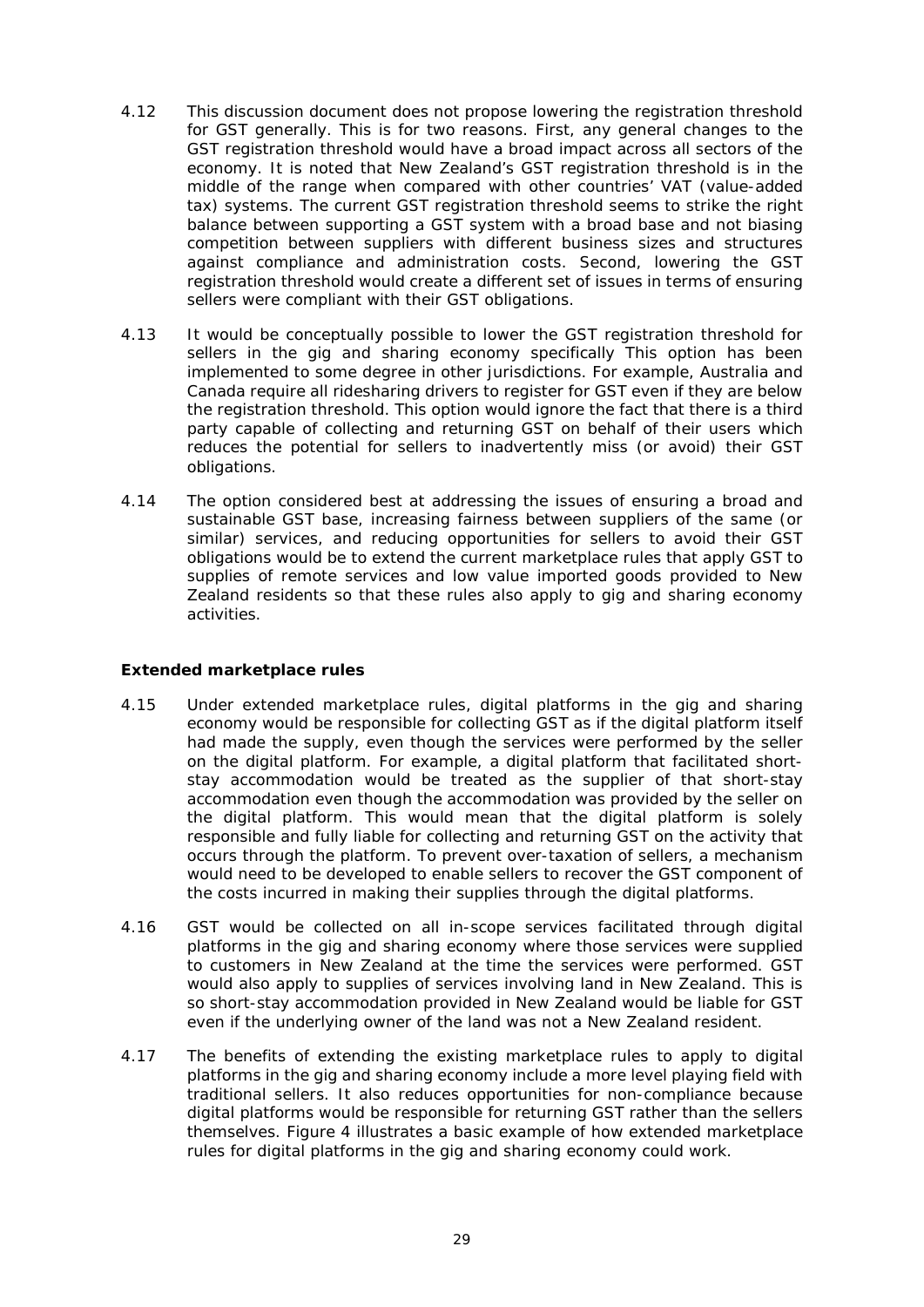



4.18 The implications of extended marketplace rules for sellers and the digital platforms are further explained in the Table 2.

| Party                | <b>Implications</b>                                                                                                                                                                                                  |  |
|----------------------|----------------------------------------------------------------------------------------------------------------------------------------------------------------------------------------------------------------------|--|
| <b>Sellers</b>       | Could have a deemed zero-rated supply of services to the<br>٠<br>digital platform. This would enable the seller to claim GST<br>back on their costs associated with making supplies through<br>the digital platform. |  |
|                      | Would not return GST to Inland Revenue for supplies made<br>٠<br>through the digital platform.                                                                                                                       |  |
| Digital<br>platforms | Charges GST to buyers on all supplies made through the<br>٠<br>digital platform. Is deemed to be the supplier of services to<br>the buyer.                                                                           |  |
|                      | Returns GST to Inland Revenue on a quarterly basis.<br>٠                                                                                                                                                             |  |
|                      | Continues to pass on revenues earned from services<br>٠<br>provided through the platform to sellers.                                                                                                                 |  |

#### **Table 2: Implications of the extended marketplace rules**

#### <span id="page-29-0"></span>**Digital platforms**

4.19 Under this approach, a digital platform could be defined consistently with the definition of "platform operator" in the OECD's model rules which is:

> …any software, including a website or a part thereof and applications, including mobile applications, accessible by users and allowing Sellers to be connected to other users for the provision of Relevant Services, directly or indirectly, to such users. The operations of the Platform may also include the collection and payment of Consideration in respect of Relevant Services. The term Platform does not include software exclusively allowing the:

- a) processing of payments in relation to Relevant Services;
- b) listing or advertising of Relevant Services; or
- c) redirecting or transferring of users to a Platform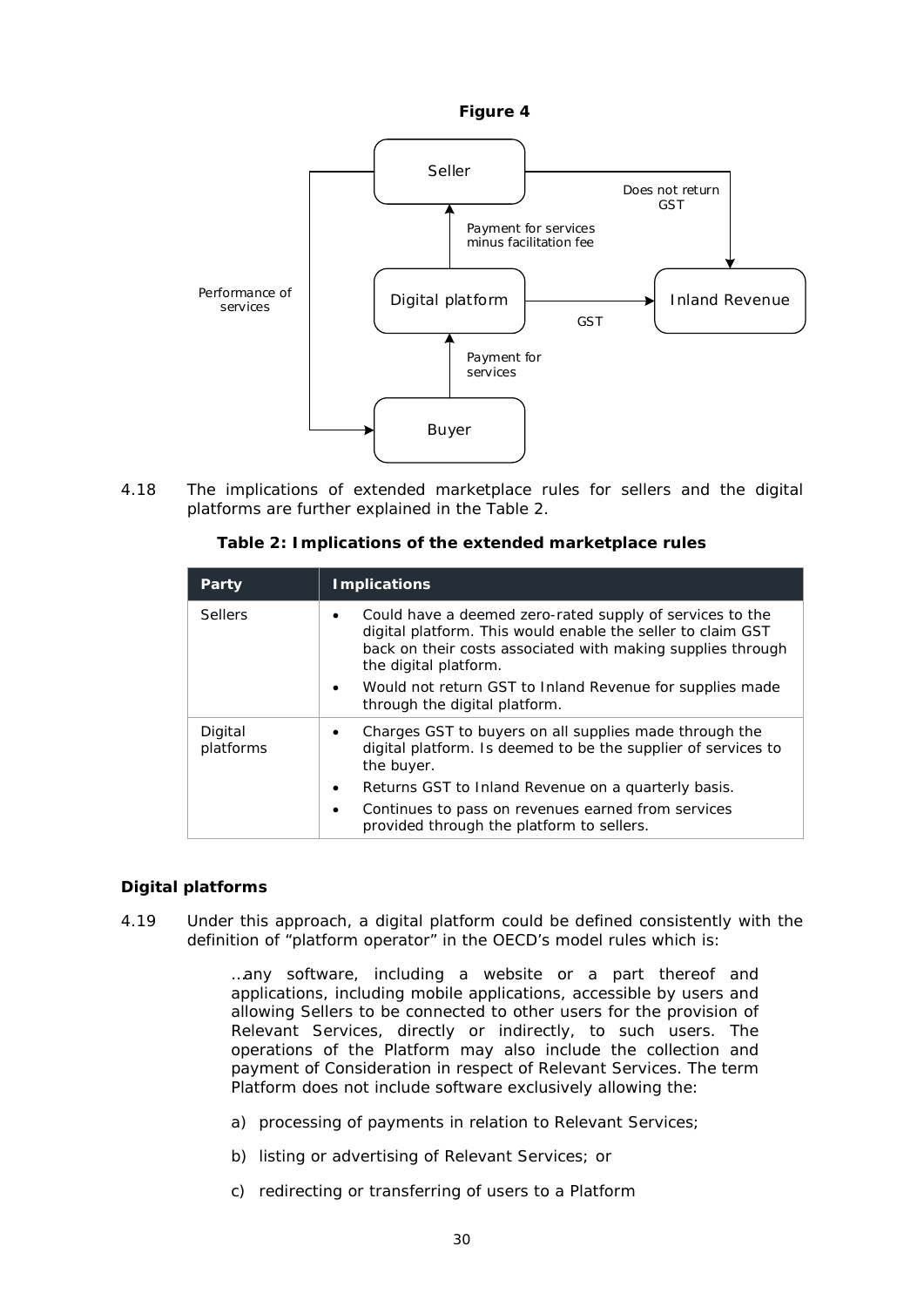without any further intervention in the provision of Relevant **Services** 

4.20 "Relevant Services" includes the rental of immovable property and personal services. Under the extended rules, "Relevant Services" also includes the rental of a means of transportation. These definitions are discussed further below.

#### <span id="page-30-0"></span>**Platform supplies – what activities GST would apply to**

- 4.21 The services that would be in scope of the extended marketplace rules are the rental of immovable property (this includes short stay accommodation services and excluding residential accommodation), the provision of personal services (this includes ridesharing and other gig work facilitated through a digital platform and is discussed further below) and vehicle rental (provided the digital platform itself is not the underlying supplier of the transportation). The definitions used in the OECD's model rules for information exchange could be adapted for GST purposes (recognising that certain modifications would be necessary to maintain consistency with New Zealand's GST framework).
- 4.22 The OECD's model rules define "personal services" as:

A "personal service" is a service involving time- or task-based work performed by one or more individuals at the request of a user, unless such work is purely ancillary to the overall transaction. A Personal Service does not include a service provided by a Seller pursuant to an employment relationship with the Platform Operator or a related Entity of the Platform Operator.

- 4.23 The OECD notes that a personal service usually falls into one of two categories. This includes work that can be carried out online and is capable of being delivered to other users anywhere in the world (examples include tutoring, IT services, data entry and copywriting). This also includes services that, while facilitated by a digital platform, are physically carried out offline, usually at a specific physical location (examples include transportation and delivery services, housekeeping, gardening, or renovation work). These are all types of services that would be subject to GST in New Zealand if the person performing the services were registered for GST.
- 4.24 The rental of immovable property includes both residential and commercial property, as well as other immovable property and parking spaces. The supply of accommodation is not always subject to GST in New Zealand (that is, sometimes the supply is exempt). If the OECD's definitions were to be used in a GST context, certain modifications would be necessary to maintain consistency with New Zealand's GST framework.
- 4.25 The rental of transportation means would cover situations where a digital platform facilitates transactions between vehicle owners and customers of the digital platform. It would not be in scope of the extended marketplace rules where the digital platform is the underlying supplier of the vehicle (that is, where the digital platform itself owned the vehicle).

#### <span id="page-30-1"></span>**GST returns**

4.26 If adopted, extended marketplace rules would require digital platforms to provide GST returns to Inland Revenue on a periodic basis. This could be aligned with the quarterly return periods for remote services and low value imported goods to reduce compliance costs associated with changing digital platforms' systems. GST would also be payable to Inland Revenue in one lump-sum based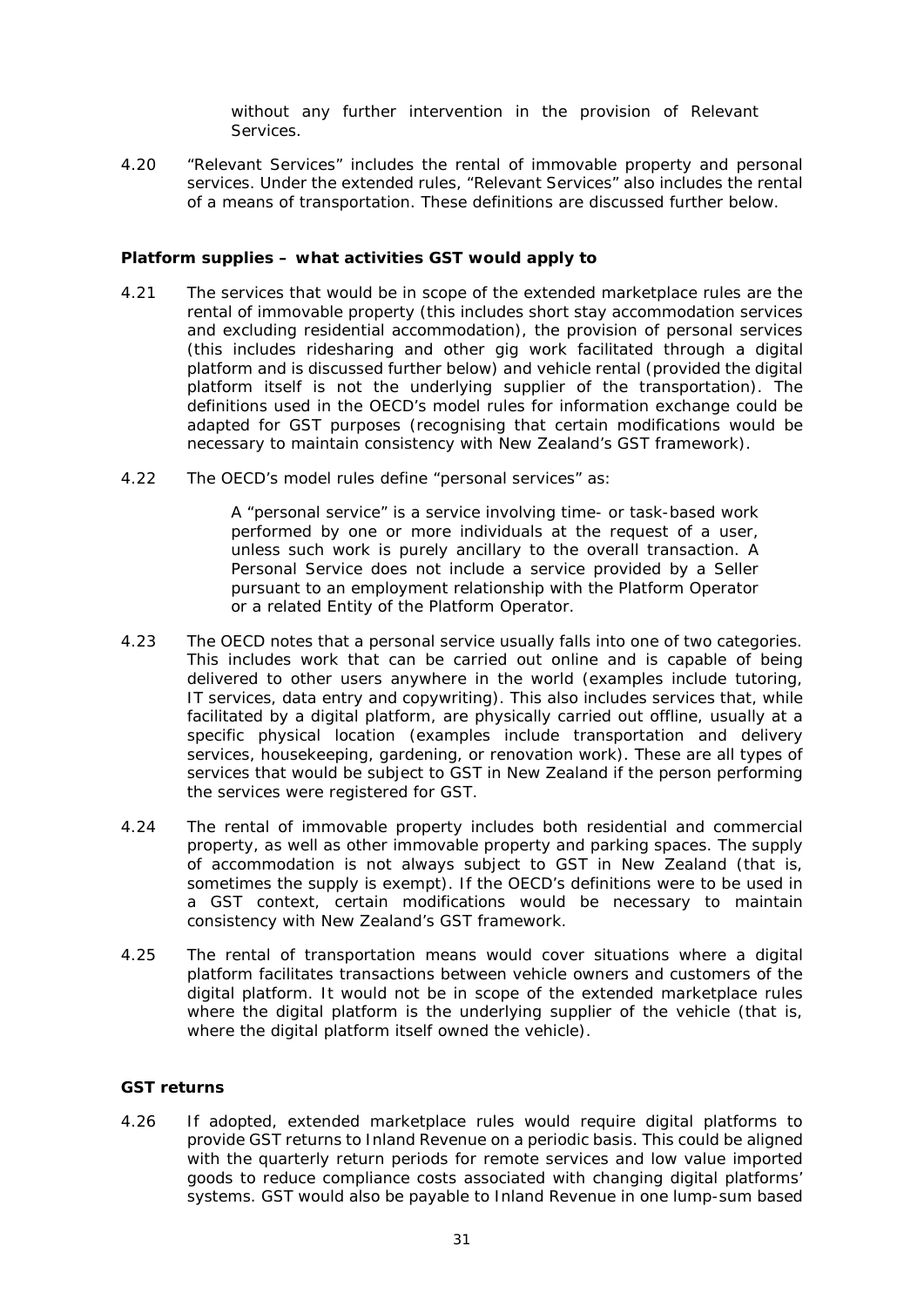on the same rules that apply to GST due from electronic marketplaces under the remote services rules. It would not be necessary for digital platforms to provide Inland Revenue with schedules showing GST attributable to individual sellers, as this information could be obtained by Inland Revenue in another way (see chapter three).

#### <span id="page-31-0"></span>**An example of the extended marketplace rules**

4.27 Example 4 shows how extended marketplace rules would work in the context of digital platforms returning GST on behalf of sellers in the gig and sharing economy. For simplicity, the example ignores the fee the digital platform would charge the seller for connecting the seller with a buyer of the service.

#### **Example 4: Basic operation**

Smithy's Rides is a digital platform that connects Kelvin (a driver and the "seller") with Laura (a traveller and the "buyer") from the airport to her home. Smithy's Rides charges Laura \$115 including GST for this ride.

With extended marketplace rules, Smithy's Rides would return GST of \$15 to Inland Revenue on behalf of Kelvin. If Kelvin were registered for GST, he would not include the \$115 of sales in his own GST return (to ensure GST is not collected for the same supply twice).

Kelvin will also incur expenses in making his ridesharing sales and some of these expenses will include GST. These implications are discussed later in the chapter.

#### <span id="page-31-1"></span>**Impact of extended marketplace rules on existing GST registered persons**

4.28 If extended marketplace rules were adopted, this could have an impact on persons who are already registered for GST and who were currently returning GST for their platform supplies. Either the rules would allow those sellers to continue returning GST (and the rules would also enable other sellers to register for GST themselves and manage their own GST obligations) or the rules would not allow sellers a choice, and that would mean that digital platforms would be responsible for returning GST for all platform supplies. These two options are discussed further below.

#### *Sellers could opt to return GST for their platform supplies*

- 4.29 This could allow sellers who were registered for GST (or who wanted to register for GST) to elect to collect GST for their platform supplies themselves. This would require digital platforms to be able to identify which sellers on their platform were registered for GST and which sellers were not, so that it could charge the correct GST itself.
- 4.30 The Government is interested in whether there would be practical issues for sellers and digital platforms in implementing this option. For example, would it increase compliance costs for digital platforms if required to determine the GST status of all sellers on the platform? Are there issues for sellers who would want to charge GST themselves?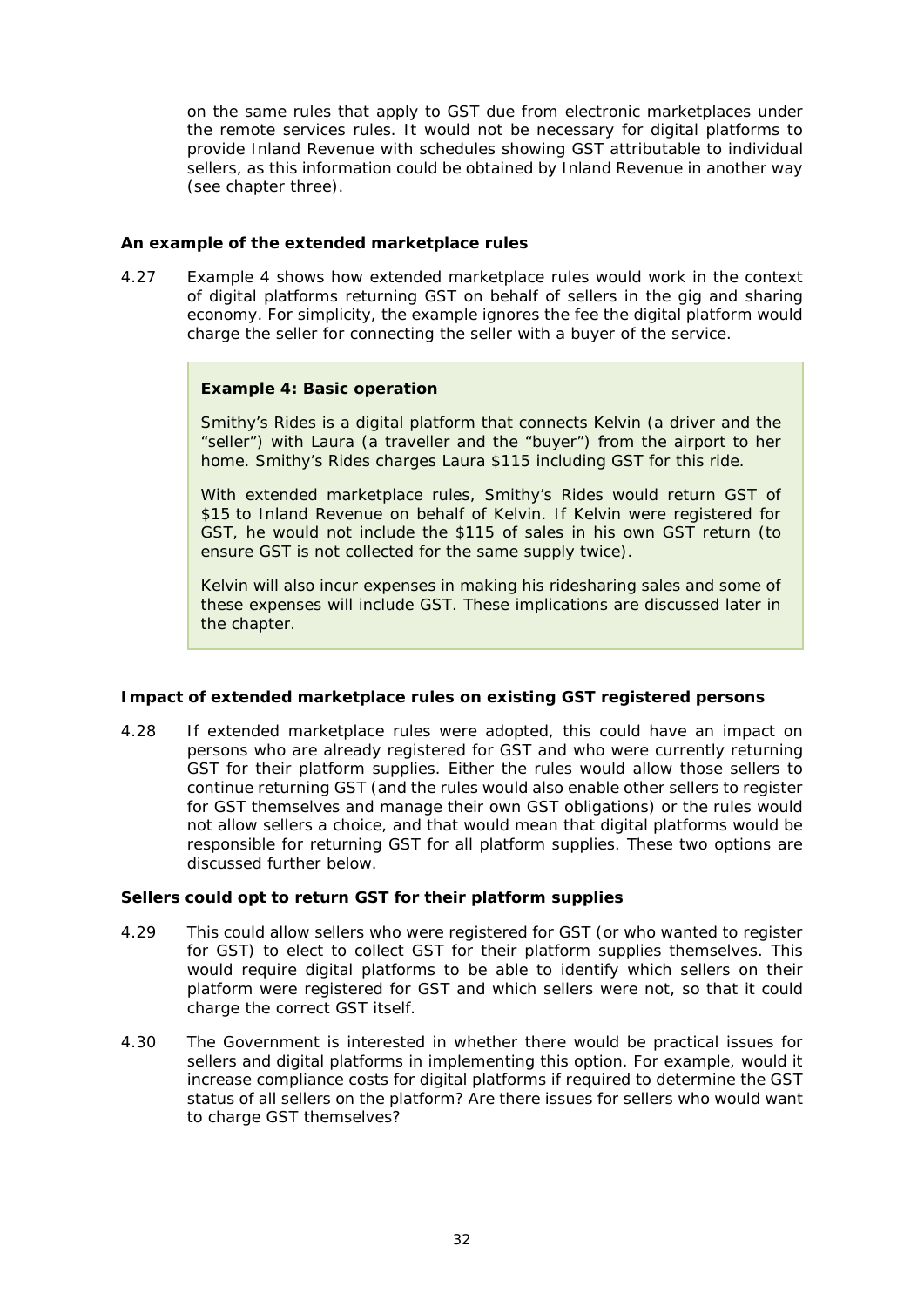#### **Example 5**

Graeme owns a holiday home in Queenstown that he rents out on the accommodation sharing platform Ben's Baches (which is digital platform that connects sellers of short-term accommodation with buyers). Graeme's bach is extremely popular and is booked through Ben's Baches about 70 percent of the year.

Graeme also runs a bed and breakfast through his own website. As Graeme's holiday home is attached to his main home, he can offer a service to clients who book through his website where he provides them with breakfast. This allows Graeme to charge a higher price and, by advertising on his own website, he does not have to pay any fees to the digital platform. Graeme's website does not generate much traffic and consequently the holiday home is only booked 20 percent of the year through his website.

Graeme is currently registered for GST and returns GST on both his platform sales and bed and breakfast sales.

4.31 Allowing sellers to opt out of the extended marketplace rules could present compliance risks and result in GST not being collected that should be. This is because sellers could purport to be registered for GST to the digital platform to reduce their pricing (making them more competitive to potential buyers) even if they were not registered. There is also a risk that some sellers could register for GST and not comply with their GST obligations (for example they may not charge or return the correct amount of GST to Inland Revenue). Lastly, if the extended marketplace rules were elective then this would reduce the efficiency of these rules. This is because individual sellers would still be returning GST to Inland Revenue when GST collection could be more efficiently dealt with at an aggregate level by the platform.

#### *Digital platforms would return GST on behalf of sellers for all platform supplies*

- 4.32 The other option is that digital platforms return GST on all supplies made through their platforms, irrespective of whether the sellers are registered for GST or not. GST registered sellers who make other supplies would still be responsible for accounting for GST on those supplies in the ordinary way, but would no longer be responsible for accounting for GST on supplies made through digital platforms.
- 4.33 Compared with option 1, this option seems to have reduced complexity. This is because digital platforms would not be required to determine the underlying GST registration status of the seller. Digital platforms would collect GST for all sales through the platform which simplifies processes for the digital platform. Requiring digital platforms to collect GST on all sales through the platform also means that sellers would not be able to avoid their obligation to charge GST on their supplies made through digital platforms.

#### <span id="page-32-0"></span>**Digital platforms would need to determine whether GST applied or not**

4.34 If digital platforms were involved in collecting GST on behalf of sellers, the digital platforms would need to know when to charge GST and at what rate. In many cases it would be clear that GST should apply as the services facilitated by digital platforms would be physically performed in New Zealand and would not be remote services (such as ridesharing services or short-stay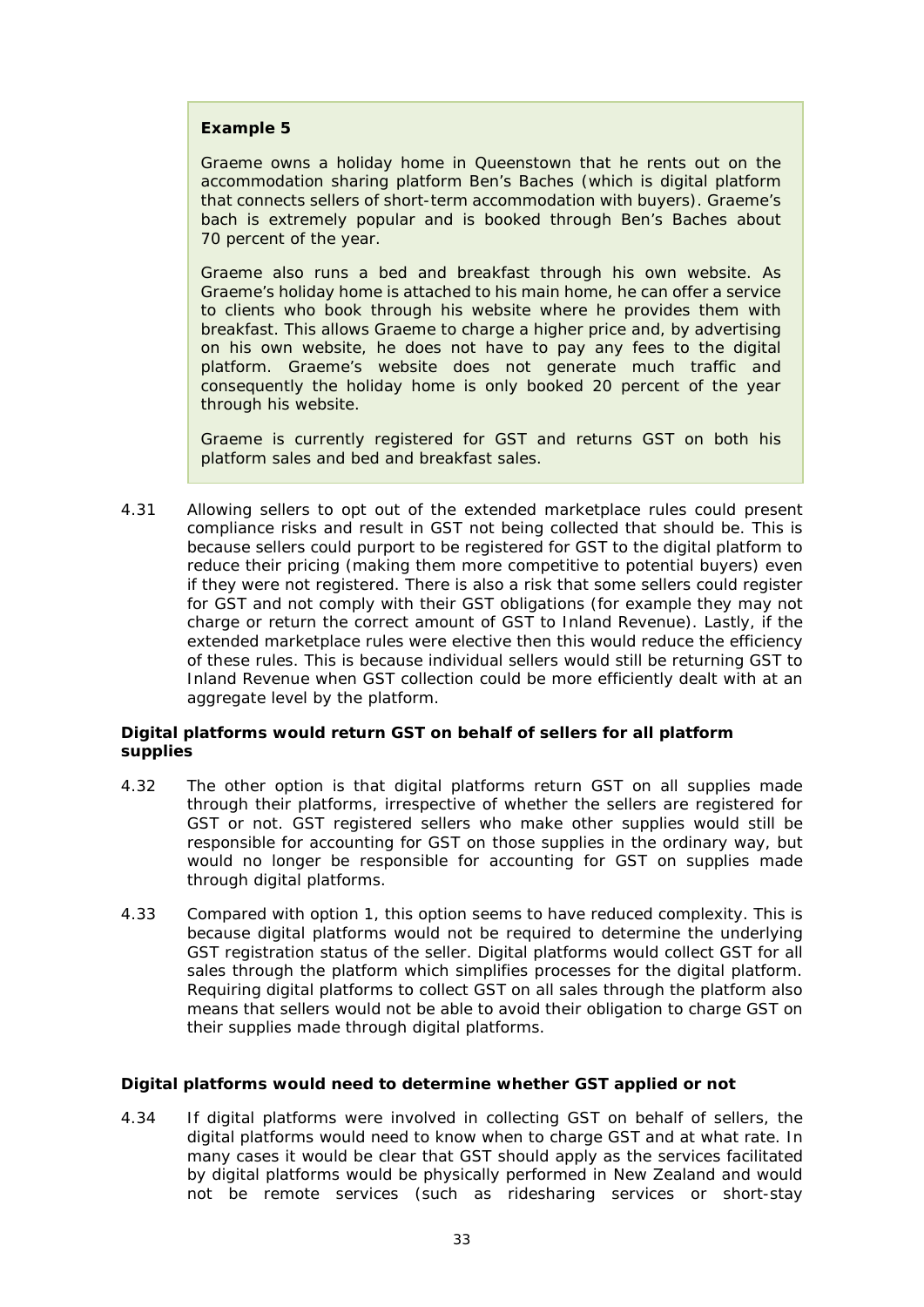accommodation). Some personal services that fall within the scope of the extended marketplace rules would currently be caught under the remote services rules and would therefore already be subject to GST. If extended marketplace rules were implemented in the gig and sharing economy, the interaction between those changes and the existing remote services rules would need to be reviewed to address any overlap.

4.35 Extended marketplace rules would also need to come with rules that made it clear when digital platforms were required to charge GST and at what rate. For example, exported services through digital platforms would not be subject to GST at the standard rate and would instead be zero-rated. It is not the intent to change the GST treatment of exports. GST would apply at the standard rate to services provided in New Zealand – for example, short-stay accommodation and ridesharing services, irrespective of the tax residence of the recipient.

#### <span id="page-33-0"></span>**Facilitation services**

- 4.36 Extended marketplace rules would require digital platforms to return GST to Inland Revenue on all supplies made through the platform. One question that arises in this context is how to deal with the GST treatment of facilitation services provided by digital platforms to sellers, $<sup>7</sup>$  $<sup>7</sup>$  $<sup>7</sup>$  as fees for these services</sup> make up a component of the total price that is paid by buyers.
- 4.37 In the remote services rules, facilitation services provided to GST registered persons are generally non-taxable or zero-rated. If this rule were to be maintained in the context of extended marketplace rules that require platforms to withhold GST on sales made through their platforms, then this imposes compliance costs on the digital platform as they need to determine the GST registration status of sellers and charge different fees depending on whether the seller is GST registered or not.
- 4.38 It follows then that consistent treatment of the facilitation fee is desirable in the context of the extended marketplace rules to reduce compliance costs on platforms. To ensure consistency, facilitation fees charged by digital platforms to sellers could be zero-rated or standard-rated. Officials consider that zerorating facilitation fees would be the preferable option but are open to submissions on this point.
- 4.39 In the context of the extended marketplace rules where GST is charged on the entire value of the supply by the platform, there is no risk of GST not being paid by zero-rating the facilitation fee. The advantage of zero-rating over standard rating is that platform sellers will have one less GST cost that they would need to recover. As one of the key questions of extending the marketplace rules to unregistered sharing economy sellers is how these sellers will recover their GST costs, removing the need for input recovery on the facilitation fee helps lessen this concern.
- 4.40 The way that this would work in the context of extended marketplace rules is that the platform, as the deemed supplier, would return GST on the entire supply in their GST return (including the facilitation component). The key point of difference is that GST would not be charged on the separate supply of the facilitation fee. Consider example 6.

<span id="page-33-1"></span> $7$  A facilitation fee is a fee that digital platforms charge sellers for connecting them with buyers.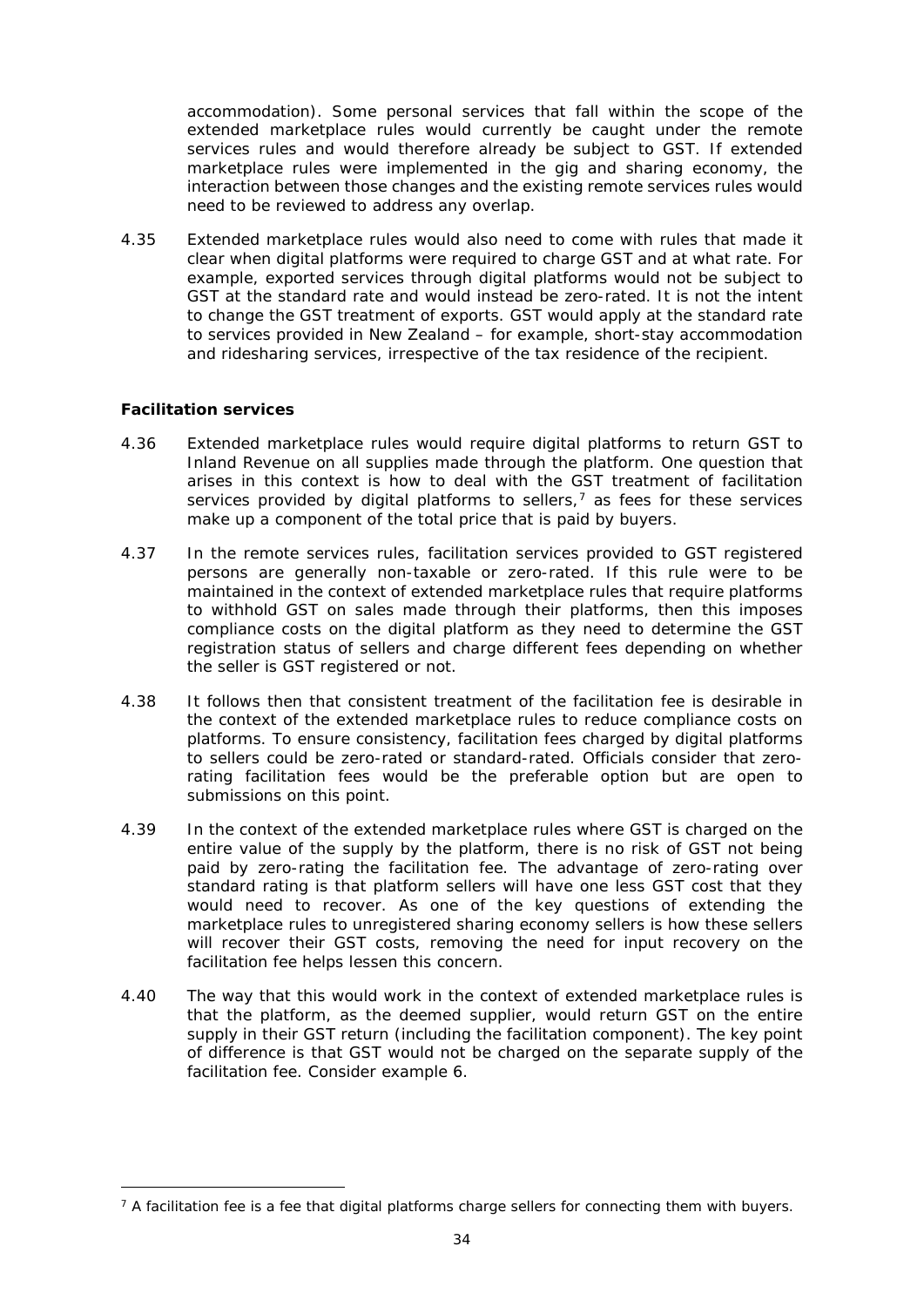#### **Example 6**

Michelle pays \$230 (including GST) to stay one night in Sam's apartment and books her stay via the platform Hannah's Hideaways. The platform returns \$30 of GST to Inland Revenue for this transaction under the extended marketplace rules.

If the facilitation fee charged by Hannah's Hideaways is 20 percent and is subject to a zero-rate of GST, then the platform would charge Sam \$40. As there is no GST cost on the supply of the facilitation fee, Sam will not be able to claim any GST costs for this supply.

If the facilitation fee charged by Hannah's Hideaways was standard rated, the digital platform would charge Sam \$46 (including \$6 of GST). Sam would be able to claim a GST deduction of \$6 (being the GST component of the facilitation fee). This reflects the fact that the facilitation service is cost relating to the supply of guest accommodation.

In both cases, the net amount of GST paid by the final consumer is 3/23rds (the tax fraction) of the \$230 accommodation service, or \$30.

From the perspective of the seller, the advantage of the facilitation fee being zero-rated is that they will not need to claim their GST costs on this supply.

From the perspective of the digital platform, it would not have to determine whether the hosts are registered for GST as the facilitation fee would always be zero-rated.

- 4.41 As example 6 demonstrates, zero-rating the facilitation fee means that platform sellers will not have to claim back the GST cost of the facilitation fee. Options to allow sellers to claim back their GST costs are considered in the next section of this chapter, but depending on what option was chosen the zero-rating of the facilitation fee could provide some benefits. For example, if a seller was required to register for GST to claim inputs, they may not necessarily choose to do so (particularly if they only provided services through a digital platform on a part time basis and considered the compliance costs of registering was not worth any GST deductions they may recover). Zero-rating the facilitation fee means this particular GST cost would not be incurred by a seller who chose not to register for GST.
- 4.42 From the perspective of the platform, both options (either zero-rating or standard rating all facilitation fees) means platforms would not be charging a variable amount of GST depending on the GST registration status of the platform seller, and so is a reduction in compliance costs for the platform.
- 4.43 Submissions are welcome on whether the Goods and Services Tax Act 1985 should be amended to zero-rate facilitation services, whether to standard-rate facilitation services or whether the status quo should be retained.

#### <span id="page-34-0"></span>**GST on sellers' costs**

4.44 If digital platforms start charging GST on supplies made through their platforms, sellers will still need a method for claiming back GST on their expenses. For example, a ridesharing driver will buy fuel and might buy a car on which they have been charged GST and a guest accommodation host will be charged GST on electricity, rates and insurance and cleaning, repairs, or property management services. If sellers are not able to claim back GST on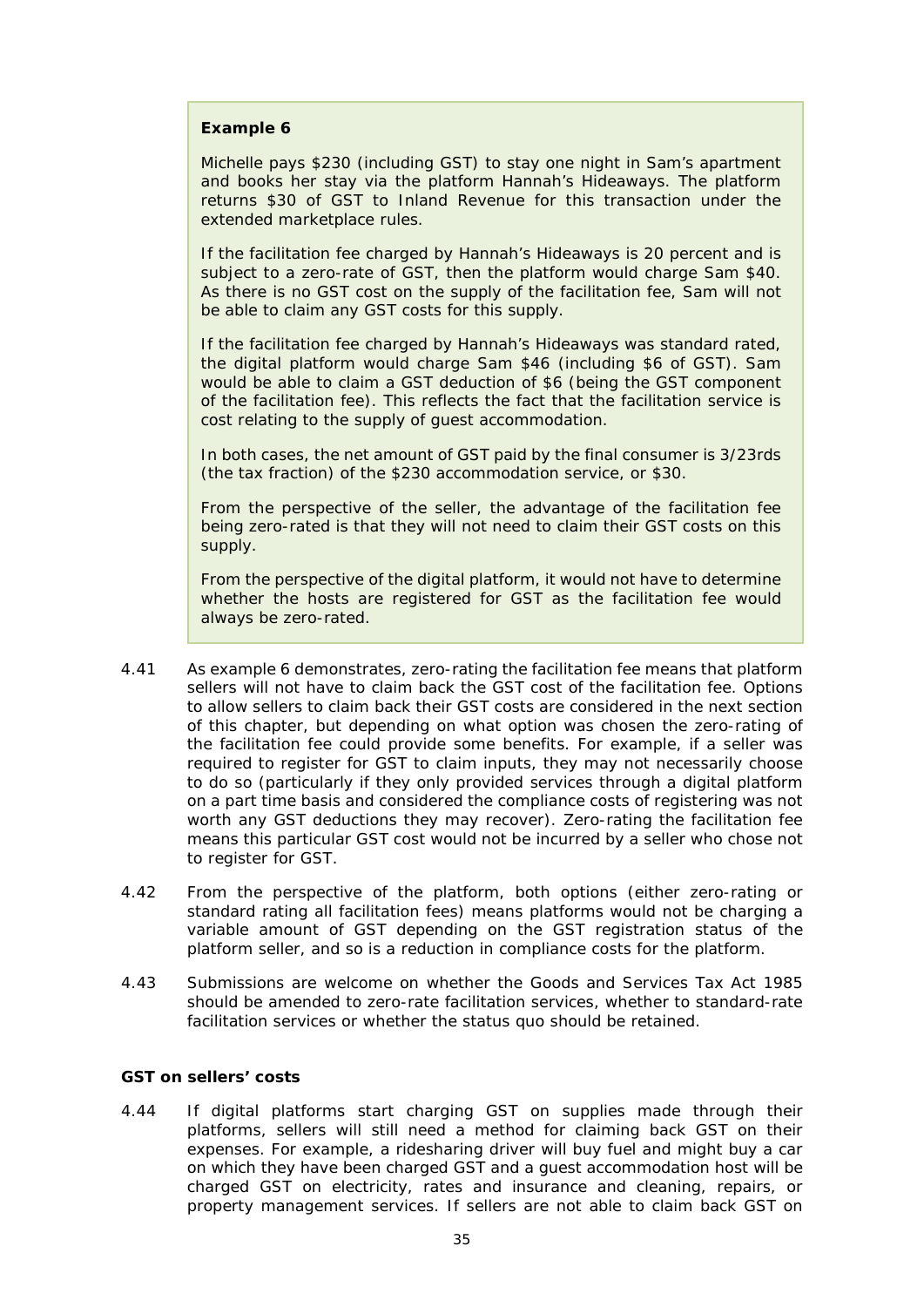their inputs, then they would be over-taxed, and this would create a competitive distortion when comparing those sellers with traditional suppliers who are able to claim back GST on their costs.

- 4.45 The best method for sellers to claim back GST on their costs is difficult to determine and submissions on this point would be welcome. There are tradeoffs between accuracy and simplicity. Some sellers, who are already registered for GST for example, might not experience an increase in compliance costs. However, for many sellers who have not needed to interact with the GST system in the past, if digital platforms were charging GST for their sellers' activities, there will be an increase in compliance costs for sellers who want to claim back GST on their costs. There may be additional compliance costs if sellers need to account for GST and make adjustments for their private use of some assets they use in their activities in the gig and sharing economy such as holiday homes or a ridesharing vehicle (some options to reduce these costs are discussed in chapter 5).
- 4.46 There will also be an increase in administration costs faced by Inland Revenue if thousands of new digital platform sellers are brought into the GST system.
- 4.47 This chapter discusses three different methods for sellers to claim back GST on the costs of their expenses. None of these methods involve the seller being responsible for returning GST for supplies made through the digital platforms. The first method requires sellers to register for GST and file returns, claiming GST back on their expenses and applying the apportionment and adjustment rules if applicable. The second method is a flat rate scheme, which involves digital platforms charging GST at the standard GST rate and returning only a proportion of that to Inland Revenue, with the remainder being passed on to the seller in recognition of the fact that there will be unrecoverable GST on their costs. The third method involves sellers claiming GST back on their expenses through their end of year income tax return.

#### *Standard GST registration*

- 4.48 Under this option, sellers would be required to register for GST and file GST returns in the usual way to claim back the GST on their expenses. Sellers would only be required to account for GST on sales made for other supplies off the digital platform, and provided they met the criteria for a standard GST registration.
- 4.49 New rules would need to be added to the Goods and Services Tax Act 1985 to deem a zero-rated supply of services from sellers to the digital platform. This would be necessary to enable sellers to recover costs for making those supplies.

## **Example 7**

Carmen is a driver on a ridesharing platform San Diego Drivers. She earned \$25,000 on the platform between April 2022 and March 2023.

San Diego Drivers returned GST of \$3,750 to Inland Revenue on behalf of Carmen.

Carmen completes GST returns every six months. She claims GST on the expenses she incurs (such as car maintenance and petrol costs) in the normal way.

4.50 One clear advantage of this approach is that it provides the greatest level of accuracy as it allows sellers to claim a GST deduction for the GST incurred on their **actual** costs. This approach also achieves consistency with other GST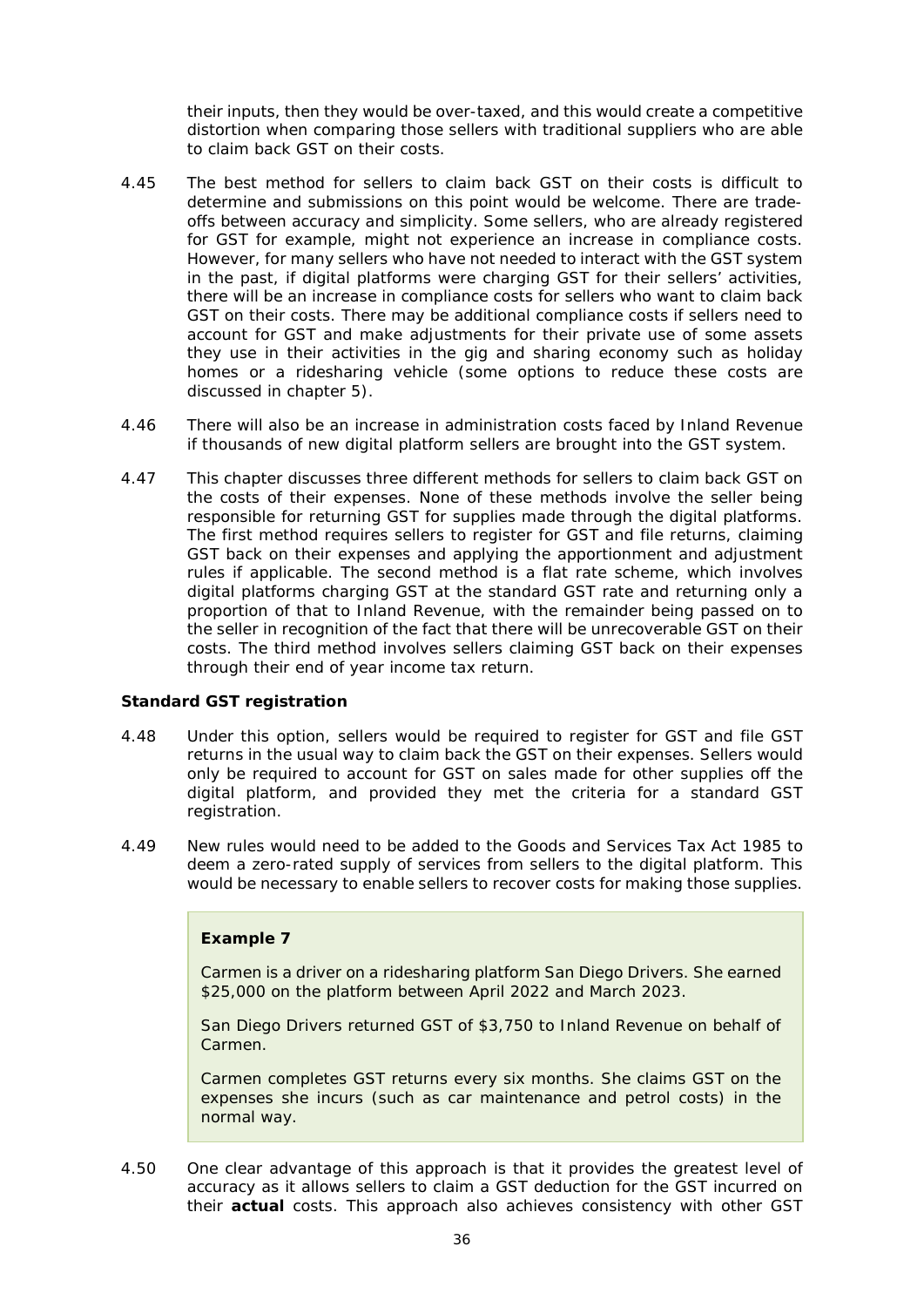registered suppliers who also claim a GST deduction on the actual costs of their expenses through the same mechanism. This approach would also require the least amount of change for taxpayers who were already registered and filing returns for GST, and for Inland Revenue because GST returns, and registration processes already exist and would require few changes.

- 4.51 This option is expected to result in a significant increase in GST registrations. Sellers required to register for GST to recover costs related to their platform supplies would therefore face an increase in compliance costs relative to the status quo. Sellers already registered would change their practices in completing their GST returns from including standard-rated sales to zero-rated sales, and would otherwise face comparable compliance costs to now.
- 4.52 Another disadvantage of this option is that when a platform seller has some private or exempt use of their assets then they would need to apply the GST apportionment and adjustment rules to account for this private use. These rules are currently complex and have high compliance costs. Some options for simplifying these rules in the context of the gig and sharing economy are discussed in further detail in chapter 5.
- 4.53 With this option, it is possible that a special type of GST registration may need to be designed to make it clear that the GST registration was for the purposes of enabling sellers to recover GST on their platform-related costs. This would mean that sellers who registered for this purpose only would not then be required to return GST on supplies made provided they did not satisfy the standard GST registration criteria. For sellers that are already registered for GST, they would continue filing GST returns in the normal way (but would not account for GST on sales made through the digital platforms).

#### *Flat rate scheme*

- 4.54 Flat rate schemes are not uncommon in countries with VAT systems.<sup>[8](#page-36-0)</sup> New Zealand does not have one, but one could be considered in the context of the gig and sharing economy.
- 4.55 Under a flat rate scheme, suppliers collect GST at a rate determined specifically for the industry that the supplier operates in. The rate is lower than the standard GST rate. Where suppliers use a flat rate scheme, they are not able to claim GST deductions for expenses incurred in making their supplies. This is because the reduced GST rate should account for this these expenses to some degree. The supplier will still collect GST at the standard rate, but they will only remit the amount specified by the flat rate to the tax authorities. This means they can keep the difference between the standard rate and the flat rate as a proxy for the GST on their costs. In this sense, a flat rate scheme is less accurate than a scheme in which suppliers calculate their individual inputs, however, it does reduce the compliance costs of individual sellers.
- 4.56 In the context of the gig and sharing economy, a flat rate scheme could be designed that would require digital platforms to collect GST at the standard rate, with them only being required to return a proportion of this to Inland Revenue. The difference between the standard rate and the amount returned to Inland Revenue would then be passed on to sellers in recognition of the GST embedded in their costs.

<span id="page-36-0"></span><sup>8</sup> The United Kingdom and Mexico are examples.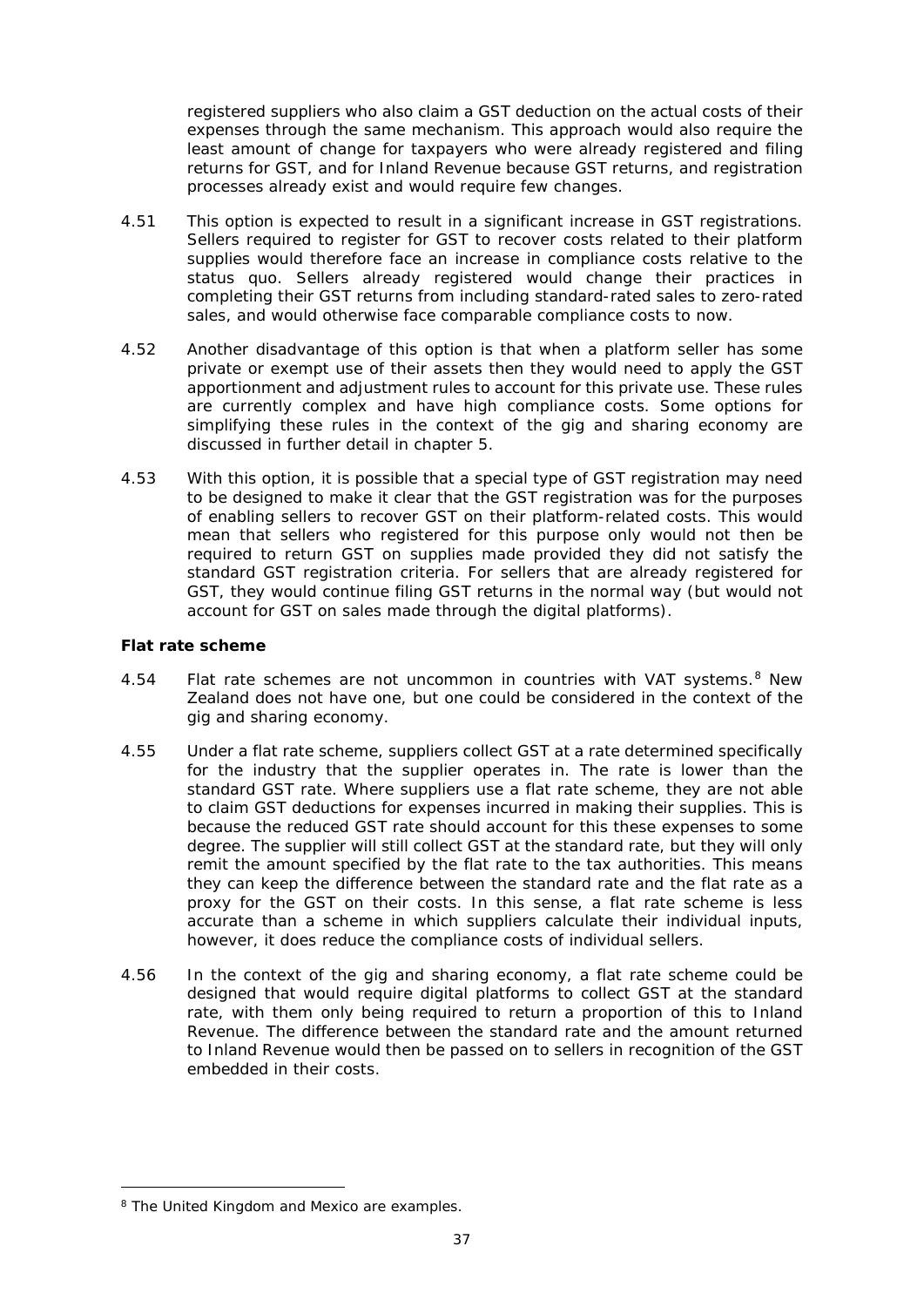#### **Example 8: A flat rate scheme**

If Smithy's Rides drivers were subject to a flat rate scheme, a standard transaction could work as follows (for the purposes of this example it is assumed that the flat rate of GST that would apply is 10%):

- Bradd pays Smithy's Rides \$115 (which includes GST of \$15) for a ride from his place of business to his house.
- The driver is not registered for GST and the flat rate scheme applies. For the sake of simplicity, the fees the digital platform charges the seller are ignored. This means that of the \$15 GST collected by Smithy's Rides for this ride:
	- \$10 is paid to Inland Revenue, and
	- \$105 is paid to the driver.
- The extra \$5 paid to the driver is intended to recognise the driver would have been able to claim GST on costs associated with the ride had the driver been registered for GST.
- 4.57 If a flat rate scheme were implemented, the effect on already GST registered sellers would depend on whether changes were made to require all supplies made through digital platforms to be subject to the flat rate scheme. For example, changes could be made to enable GST-registered sellers to continue filing their own GST returns, whereas the flat rate scheme would apply to unregistered sellers.
- 4.58 The advantage of a flat rate scheme is that it can reduce compliance costs for sellers who solely make supplies on digital platforms. In an apportionment context, a further advantage of a flat rate scheme is that sellers may not need to account for private use of assets as no GST deduction could be claimed.<sup>[9](#page-37-0)</sup> As sellers do not claim inputs under a flat rate scheme, the risk of fraudulent input claims is eliminated.
- 4.59 The flat rate scheme concept is simple but a problem with it is determining the rate that should apply. Compared to a standard GST registration, the flat rate scheme would result in some sellers being over-taxed, and some sellers being under-taxed.
- 4.60 To determine a rate that approximates the amount of GST sellers would be able to claim back through a standard GST registration would be difficult, if not impossible. This is because different activities have different cost ratios, and different business set-ups have different cost profiles. For example, a ridesharing driver who leases their vehicle would have different GST costs to a driver who does not. Those who provide short-stay accommodation services will have different costs to those who provide web design services through a digital platform.
- 4.61 Furthermore, the goal of reducing complexities and compliance costs is compromised when sellers either are, or must be, registered for GST in terms of the standard rules. This might happen when a seller has off-platform

<span id="page-37-0"></span><sup>&</sup>lt;sup>9</sup> It is noted that this would require the design of the flat rate scheme to account for capital assets. Some flat rate schemes, such as those in the United Kingdom, do not account for GST deductions on capital assets as part of the flat rate scheme and allow actual input tax deductions to be claimed for them.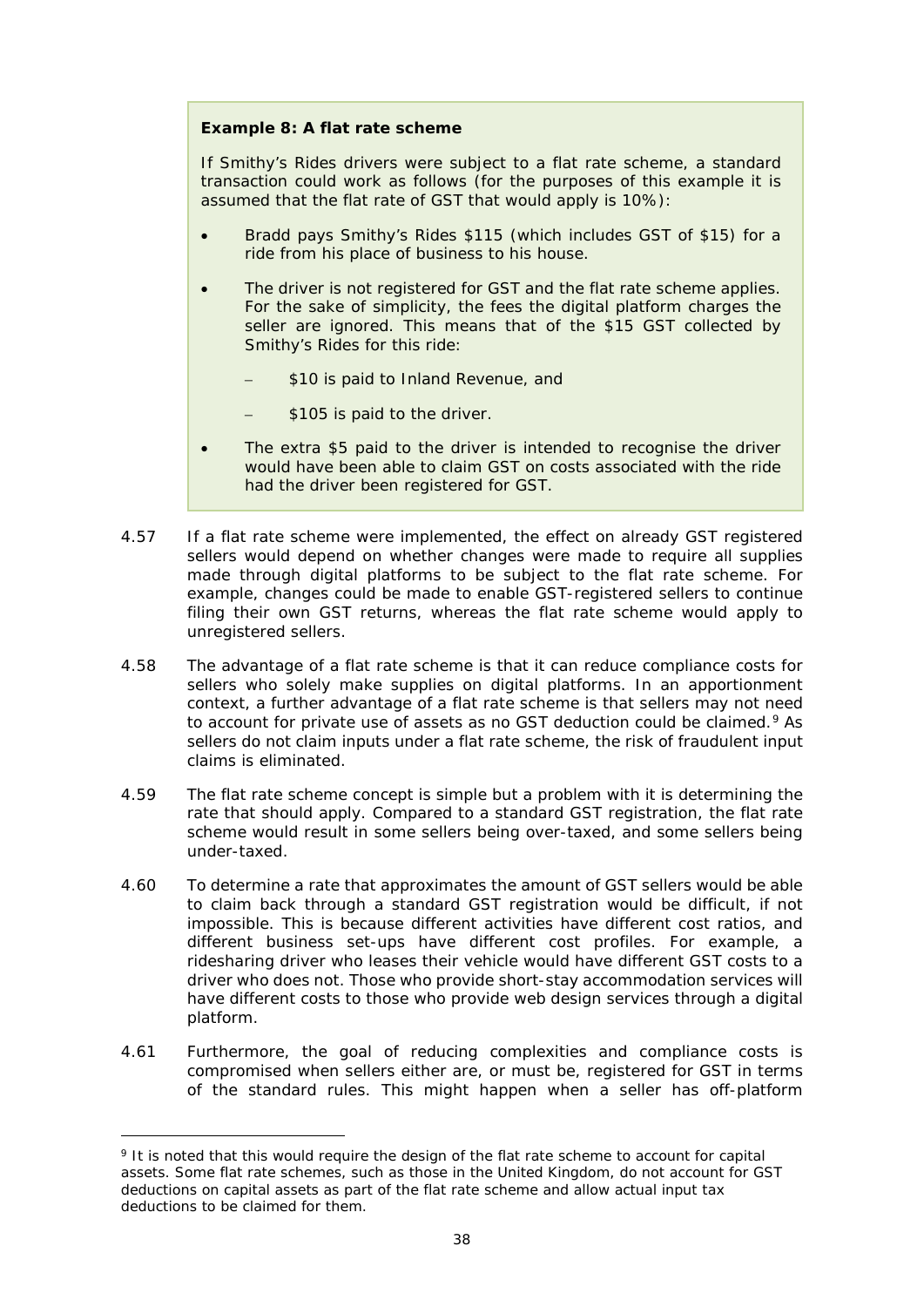supplies. Examples of this include sellers who provide short-stay accommodation through a digital platform and run a bed-and-breakfast, along with sellers who provide ridesharing services who may also be required to be registered for GST for taxi rides they supply to passengers as a self-employed driver for a traditional taxi company. These factors complicate the operation of a flat rate scheme.

4.62 Some flat rate schemes overseas allow for actual GST to be claimed for assets over a certain cost threshold, despite the flat rate that applies. To improve the fairness of the flat rate scheme this would need to be considered further. Another key consideration is whether transitional rules would apply to those who had previously purchased assets for use in their taxable activity and are currently filing GST returns. The solutions to these issues could increase the complexity of the flat rate scheme.

#### *Refunding GST on costs as part of the annual income tax return process*

- 4.63 This option would allow sellers who were not registered for GST to claim GST back on costs with a GST component as part of the process of filing their income tax returns. This would be achieved by enabling sellers to get a refundable tax credit, which represents the GST component of their income tax expenditure, when they file their income tax return. It would not apply to sellers who were registered for GST, because GST on their costs would be recovered using the GST return process.
- 4.64 This method could be compulsory or optional for sellers. If compulsory, sellers would only be able to recover GST on their costs associated with making platform supplies by claiming their credits through the income tax return process. If optional, sellers could opt-out of this process by registering for GST and accounting for GST on their expenses in the normal way.

#### **Example 9**

Smithy's Rides driver Kelvin supplies \$50,000 of ridesharing services between 1 April 2023 to 31 March 2024. The platform returns \$7,500 of GST to Inland Revenue for Kelvin's ridesharing services.

Even though Kelvin is not registered for GST, he still must complete an income tax return which shows his profit or loss from his ridesharing activities through the digital platform.

Kelvin has kept track of his ridesharing expenses for income tax purposes. Some of these expenses do not include a GST component (such as interest) but most do.

An additional box is included on the income tax return that enables Kelvin to claim back a refundable income tax credit that represents the GST component of the costs he has incurred in making platform supplies.

This box could separate out costs for which Kelvin can claim a deduction for income tax purposes but for which he cannot claim GST for (such as interest). This would enable Inland Revenue to determine a refundable income tax credit which represents the GST component of Kelvin's expenses from a GST perspective.

4.65 This method is intended to reduce compliance costs for sellers by integrating the method for claiming GST back on their expenses into the income tax return process. It means that sellers do not need to register for GST and comply with, GST rules.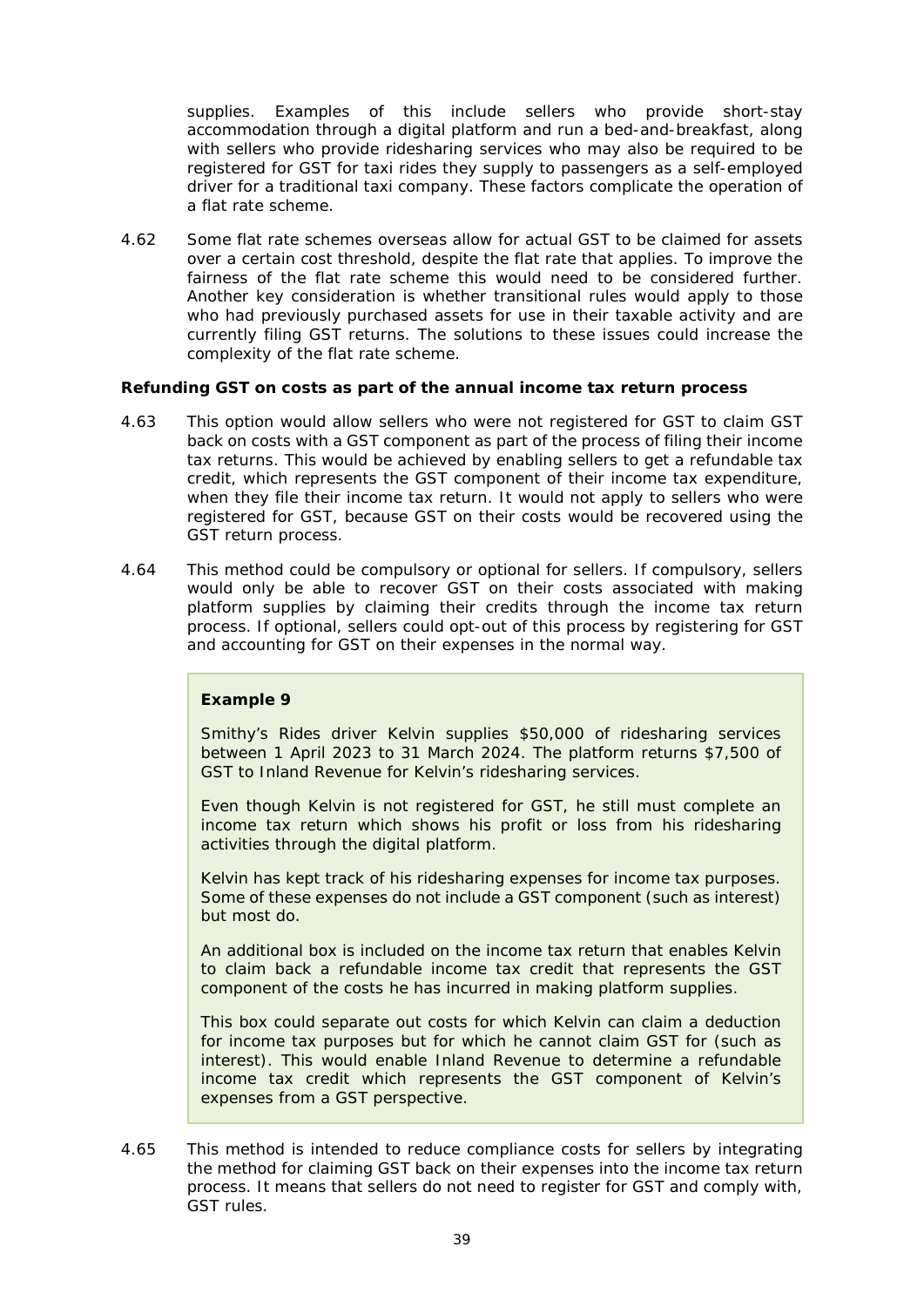- 4.66 This method could also reduce opportunities for fraudulent GST refund claims. This is because, to obtain a refund, the seller would need to demonstrate that expenses have been incurred for sales facilitated by a digital platform and include this information in their income tax return.
- 4.67 The main disadvantage with this method is that sellers would not get the benefit of the GST refund until they file their end of year income tax return. From a timing perspective this is less frequent than if the seller was registered for GST and filing returns on a monthly, two-monthly, or six-monthly basis.

| Option                                                                          | <b>Advantages</b>                                                                                                                                                                                                                                                                                                                                                                                                                                                                                                                                                                                                                       | <b>Disadvantages</b>                                                                                                                                                                                                                                                                                                                                                                                                                                                                                                                                                                                                                                                                                          |
|---------------------------------------------------------------------------------|-----------------------------------------------------------------------------------------------------------------------------------------------------------------------------------------------------------------------------------------------------------------------------------------------------------------------------------------------------------------------------------------------------------------------------------------------------------------------------------------------------------------------------------------------------------------------------------------------------------------------------------------|---------------------------------------------------------------------------------------------------------------------------------------------------------------------------------------------------------------------------------------------------------------------------------------------------------------------------------------------------------------------------------------------------------------------------------------------------------------------------------------------------------------------------------------------------------------------------------------------------------------------------------------------------------------------------------------------------------------|
| <b>Standard GST</b><br>registration                                             | Accuracy: Sellers would claim<br>$\bullet$<br>GST on actual costs rather<br>than deemed amounts which<br>may be inaccurate.<br>Consistency: Consistent<br>$\bullet$<br>treatment with other registered<br>suppliers which reduces<br>maintains the simplicity of the<br>GST system.                                                                                                                                                                                                                                                                                                                                                     | <b>Increased compliance</b><br>$\bullet$<br>costs: Sellers would need to<br>register for GST to claim costs<br>and may need to apply<br>apportionment rules (to<br>account for private use of<br>assets) whether or not they<br>exceeded the GST registration<br>threshold.                                                                                                                                                                                                                                                                                                                                                                                                                                   |
| Flat rate scheme                                                                | Reduced compliance costs:<br>$\bullet$<br>Sellers would not be required<br>to register for GST and comply<br>with the associated obligations<br>of being registered for GST.<br>Reduces the risk of<br>$\bullet$<br>fraudulent refund claims:<br>This is because there is no<br>ability to claim GST deductions<br>and the flat rate of GST<br>accounts for these GST costs.                                                                                                                                                                                                                                                            | Complexity: Hard to<br>$\bullet$<br>determine what rate should<br>apply as businesses have<br>different cost profiles and<br>different rates could be<br>required for different activities.<br>Treatment of those already<br>$\bullet$<br><b>GST registered: Flat rate</b><br>option does not account for<br>those who are required to be<br>GST registered for their off-<br>platform supplies.<br>Inaccuracy: Some sellers will<br>$\bullet$<br>be over or under taxed as a<br>flat rate is an approximation.                                                                                                                                                                                               |
| Refunding GST on<br>costs as part of the<br>annual income tax<br>return process | Reduced compliance costs:<br>$\bullet$<br>Sellers would not be required<br>to register for GST, keep<br>records, claim back GST on<br>expenses, or deal with<br>apportionment rules.<br>Administrative efficiencies:<br>$\bullet$<br>Inland Revenue would be able<br>to review a sellers' position for<br>income tax and GST at the<br>same time.<br><b>Reduced opportunities for</b><br>$\bullet$<br>fraudulent refund claims: To<br>obtain a refund, the seller<br>needs to demonstrate<br>expenses have been incurred<br>for activities through a digital<br>platform and include this<br>information in their income tax<br>return. | Timing of refund: Sellers<br>$\bullet$<br>would not get the benefit of a<br>GST refund until their end of<br>year income tax return was<br>finalised. This would delay<br>refunds compared to a<br>standard GST registration in<br>which the person could receive<br>a refund based on their GST<br>filing frequency (monthly, two<br>monthly or six monthly).<br><b>Treatment of those already</b><br>$\bullet$<br><b>GST registered: This option</b><br>does not account for those who<br>are required to be GST<br>registered for non-platform<br>supplies.<br><b>Potential administrative</b><br>$\bullet$<br>complexity: This option could<br>be difficult to incorporate into<br>the income tax return. |

## **Table 3: Summary of options to claim GST on sellers' costs**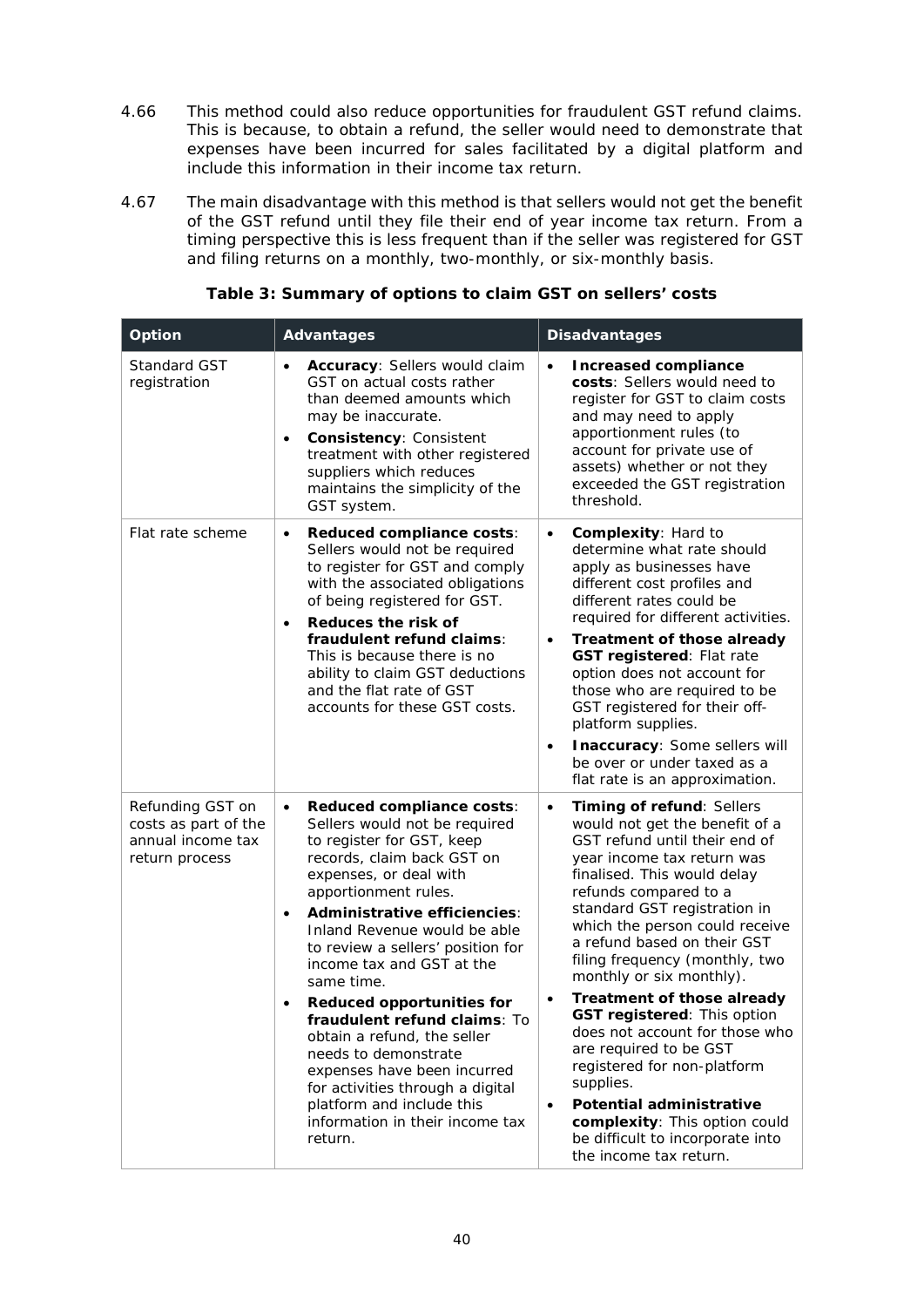## **Questions for submitters**

To help make your points clearly understood, please provide supporting rationale or examples with your answers.

- Do you agree that supplies of goods and services made through digital platforms should be subject to GST?
- What are your views on lowering the GST registration threshold specifically for sellers on digital platforms in the gig and sharing economy?
- If digital platforms are to be made responsible for returning GST on behalf of sellers, should sellers be able to opt to return GST themselves or should this be undertaken by the digital platform on a mandatory basis?
- If digital platforms are to be made responsible for returning GST on behalf of sellers, what is the preferred method for enabling sellers to obtain GST refunds for their costs? Is there another method that could work better than those described in the chapter?
- Are there other practical difficulties that might arise as a result of requiring digital platforms to collect and return GST no behalf of sellers in the gig and sharing economy?
- Would you be opposed to facilitation services being standard rated under any future changes to the GST rules in the context of the gig and sharing economy?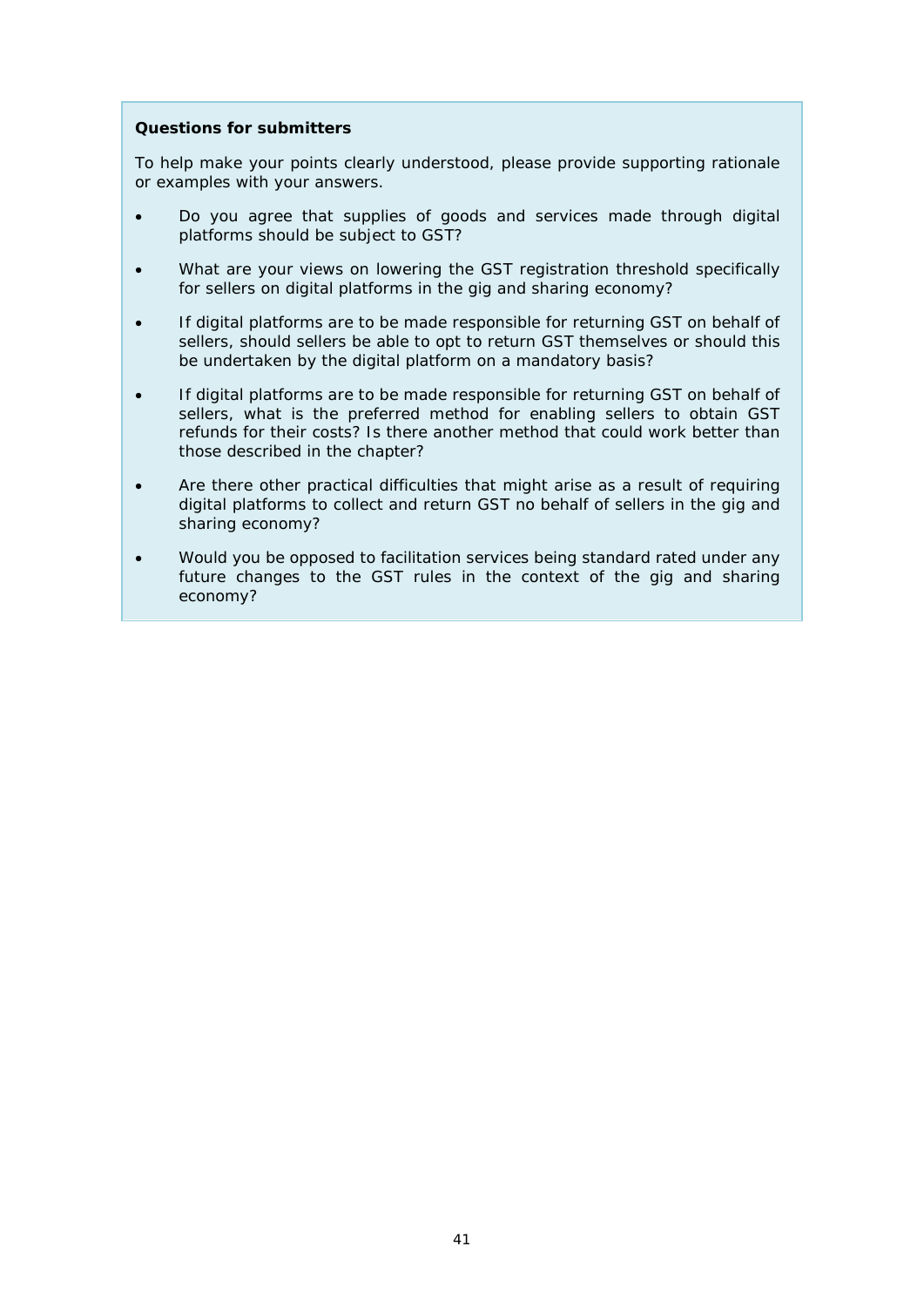# **CHAPTER 5**

## **Other measures to reduce compliance costs**

- <span id="page-41-0"></span>5.1 The Government is also interested in whether there are other changes that should be made to the tax system to reduce compliance costs associated with earning incomes and complying with tax obligations through the gig and sharing economy. For example, for sellers on ridesharing platforms, are there improvements that could be made to the rules for determining motor vehicle expenditure for income tax and GST purposes? For sellers on platforms that facilitate short-stay accommodation, are there changes that would be desirable from a compliance costs perspective?
- 5.2 There are a number of areas where changes to the tax system could be made to reduce compliance costs in the gig and sharing economy. Submitters views are welcome in this area along with any other initiatives that submitters consider beneficial.

#### <span id="page-41-1"></span>**Standard costs for those who earn income through the gig and sharing economy**

- 5.3 One of the options available would be to introduce new standard costs for those who earn income through the gig and sharing economy. This would involve the Commissioner of Inland Revenue being responsible for setting standard cost deductions so that taxpayers who did not want to keep actual expenditure records could claim a deduction that was calculated with reference to averages across the industry.
- 5.4 Inland Revenue determines annually standard costs for those providing homebased boarding services. If a person chooses to apply these standard costs in determining their tax obligations with respect to their home-based boarding services, as long as the income they receive is below the annually determined amount, the person does not need to declare this income (or expenditure) to Inland Revenue in their income tax return. A person who chooses this method will not be able to claim a loss.
- 5.5 It is expected that the individual income-earning circumstances of each seller through digital platforms in the gig and sharing economy could differ quite substantially. Each seller could have completely different cost profiles (for example, a ridesharing seller who leases their vehicle to other drivers will have different costs to a person who pays to lease a vehicle; and a person who does not have a mortgage for a property they use in their short-stay accommodation activities will have different costs to someone who does). This would make it difficult for Inland Revenue to determine standard costs that catered for these variations. The determinations would therefore be unlikely to be a representative proxy for the actual costs incurred.
- 5.6 The Government is interested in submitters' views in this area, and, whether standard costs could be determined in a sensible manner.

#### <span id="page-41-2"></span>**Accounting for private use of assets used in the gig and sharing economy**

5.7 If a seller on a digital platform in the gig and sharing economy platform becomes registered for GST to recover GST deductions, this will raise issues of how they should account for GST for an asset such as a holiday home or a ridesharing vehicle which would now be used to make both taxable supplies and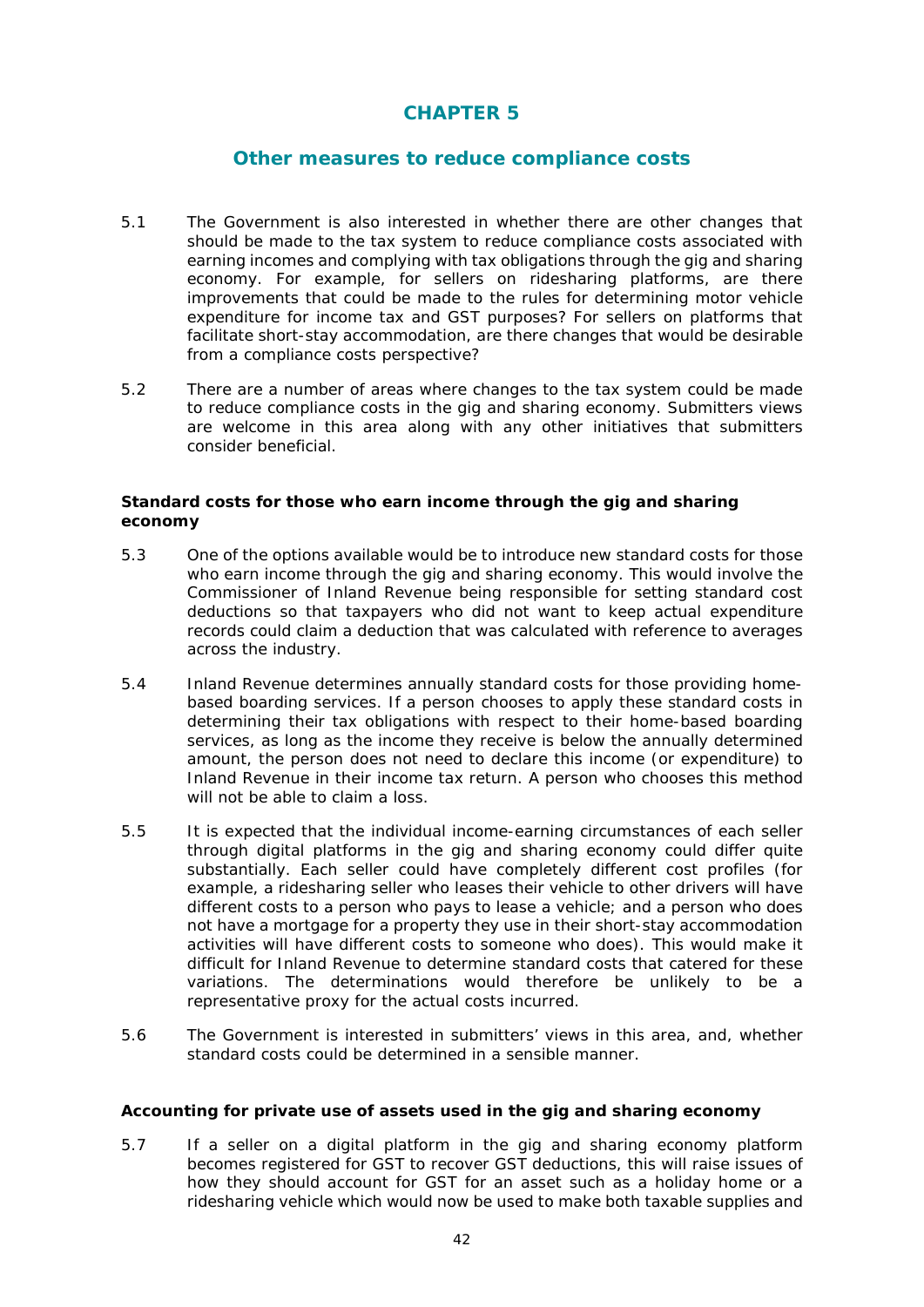for private use. The apportionment and adjustment rules apply when a GSTregistered person uses (or intends to use) goods and services for both taxable and non-taxable purposes. Following acquisition of an asset, the GST-registered person must annually compare the intended taxable use of an asset with the actual taxable use of an asset and apportion accordingly.

5.8 The current GST apportionment and adjustment rules which apply to such assets are complex and have high compliance costs as they require monitoring of the percentage of taxable use and annual adjustments. Imposing these rules on thousands of sellers in the gig and sharing economy who may have otherwise relatively simple tax affairs and may only participate temporarily in a taxable activity would exacerbate existing issues with tax compliance and compliance costs.

#### **Example 10**

Svenja owns a beachside property that she rents out on a digital platform called 'book-a-crib.' Svenja usually only rents her place out for a couple of months of the year (the rest of the time it is used for her private use), and she has never previously registered for GST. This means that Svenja is not required to charge GST on the fees she charges for accommodation, but also means Svenja cannot claim GST deductions for her costs such as cleaning, power, internet along with rates and interest payments.

If extended marketplace rules were implemented, the supply of accommodation would be subject to GST and 'book-a-crib' would be required to pay 15% of the short-term accommodation hire to Inland Revenue. To avoid over-taxation, Svenja should be able to claim back the GST component of the costs she incurred in providing short term accommodation. This means she would also be required to apply GST apportionment rules to account for her taxable and non-taxable use of the asset for these costs.

- 5.9 We are therefore interested in any specific considerations that may apply for apportionment and adjustment in the sharing economy context that could help lead to a reduction of compliance costs for sellers on digital platforms in the gig and sharing economy.
- 5.10 Inland Revenue officials are currently consulting on options to simplify the GST apportionment and adjustment rules, set out in the officials' issues paper *GST apportionment and adjustment rules*.[10](#page-42-0) The proposed options would significantly reduce the number of registered persons who face compliance costs and unexpected liabilities under the current rules. The proposed options could be applied to holiday homes and ridesharing vehicles to help mitigate some of the compliance costs which would arise if sharing economy sellers were required to register for GST to claim GST deductions.

#### *Holiday homes*

5.11 Because most owners of holiday homes are not currently registered for GST, they are unable to claim GST deductions for these properties and are not liable charge GST on the properties if they sell them. To maintain this treatment, it is proposed that GST registered owners of holiday homes would be able to elect to exclude their purchase and disposal of the holiday home from being

<span id="page-42-0"></span><sup>10</sup> Inland Revenue. (2022). *GST apportionment and adjustment rules – an officials' issues paper*. <https://taxpolicy.ird.govt.nz/publications/2022/2022-ip-gst-apportionment-rules>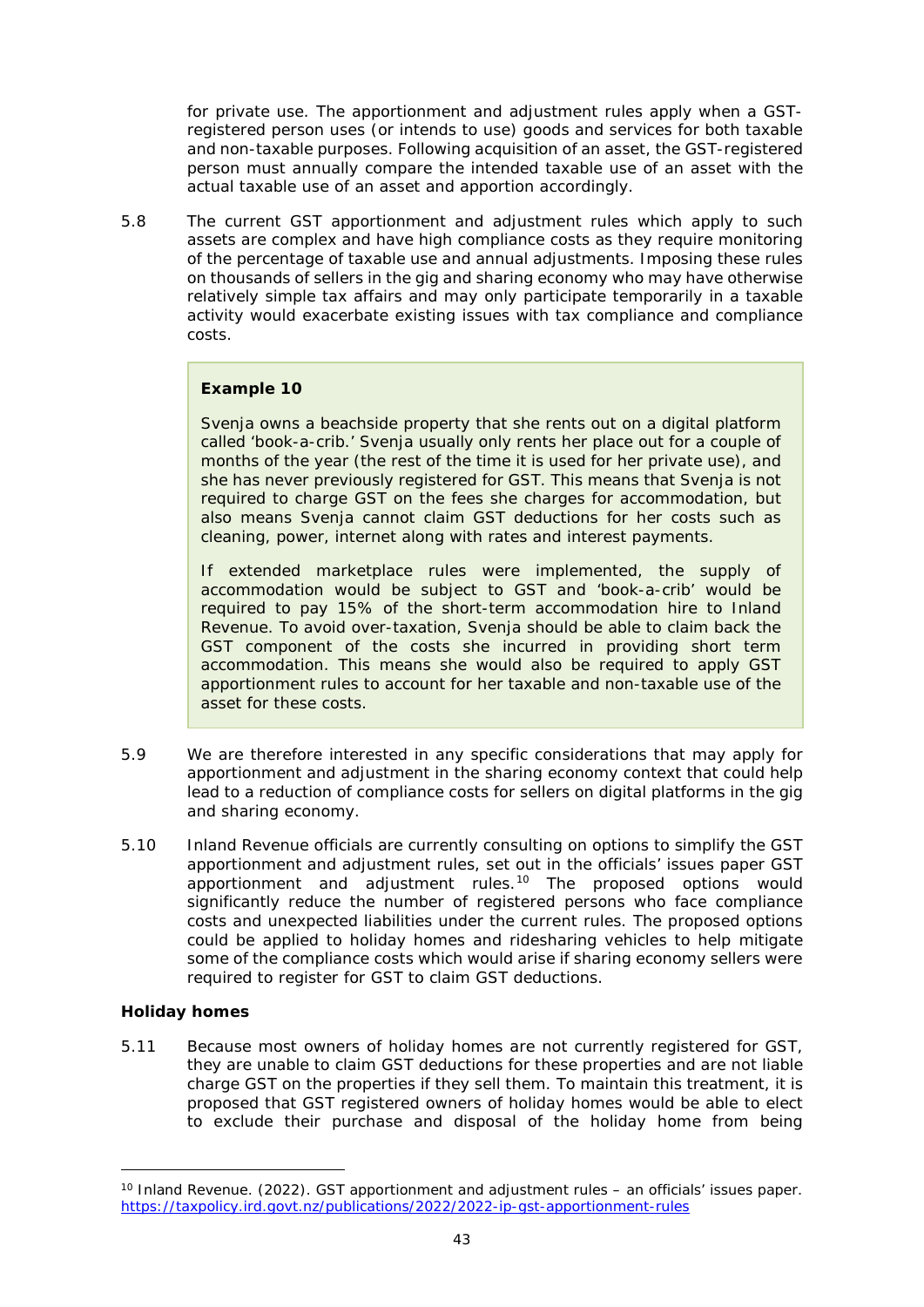considered part of their taxable activity (even if it is partly used to make taxable supplies of short-term guest accommodation services).

- 5.12 This means if an owner of a holiday house registers for GST, they would usually choose to not claim a GST deduction<sup>[11](#page-43-0)</sup> for purchasing the holiday home or on capital spending on the house. GST would then not apply to any subsequent sale or disposal of the holiday home. However, the GST registered person would still claim GST deductions on operating expenses (cleaning, property managers, rates and insurance, repairs to the extent these costs are incurred in supplying short term accommodation services). Owners would not need to return GST on the income they received as this would be done by the digital platform.
- 5.13 Another option could be to introduce a special rule which would prevent GST deductions from being claimed<sup>[12](#page-43-1)</sup> for the purchase of a holiday home (and any capital improvements) unless the registered person made at least \$60,000 of supplies to guests (ignoring supplies made to associated persons such as the owners or close family members as this is more akin to private consumption rather than a commercial activity). Such a rule would only allow GST to be deducted on the land and capital of a holiday home when the holiday home operates on a similar scale to other commercial accommodation operators such as hotels or motels which would typically have more than \$60,000 of supplies to guests.
- 5.14 In any case where a GST registered guest accommodation host had claimed a GST deduction for buying their holiday house, they would be liable for GST if they sold the house or stopped their taxable activity of selling guest accommodation. However, it is also proposed that if a GST registered person did not choose to claim a GST deduction for an asset, such as a holiday house, they would not be subject to output tax on disposal of that asset.

#### *Ridesharing vehicles*

- 5.15 Most ridesharing vehicles are dominantly used to make taxable supplies, with occasional private use. To reduce compliance costs of apportioning GST deductions on the purchase of a vehicle by a registered person, it is proposed that if the vehicle is 80 percent or more used to make taxable supplies (based on mileage), then this could be rounded-up to a deemed 100 percent taxable use. This would mean a full GST deduction could be claimed on the purchase of the vehicle and the GST apportionment rules would not apply as long as the taxable use remained above 80 percent (and if the taxable use dropped below 80 percent, apportionment adjustments would then be required).
- 5.16 Many of the ridesharing vehicles would have been purchased prior to the driver becoming registered for GST. Under the current apportionment rules, a registered person needs to have had 100 percent taxable use of an asset at the end of two of their annual balance dates to perform a wash-up calculation to claim a full deduction of the GST incurred on the purchase price. It is proposed that the wash-up calculation be amended so it can be applied at the end of the current adjustment period if there has been a permanent change in use. If this proposal proceeds, a GST registered driver would be able to claim a GST deduction for the GST they incurred when they purchased the vehicle at the

<span id="page-43-0"></span><sup>&</sup>lt;sup>11</sup> Or make an adjustment to return output tax of plus 15% GST on the zero-rated purchase price in cases where they purchased the house as a zero-rated supply of land or a going concern from another registered person.

<span id="page-43-1"></span> $12$  Or require an adjustment to return output tax of plus 15% GST on the zero-rated purchase price in cases where they purchased the house as a zero-rated supply of land or a going concern from another registered person.